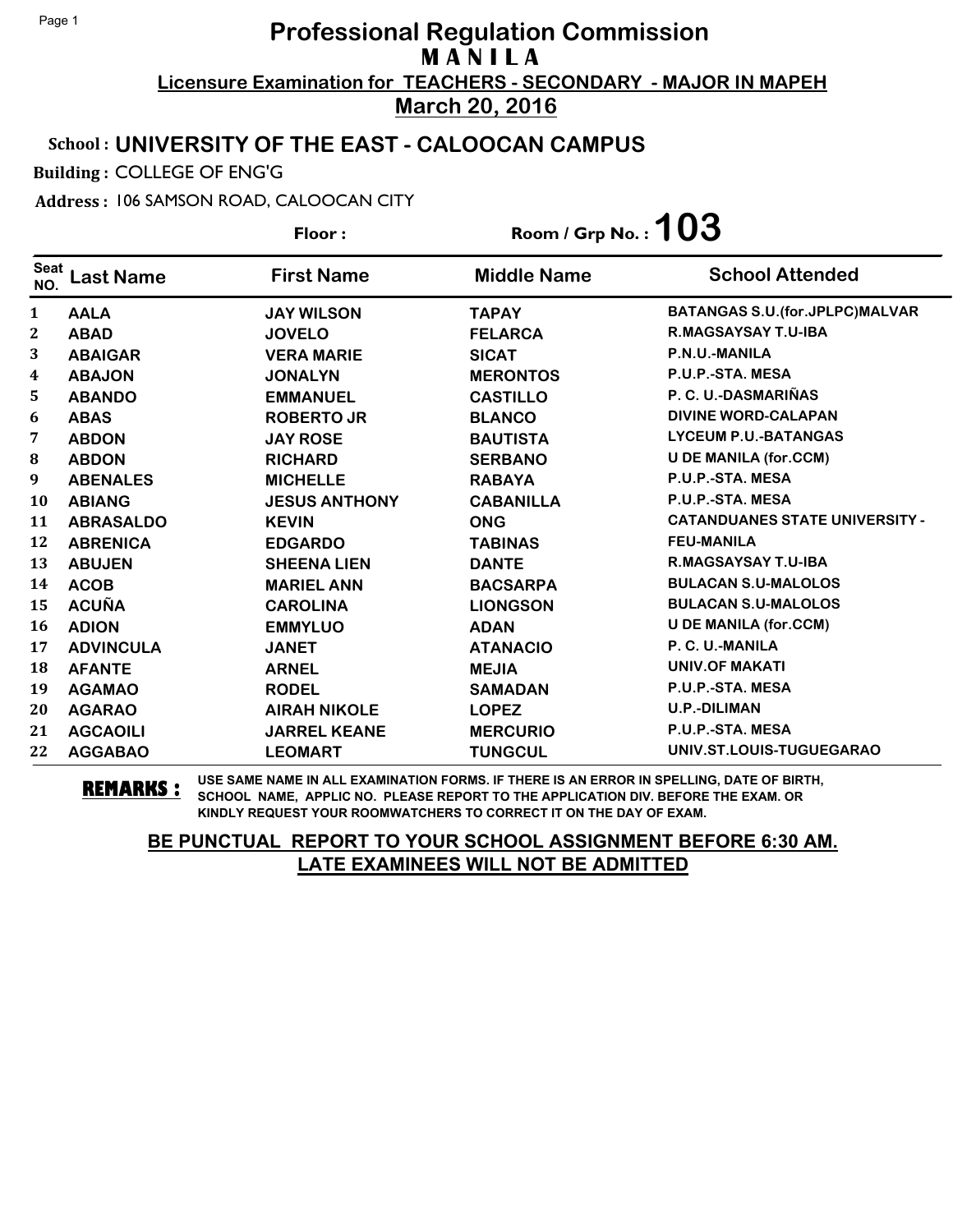### School : **UNIVERSITY OF THE EAST - CALOOCAN CAMPUS**

Building : COLLEGE OF ENG'G

Address : 106 SAMSON ROAD, CALOOCAN CITY

**Last Name First Name Middle Name** Floor : Room / Grp No. :**107** Seat <sup>seat</sup> Last Name First Name Middle Name School Attended **AGRAVA JOHN ERIC PORTILLO U.P.-DILIMAN AGUAS MAURENE JOY YABUT DON HONORIO VENTURA TECH. S.U AGUILAR DIANA COLINA PAMPANGA STATE AGRICULTURAL AGUITING ANDIOLYN BARRIENTOS CAPIZ S.U. MAIN-ROXAS CITY AGULTO JHERICO DELA CRUZ BULACAN S.U-BUSTOS AGUSTIN REYNALDO JR COLOBONG ISABELA S.U.-ECHAGUE ALCANTARA EDEN TABLA N. T. C. ALCANTARA MELODY DELOS SANTOS ADVENTIST UNIV OF THE PHIL. ALDAY QUEEN ESTER RODRIGUEZ LIPA CITY PUBLIC COLL. ALEJANDRINO ELANIE CAPULE UNIV.OF THE ASSUMP. ALIADO SHARA BOLAÑOS DON HONORIO VENTURA TECH. S.U ALIERMO ISRAEL JERU DAMONDAMON UNIV.OF MAKATI ALILING JONNA REYES BATANGAS S.U.-BATANGAS CITY ALINCASTRE ALISA MAE SABADO ARELLANO UNIV-MALABON ALMENDRAS JHON BYRON CARPIO AGONCILLO COLL. INC ALONDRA FRANCES ALLAM RIZAL TECH UNIV ALVAREZ DHARREN JAY SARROSA P.U.P.-STA. MESA ALVAREZ HEIDI CRISTOBAL BATAAN PENINSULA STATE U-MAIN ALVAREZ KATE ANN RODAS PAMPANGA STATE AGRICULTURAL ALVAREZ MARK JOEY VALLER UNIV.OF MAKATI ALVAREZ MYRNA NONO P.U.P.-STA. MESA AMARO RENE JR GENOVANIA GUAGUA NAT'L COLLEGE**

**REMARKS :** USE SAME NAME IN ALL EXAMINATION FORMS. IF THERE IS AN ERROR IN SPELLING, DATE OF BIRTH, SCHOOL NAME, APPLIC NO. PLEASE REPORT TO THE APPLICATION DIV. BEFORE THE EXAM. OR KINDLY REQUEST YOUR ROOMWATCHERS TO CORRECT IT ON THE DAY OF EXAM.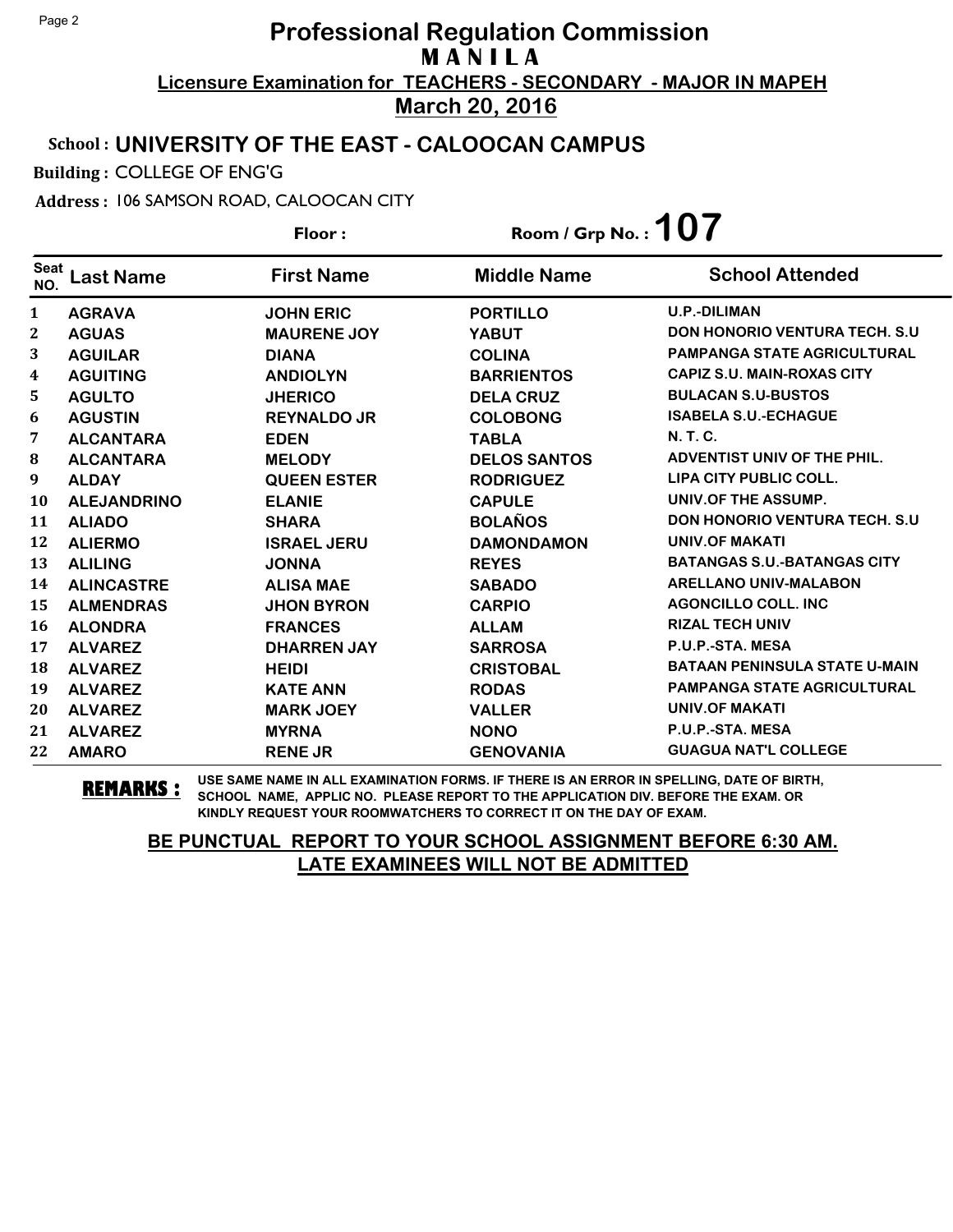### School : **UNIVERSITY OF THE EAST - CALOOCAN CAMPUS**

Building : COLLEGE OF ENG'G

#### Address : 106 SAMSON ROAD, CALOOCAN CITY

**Last Name First Name Middle Name** Floor : Room / Grp No. :**112** Seat <sup>seat</sup> Last Name First Name Middle Name School Attended **AMBAT GLADYS ANARNA P. C. U.-DASMARIÑAS ANDAYA ROTSEN TIMOLA P.U.P.-STA. MESA ANDRADE JEDEDIAH DAVID MARCOS BULACAN S.U-MALOLOS ANDRADE JUNNEL LLANO V.S.U.-BAYBAY ANDRES EDCCELYN CLETO P.U.P.-STA. MESA ANGARA KHRISTINE LIWANAG L.GUINTO MEM.COL. ANGARA RAQUEL ELLO N. T. C. ANGELES ARLENE JOY SALUD N.E.U.S.T-CABANATUAN CITY ANGELES JONALYN CUEVAS WMSU-ZAMBOANGA CITY ANGELES MAE ANGELA PABUSTAN PAMPANGA STATE AGRICULTURAL ANIAG MERCY BADULID DON HONORIO VENTURA TECH. S.U ANICETE LORIE LYN AQUINO BULACAN S.U-MALOLOS ANSAY JESSICA JANE ARROYO ROOSEVELT COL-CAINTA ANTONIO SHERWIN CALMA BULACAN S.U-BUSTOS APE ALDRIN CARANGAN BULACAN S.U-MALOLOS APOSTOL CLAUDIA ANTONIO CORE GATEWAY COLL. APOSTOL ZAREX QUINSAY R.MAGSAYSAY T.U-IBA AQUIAS EVERLYNN CORPUZ BULACAN S.U-MALOLOS AQUINO MARY JOY FRANCISCO U DE MANILA (for.CCM) ARABIT MARK JOSEPH DEL ROSARIO U.P.-DILIMAN ARACAN MINARD PAUL ARUNGAY BULACAN S.U-MALOLOS ARAGON RICHARD DESUYO U OF RIZAL SYS.-ANGONO**

**REMARKS :** USE SAME NAME IN ALL EXAMINATION FORMS. IF THERE IS AN ERROR IN SPELLING, DATE OF BIRTH, SCHOOL NAME, APPLIC NO. PLEASE REPORT TO THE APPLICATION DIV. BEFORE THE EXAM. OR KINDLY REQUEST YOUR ROOMWATCHERS TO CORRECT IT ON THE DAY OF EXAM.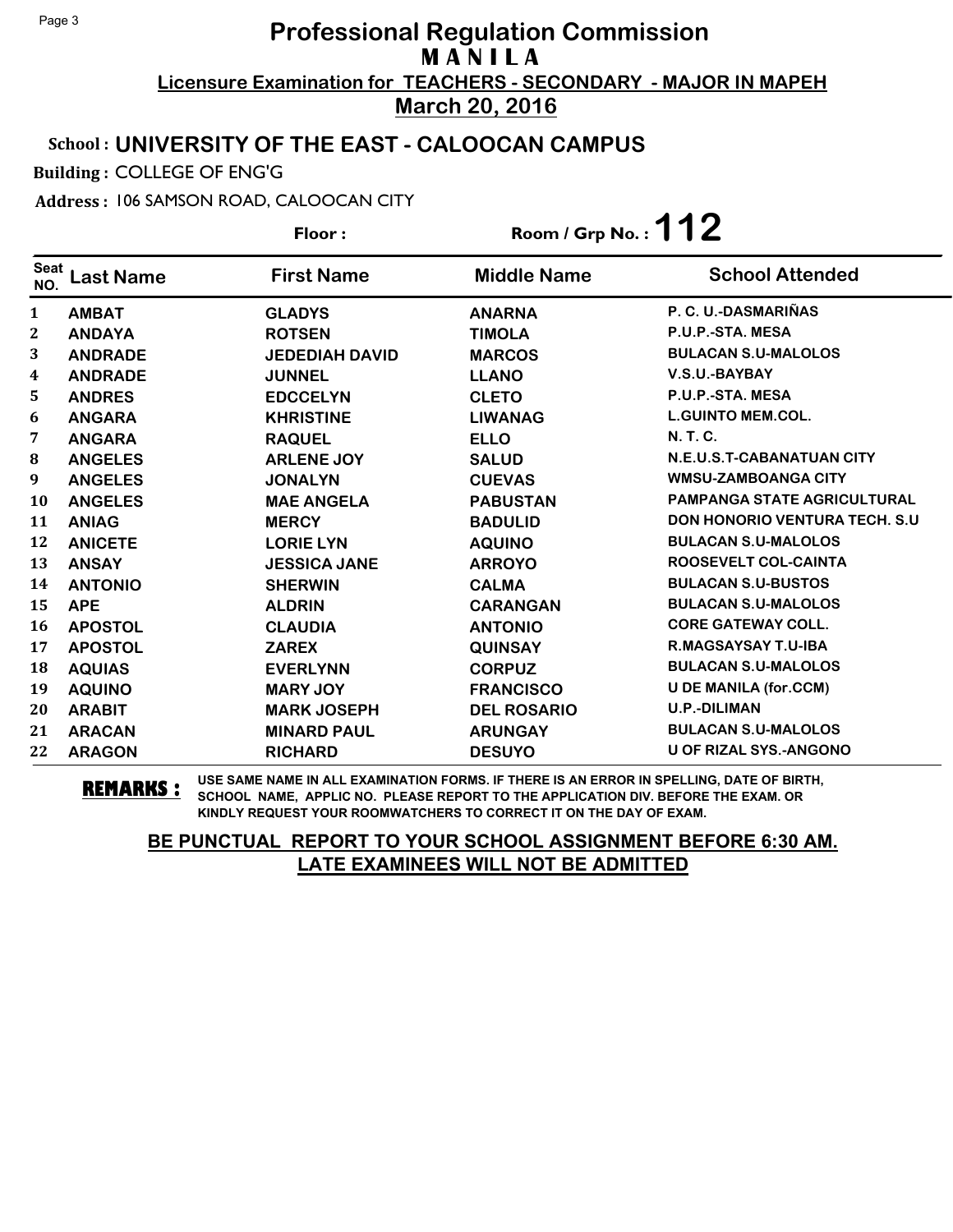### School : **UNIVERSITY OF THE EAST - CALOOCAN CAMPUS**

Building : COLLEGE OF ENG'G

Address : 106 SAMSON ROAD, CALOOCAN CITY

**Last Name First Name Middle Name** Floor : Room / Grp No. :**113** Seat <sup>seat</sup> Last Name First Name Middle Name School Attended **ARANDIA MILVAR BLANDO U.E.P.-CATUBIG ARBIOL RONIZA BERNALDEZ CAVITE S.U.-INDANG ARCAYOS DIVINALYN FLORES BATAAN PENINSULA STATE ARCE ADALYN MUNGCAL HOLY CROSS-PAMPANGA ARCE ROVIN SHIN DEL CARMEN P.U.P.-STA. MESA ARCEGA EDILYN DELA CRUZ BULACAN S.U-MALOLOS ARCEO ABIGAIL MARTIN HOLY ANGEL UNIV. ARCEÑO RAYMOND MANAHAN P.U.P.-STA. MESA ARDINA SHERRILYN CELINDRO CAVITE S.U.-INDANG AREVALO JOEL JR PRIA ARELLANO UNIV-MALABON ARIPIO JOE MELVIN PAIGONES P.U.P.-STA. MESA ARMADILLO LAURENCE SALE BATANGAS S.U.-ARASOF-NASUGBU ASTRANDE CHEENEE JANE CABAHUG ST.LOUIS ANNE COLL.OF SPL,INC ATENCIO MONICA ARTICULO U OF RIZAL SYS.-RODRIGUEZ ATIENZA JAIME JR SANTILLAN P.U.P.-STA. MESA ATIS HANNA JOY MORALES CAVITE S.U.-INDANG AVENDAÑO ALDRIN PASCUAL BULACAN S.U-MALOLOS AVILA JOANNA MARIE ABBANG P.U.P.-STA. MESA AWA RINA ALSADO TAGUIG CITY UNIV AZARCON ALVIN RODRIGUEZ BULACAN S.U-MALOLOS BABISTA ISAIAH MANTUA U PERP HELP-GMA BACAL AILEEN CABUELLO EASTERN SAMAR S.U.-MAYDOLONG**

**REMARKS :** USE SAME NAME IN ALL EXAMINATION FORMS. IF THERE IS AN ERROR IN SPELLING, DATE OF BIRTH, SCHOOL NAME, APPLIC NO. PLEASE REPORT TO THE APPLICATION DIV. BEFORE THE EXAM. OR KINDLY REQUEST YOUR ROOMWATCHERS TO CORRECT IT ON THE DAY OF EXAM.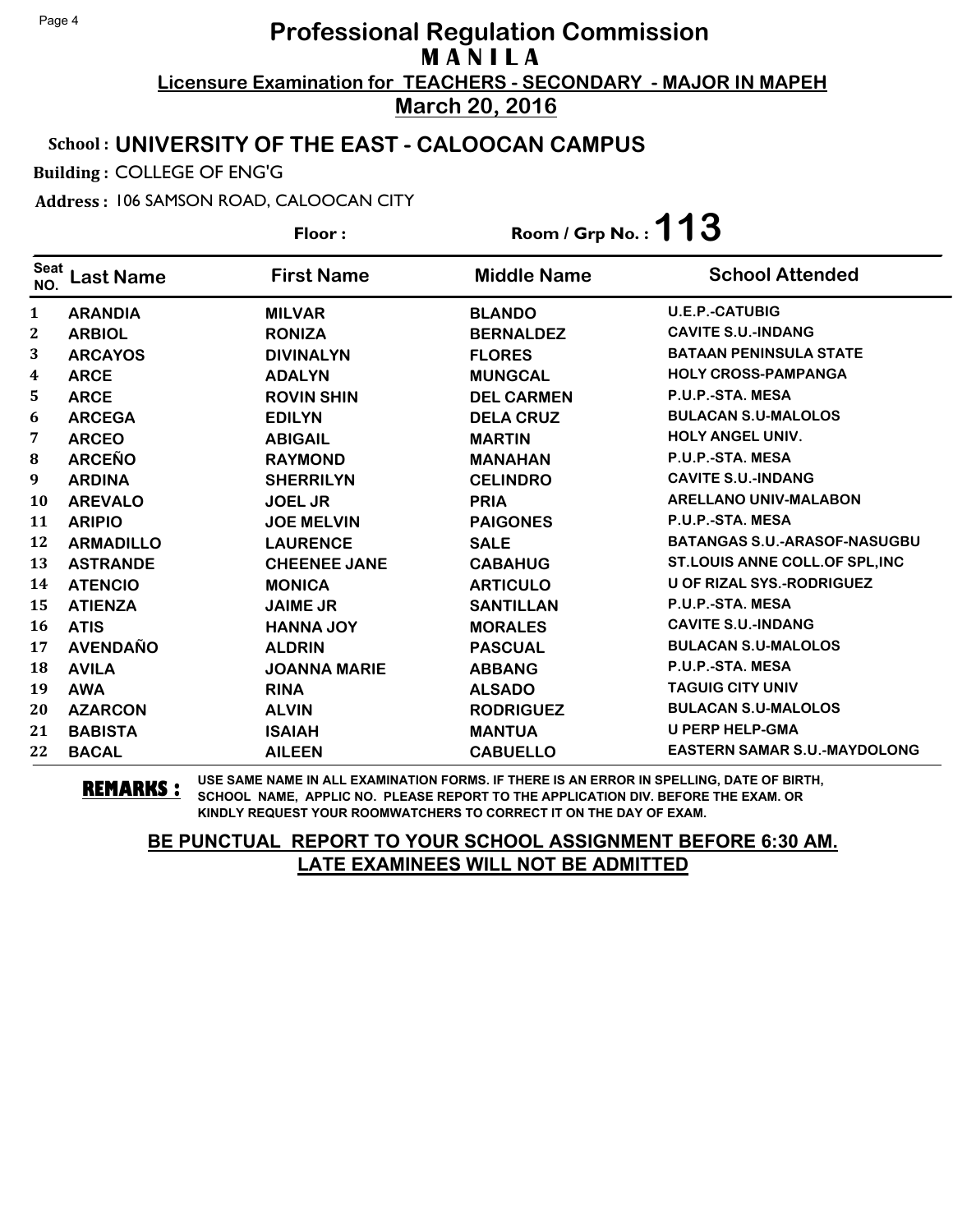### School : **UNIVERSITY OF THE EAST - CALOOCAN CAMPUS**

Building : COLLEGE OF ENG'G

#### Address : 106 SAMSON ROAD, CALOOCAN CITY

Floor : Room / Grp No. :**111-B**

| <b>Seat</b><br>NO. | <b>Last Name</b> | <b>First Name</b>      | <b>Middle Name</b> | <b>School Attended</b>                |
|--------------------|------------------|------------------------|--------------------|---------------------------------------|
| $\mathbf{1}$       | <b>BACULO</b>    | <b>LOUIE</b>           | <b>LADERA</b>      | <b>U OF RIZAL SYS.-ANGONO</b>         |
| $\mathbf{2}$       | <b>BADILLA</b>   | <b>MARIA KRISTINE</b>  |                    | <b>LAGUNA SPU-SINILOAN</b>            |
| 3                  | <b>BAGOS</b>     | <b>ALJERALD</b>        | <b>BACANI</b>      | UNIV.OF THE ASSUMP.                   |
| 4                  | <b>BAGUISA</b>   | <b>JENINA</b>          | <b>LACSON</b>      | N.E.U.S.T-SAN ISIDRO                  |
| 5                  | <b>BAHUM</b>     | <b>JERWIN</b>          | <b>ONGPAUCO</b>    | N.E.U.S.T-CABANATUAN CITY             |
| 6                  | <b>BAJADO</b>    | <b>MARK</b>            | <b>GUNDA</b>       | <b>EASTERN SAMAR S.U.-MAYDOLONG</b>   |
| 7                  | <b>BAJAR</b>     | <b>LEDELYN</b>         | <b>NAVARRO</b>     | <b>RIZAL TECH UNIV</b>                |
| ${\bf 8}$          | <b>BAJO</b>      | <b>DAHLIA</b>          | <b>DAJON</b>       | <b>TARLAC STATE UNIV.</b>             |
| 9                  | <b>BALABA</b>    | <b>MARY JOYCE</b>      | <b>SAINZ</b>       | <b>U DE MANILA (for.CCM)</b>          |
| 10                 | <b>BALADHAY</b>  | <b>AKEEM JAWO</b>      | <b>IGNACIO</b>     | <b>TARLAC STATE UNIV.</b>             |
| 11                 | <b>BALAGTAS</b>  | <b>RIZCHELLE ANNE</b>  | <b>DE ASIS</b>     | N.E.U.S.T-CABANATUAN CITY             |
| 12                 | <b>BALAGUER</b>  | <b>JADE ANN</b>        | <b>MENDOZA</b>     | N.E.U.S.T-SAN ISIDRO                  |
| 13                 | <b>BALANQUIT</b> | <b>FRANCISCO</b>       | <b>BANTILO</b>     | <b>U.E.P.-LAOANG</b>                  |
| 14                 | <b>BALATBAT</b>  | <b>KATHLEEN MAE</b>    | <b>JUMAWAN</b>     | <b>BULACAN S.U-MALOLOS</b>            |
| 15                 | <b>BALAYAN</b>   | <b>SHIELLA MAE</b>     | <b>MOLERO</b>      | <b>GLOBAL RECIPROCAL</b>              |
| 16                 | <b>BALBIN</b>    | <b>SANDRALYN</b>       | <b>BUTAC</b>       | <b>RIZAL TECH UNIV</b>                |
| 17                 | <b>BALBUENA</b>  | <b>PRIKERN LEIGHRY</b> | <b>REGALA</b>      | <b>FEU-MANILA</b>                     |
| 18                 | <b>BALDAGO</b>   | <b>DIANE CHRISTY</b>   | <b>GUARIN</b>      | <b>RIZAL TECH UNIV</b>                |
| 19                 | <b>BALDERAMA</b> | <b>JERENAL</b>         | <b>MANGMA</b>      | <b>N.T.C.</b>                         |
| 20                 | <b>BALINGIT</b>  | <b>MARIEJHEL</b>       | <b>MAGTOTO</b>     | <b>DON HONORIO VENTURA TECH. S.U.</b> |
| 21                 | <b>BALINGIT</b>  | <b>RYAN</b>            | <b>VIDALLO</b>     | <b>RIZAL TECH UNIV</b>                |
| 22                 | <b>BALLESTER</b> | <b>MARIEFRANCE</b>     | <b>VASQUEZ</b>     | <b>U.P.-DILIMAN</b>                   |

**REMARKS :** USE SAME NAME IN ALL EXAMINATION FORMS. IF THERE IS AN ERROR IN SPELLING, DATE OF BIRTH, SCHOOL NAME, APPLIC NO. PLEASE REPORT TO THE APPLICATION DIV. BEFORE THE EXAM. OR KINDLY REQUEST YOUR ROOMWATCHERS TO CORRECT IT ON THE DAY OF EXAM.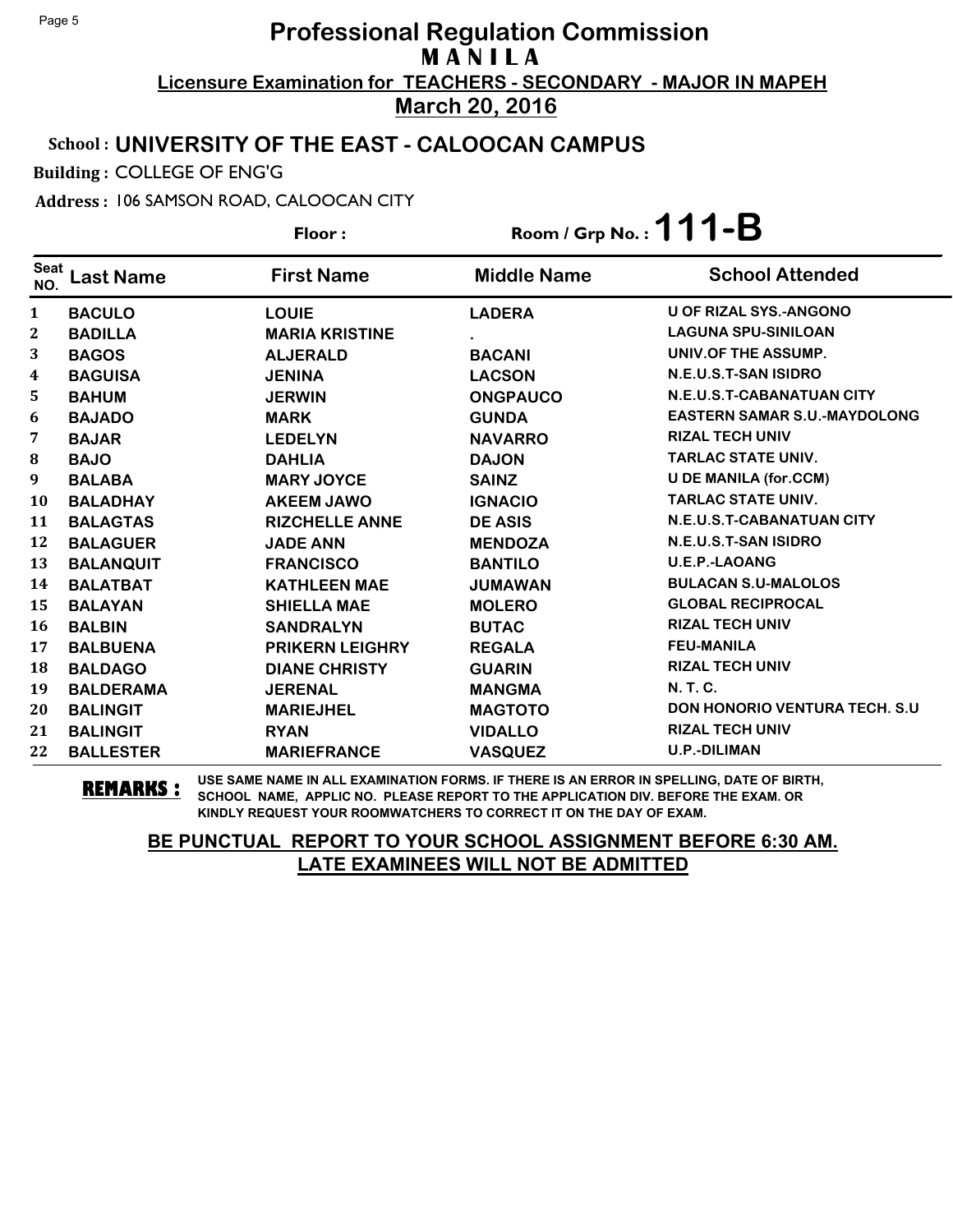### School : **UNIVERSITY OF THE EAST - CALOOCAN CAMPUS**

Building : COLLEGE OF ENG'G

Address : 106 SAMSON ROAD, CALOOCAN CITY

**Last Name First Name Middle Name** Floor : Room / Grp No. :**301** Seat <sup>seat</sup> Last Name First Name Middle Name School Attended **BALTAZAR JEANNE VALERIE MENESES BULACAN S.U-MALOLOS BALTAZAR JOHN MATTHEW'S UNTALAN U OF RIZAL SYS.-ANGONO BALTAZAR JOJEE TIONGSON DON HONORIO VENTURA TECH. S.U BALUYOT BRYAN DE GUZMAN BATAAN PENINSULA STATE BANAG REA JANELA DAVID DON HONORIO VENTURA TECH. S.U BANLAYGAS CHLOE RODRIGUEZ N. T. C. BANSIL CHARINNA CORTEZ GUAGUA NAT'L COLLEGE BARBA IRENE REYES UNIV.OF BOHOL BARCIAL JEROME ALER LEYTE NORMAL UNIV. BARO JOSELITA FACUN INTERWORLD C.S.T. BARREDO JOSEPH CADIVIDA P.U.P.-STA. MESA BARTOLOME EARL BAYUBAY ISABELA S.U.-ANGADANAN BARTOLOME MARK KEVIN REYES BULACAN S.U-MALOLOS BARUELO KARINA MAE AMANTE P.L. MUNTINLUPA BASCOGUIN JOHN CHRISTIAN BATAC U DE MANILA (for.CCM) BATO VIC CARLO VARGAS P.L. MUNTINLUPA BATRINA ANNE MARIZ CASAS U DE MANILA (for.CCM) BATULAN RONALYN LIE GIPIGA U DE MANILA (for.CCM) BAUTISTA CHRISTINE KAYE DOMINGO ISABELA S.U.-ECHAGUE BAUTISTA DAVID OPINION U OF RIZAL SYS.-ANGONO BAUTISTA JOMEL PELAYO RIZAL TECH UNIV BAUTISTA KIERVIN ESTRELLA BULACAN S.U-MALOLOS**

**REMARKS :** USE SAME NAME IN ALL EXAMINATION FORMS. IF THERE IS AN ERROR IN SPELLING, DATE OF BIRTH, SCHOOL NAME, APPLIC NO. PLEASE REPORT TO THE APPLICATION DIV. BEFORE THE EXAM. OR KINDLY REQUEST YOUR ROOMWATCHERS TO CORRECT IT ON THE DAY OF EXAM.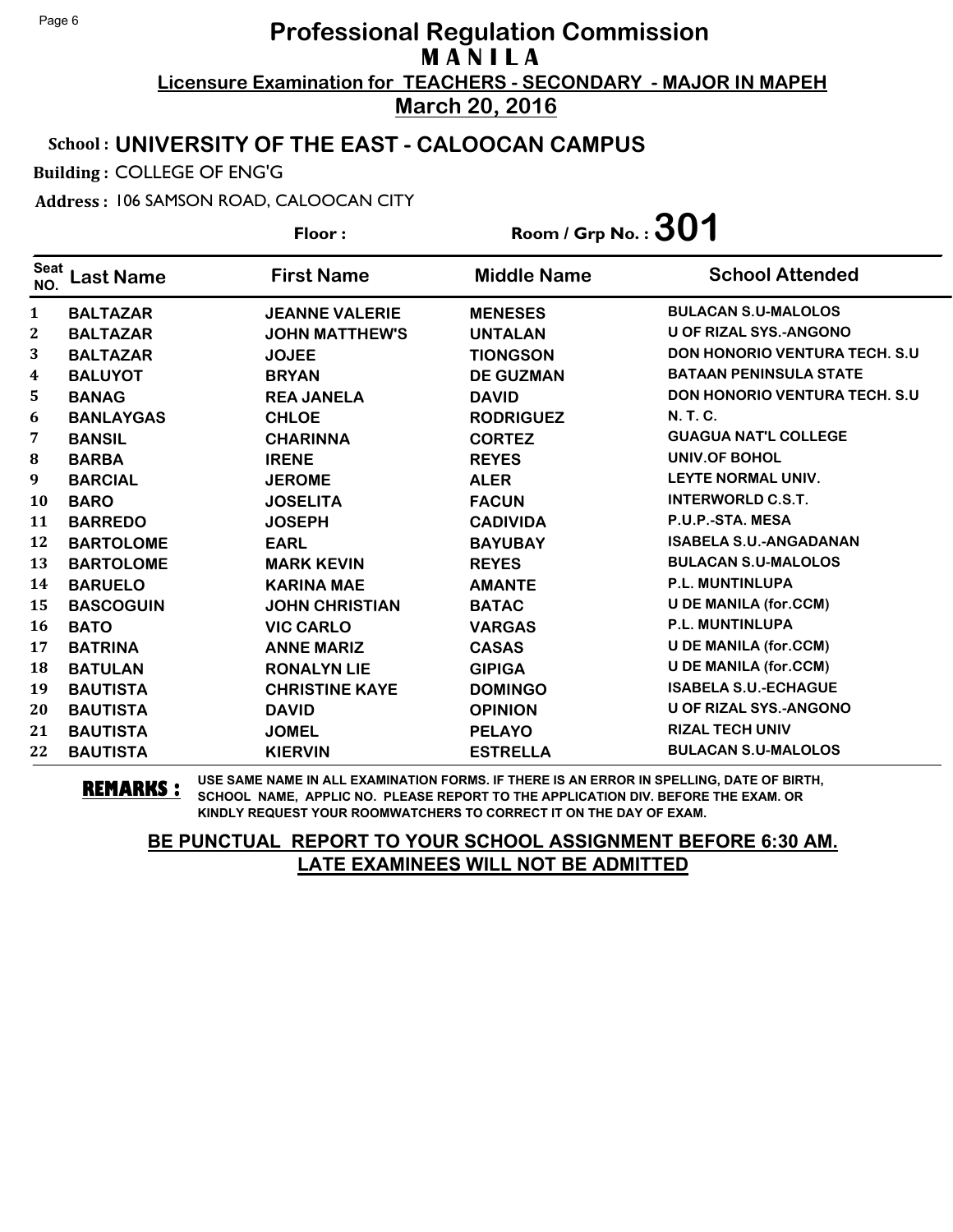### School : **UNIVERSITY OF THE EAST - CALOOCAN CAMPUS**

Building : COLLEGE OF ENG'G

Address : 106 SAMSON ROAD, CALOOCAN CITY

**Last Name First Name Middle Name** Floor : Room / Grp No. :  $302$ Seat <sup>seat</sup> Last Name First Name Middle Name School Attended **BAUTISTA PABLO III DE GUZMAN BULACAN S.U-BUSTOS BAUTISTA ROMALYN HERRERA BULACAN S.U-MALOLOS BAUTISTA SUZI ARINGO U OF RIZAL SYS.-RODRIGUEZ BAYAS MELLYSSA ALAINE AMBOJIA P.N.U.-MANILA BAYBAY EDLYN LUCIANO CAVITE S.U.-INDANG BAYLON EDMARSON VELARDE U.E.-MANILA BAYLON MARRY GRACE DACASIN N. T. C. BAÑAGA DOMIELY CUARTINA P.N.U.-MANILA BEDIZON CAMIA MAE CARPO ARELLANO UNIV-MALABON BELARMINO MARIE NICOLE DE CHAVEZ BULACAN S.U-MALOLOS BELDIA AMALIA FLORES URDANETA CITY UNIV BELEN CLARISSA MARIE BUKLATIN P. C. U.-DASMARIÑAS BELLEN SHERRYL ANN DE LUNA SORSOGON SC-SORSOGON BELMIL MICHAEL SERRANO GLOBAL RECIPROCAL BELTRAN DARLENE REYES DON HONORIO VENTURA TECH. S.U BELTRAN DENNIS GAGUI DON HONORIO VENTURA TECH. S.U BENDAÑA GILLIAN KEVIN CUASAY P.U.P.-STA. MESA BENGCO SYRIL DAVID DON HONORIO VENTURA TECH. S.U BENGIL ROMEO BILLEN U OF RIZAL SYS.-ANGONO BERGAÑO CHESTER SALUNA P.L. MANILA BERMAS MARIA VERONICA ALEJO U.E.-MANILA BERMISO SYLVIA VALLENAS SO.LEYTE S.U.-T.OPPUS**

**REMARKS :** USE SAME NAME IN ALL EXAMINATION FORMS. IF THERE IS AN ERROR IN SPELLING, DATE OF BIRTH, SCHOOL NAME, APPLIC NO. PLEASE REPORT TO THE APPLICATION DIV. BEFORE THE EXAM. OR KINDLY REQUEST YOUR ROOMWATCHERS TO CORRECT IT ON THE DAY OF EXAM.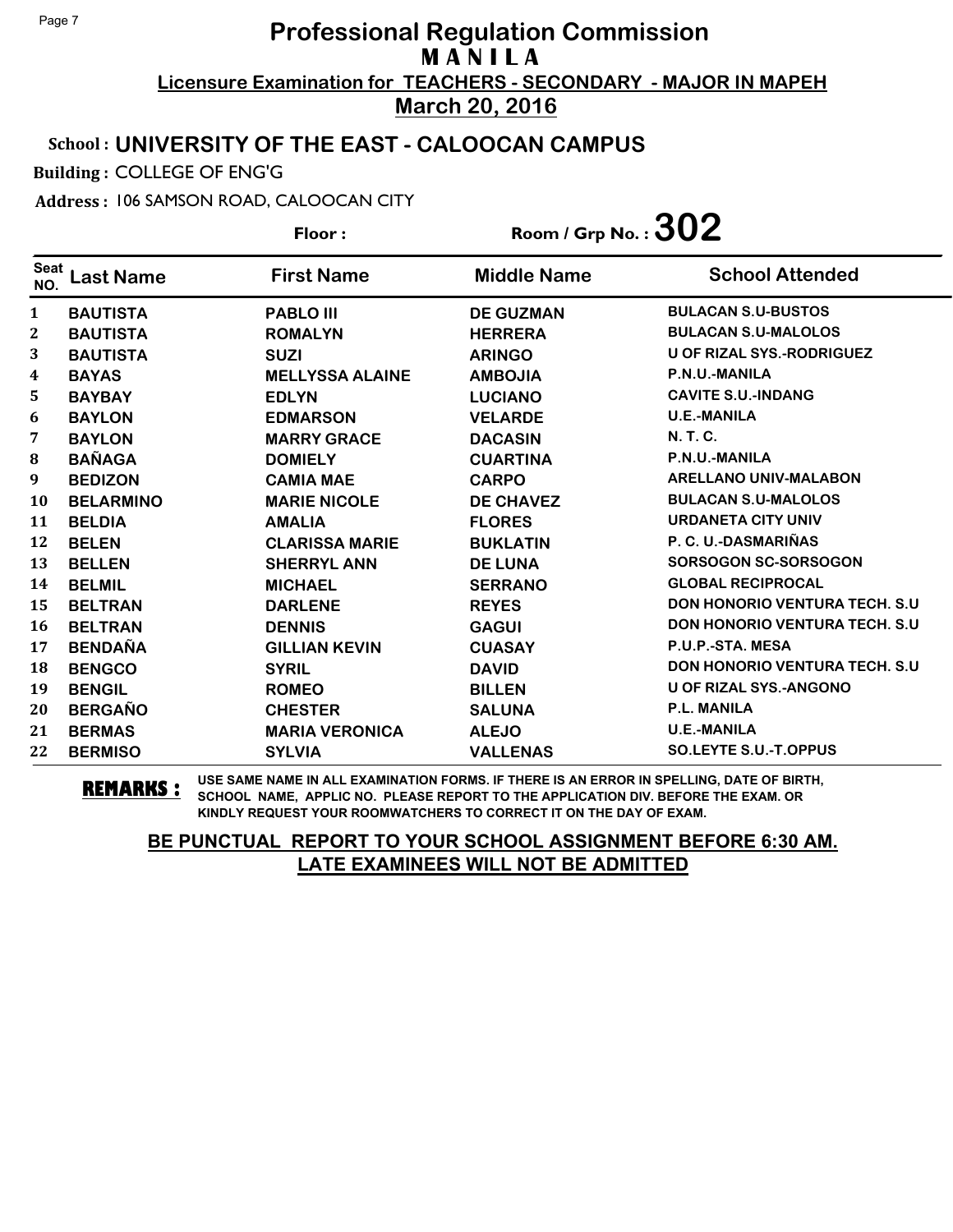### School : **UNIVERSITY OF THE EAST - CALOOCAN CAMPUS**

Building : COLLEGE OF ENG'G

Address : 106 SAMSON ROAD, CALOOCAN CITY

**Last Name First Name Middle Name** Floor : Room / Grp No. :  $305$ Seat <sup>seat</sup> Last Name First Name Middle Name School Attended **BERNALES JOVI JANE CULLARIN UNIV.OF BATANGAS BERNARDO JAIME REYES N.E.U.S.T-CABANATUAN CITY BERNARDO JANINE CABRAL P.U.P.-STA. MESA BERNARDO JOHN JAIME RAYMUNDO BULACAN S.U-MALOLOS BERNARDO MORRIS RAMALLOSA N.E.U.S.T-SAN ISIDRO BERNARDO VERGEL GALVEZ BULACAN S.U-BUSTOS BERSABAL MARY IRISH BADONG BICOL UNIV.-LEGAZPI BIGOY JUDELYN BALAYON RIZAL TECH UNIV BLANCAFLOR KING FERRER BULACAN S.U-MALOLOS BOLISAY AGNES MANANGAN WESLEYAN U PHIL-CABA BONGGA CRISTY JOY DELA TORRE BULACAN S.U-MALOLOS BORJA JEFREY DE LUNA ST.SCHOLASTICA COLL. BORLAZA GER JOHNIKCA PONIENTE N. T. C. BOTE LORAINE ANN AQUINO WESLEYAN U PHIL-CABA BOTON RONNIE SUALIVIO U PERP HELP-LAGUNA BRIONES IAN CARLO BAUTISTA BULACAN S.U-MALOLOS BRIOSO ALVIN RHEY TAHUM P.U.P.-STA. MESA BROÑOLA JOHN RENZ DULLER D.L.S.U.-DASMARIÑAS BUCALOY MARY JOY DACASIN P.L. MUNTINLUPA BUENAVENTURA IVY OSALLA U.P.-DILIMAN BUENO MELODY BILO SAN JOSE COMM. COLL.-MALILIPOT BUENZALIDA MENCHE TONGO BULACAN S.U-BUSTOS**

**REMARKS :** USE SAME NAME IN ALL EXAMINATION FORMS. IF THERE IS AN ERROR IN SPELLING, DATE OF BIRTH, SCHOOL NAME, APPLIC NO. PLEASE REPORT TO THE APPLICATION DIV. BEFORE THE EXAM. OR KINDLY REQUEST YOUR ROOMWATCHERS TO CORRECT IT ON THE DAY OF EXAM.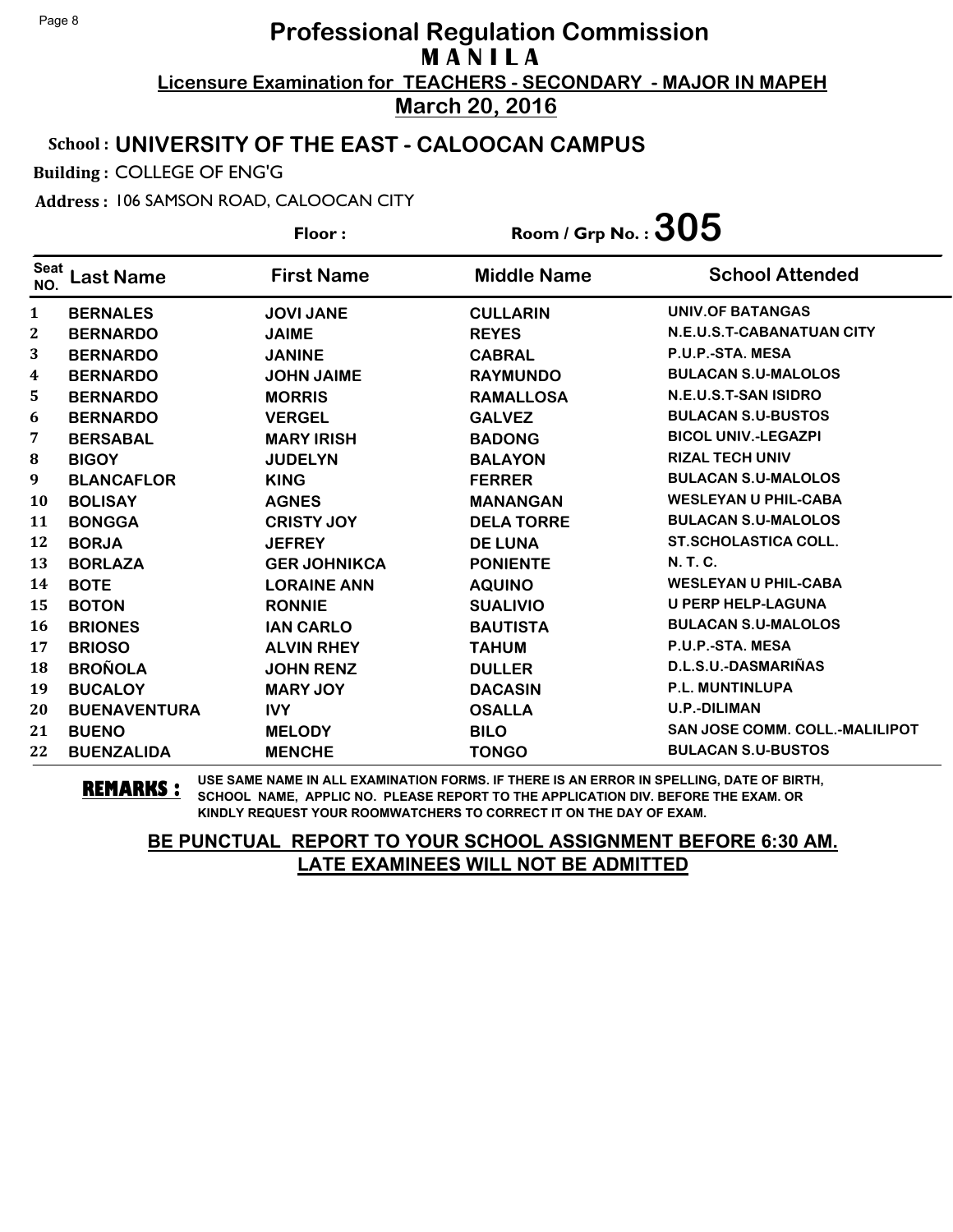### School : **UNIVERSITY OF THE EAST - CALOOCAN CAMPUS**

Building : COLLEGE OF ENG'G

Address : 106 SAMSON ROAD, CALOOCAN CITY

**Last Name First Name Middle Name** Floor : Room / Grp No. :  $306$ Seat <sup>seat</sup> Last Name First Name Middle Name School Attended **BUGNA MARILYN BAGHARI ST.ANTHONY'S-ANTIQUE BULANADI SARAH ALMARIEGO HOLY ANGEL UNIV. BULILAN ROUNEL GEN ALTAMERANO D.L.S.U.-DASMARIÑAS BUNAG JOHN RYAN TAPIA N. T. C. BURILA RIZZA MAY SERRANO P.U.P.-STA. MESA BUTRON MERCIL MAUSISA SO.LEYTE S.U.-T.OPPUS CAANDE LESTER DE GUZMAN P.L. MUNTINLUPA CABALLES JARED MARC ABOY P.N.U.-MANILA CABILES CHELECA ROSE LETADA P.L. MUNTINLUPA CABRERA DIANNA CAMILLE CANLAS DON HONORIO VENTURA TECH. S.U CABRERA RAMIL ISAGA LIPA CITY PUBLIC COLL. CABUNGCAL JOHN REY VELUZ N.E.U.S.T-CABANATUAN CITY CACAPIT PRINCESS ROJICA JIMENEZ U DE MANILA (for.CCM) CACATIAN MARK ANTHONY VALDEZ PALAWAN STATE U-P. PRINCESA CAHIGUS GEMMA GORDU LEYTE NORMAL UNIV. CAJIPE JECRIS MENDIOLA P.U.P.-STA. MESA CAL RODESA MABUNGA U OF RIZAL SYS.-ANGONO CALDERON MA .JESSA FAUSTINO BULACAN S.U-MALOLOS CALIMLIM HECTOR JR CLAVERIA UNIV.OF PANGASINAN CALINGASAN JESA MAE TORRES LIPA CITY PUBLIC COLL. CALMA ERIKA JEZREEL NIEVA N. T. C. CALVO PATRICIA ISABEL ACLAN FEU-MANILA**

**REMARKS :** USE SAME NAME IN ALL EXAMINATION FORMS. IF THERE IS AN ERROR IN SPELLING, DATE OF BIRTH, SCHOOL NAME, APPLIC NO. PLEASE REPORT TO THE APPLICATION DIV. BEFORE THE EXAM. OR KINDLY REQUEST YOUR ROOMWATCHERS TO CORRECT IT ON THE DAY OF EXAM.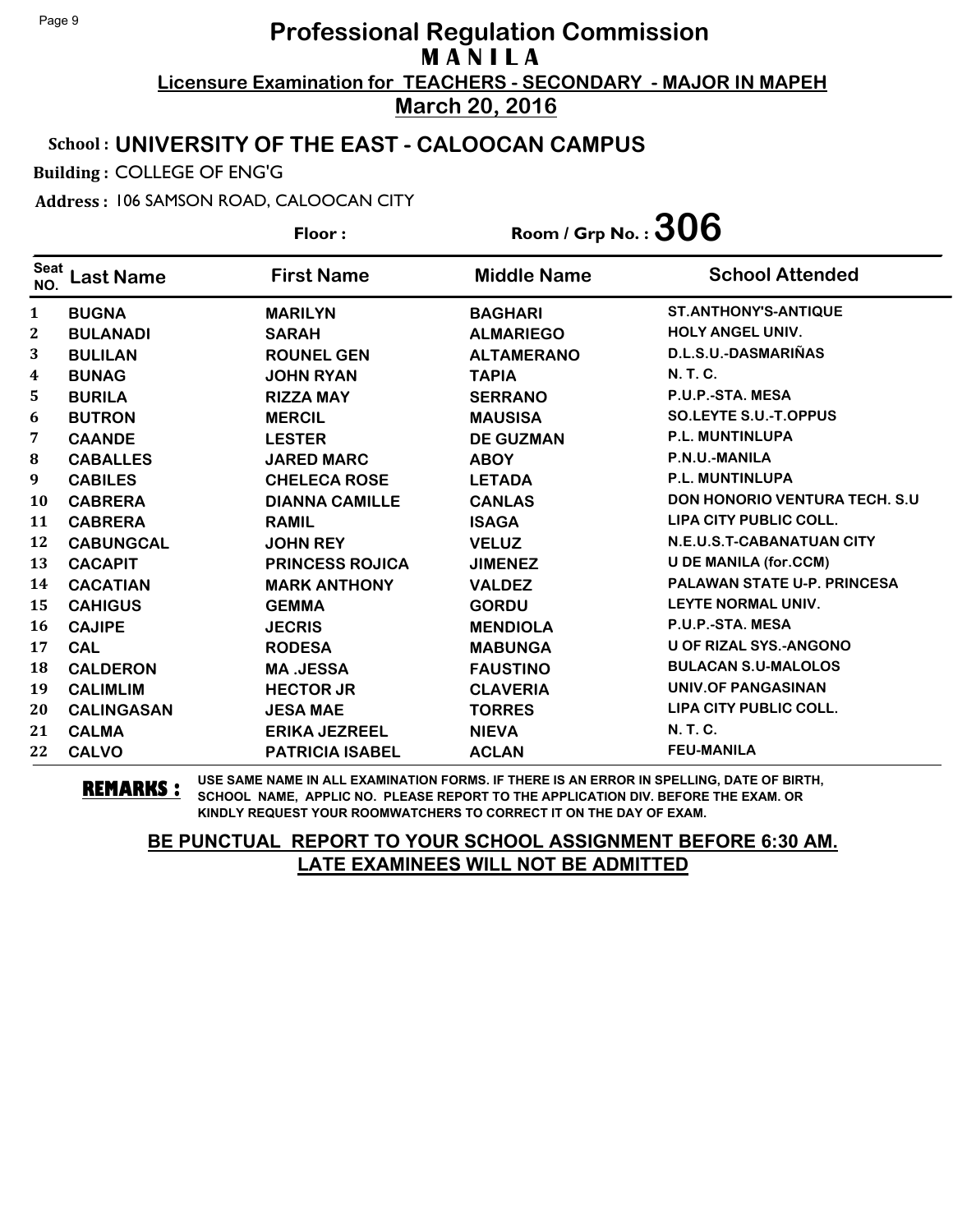### School : **UNIVERSITY OF THE EAST - CALOOCAN CAMPUS**

Building : COLLEGE OF ENG'G

Address : 106 SAMSON ROAD, CALOOCAN CITY

**Last Name First Name Middle Name** Floor : Room / Grp No. :  $307$ Seat <sup>seat</sup> Last Name First Name Middle Name School Attended **CAMALLA JANICA LAUDETTE ANN AQUINO CAMARINES NORTE S.C.-DAET CAMINONG EMMANUEL CADIZ U DE MANILA (for.CCM) CAMPOS CHARMAINE ANN TALLER TAGUIG CITY UNIV CAMPOSANO RAFAEL MANANQUIL BULACAN S.U-MALOLOS CANALES LARISSA OLALIA DON HONORIO VENTURA TECH. S.U CANARIA JESSA PENASO R.MAGSAYSAY MEM. COLL. CANJA JERRY CATANUS SO.CHRISTIAN COLL. CANON AMELIA CUMAYAS P.U.P.-STA. MESA CANOSA RICSONA JURIAL ILOCOS SUR POLY.SC-NARVACAN CANTORIA CHARISMALYN ONATE P.U.P.-STA. MESA CAPA MARY JEAN VILLAMOR METRO MANILA COLL. CAPATI JANNETH DELA CRUZ PAMPANGA STATE AGRICULTURAL CAPUSO ALYSSA MARIE ESGANA P.U.P.-STA. MESA CARANTO CINDY ROSE TABAMO MABALACAT COLL. CARBONELL LEAH MAY SOSA N. T. C. CARINO REGIE DALELE BULACAN S.U-BUSTOS CARIQUE JOED BAÑAGA P. C. U.-DASMARIÑAS CARLIM LESTER LEGRIA ISABELA S.U.-ECHAGUE CARLOS ANALYN JOY TOLENTINO BULACAN S.U-MALOLOS CARLOS DINDO ESTACIO EAST CENTRAL COLLEGE CARPIO PAUL ALVIN DE LIMA U PERP HELP-LAGUNA CARRANZA JEAH ISABEDRA CAVITE S.U.-INDANG**

**REMARKS :** USE SAME NAME IN ALL EXAMINATION FORMS. IF THERE IS AN ERROR IN SPELLING, DATE OF BIRTH, SCHOOL NAME, APPLIC NO. PLEASE REPORT TO THE APPLICATION DIV. BEFORE THE EXAM. OR KINDLY REQUEST YOUR ROOMWATCHERS TO CORRECT IT ON THE DAY OF EXAM.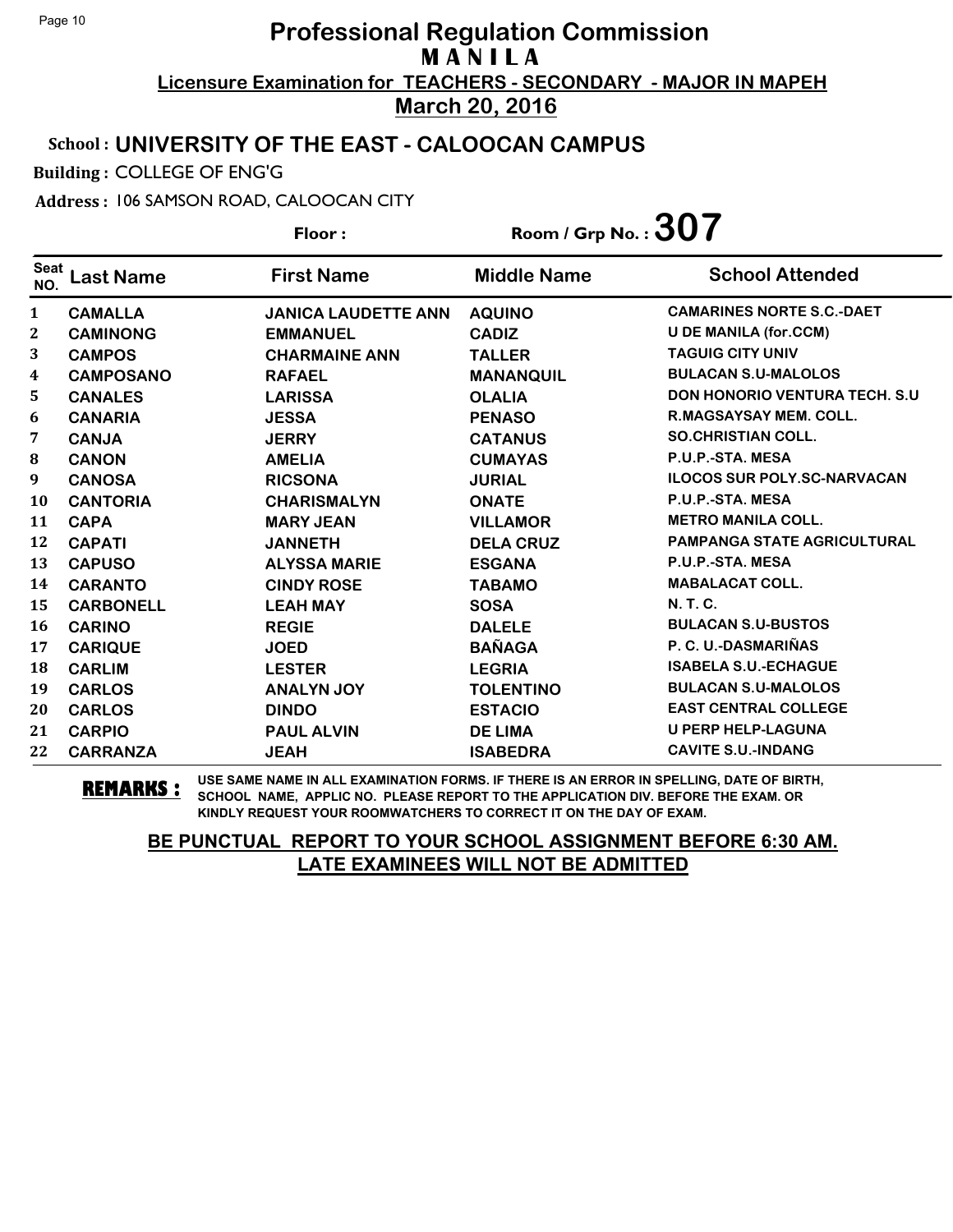### School : **UNIVERSITY OF THE EAST - CALOOCAN CAMPUS**

Building : COLLEGE OF ENG'G

Address : 106 SAMSON ROAD, CALOOCAN CITY

**Last Name First Name Middle Name** Floor : Room / Grp No. :  $308$ Seat <sup>seat</sup> Last Name First Name Middle Name School Attended **CARREON JULIET BARTOLO P.N.U.-MANILA CASABUENA JESSICA CABILLO U OF RIZAL SYS.-ANGONO CASICAS RECHELE LECAROS MARINDUQUE S.C.-BOAC CASINO MARIA DIMPLES GUEVARRA DON HONORIO VENTURA TECH. S.U CASINSINAN FARAHJANE ANERO U OF RIZAL SYS.-PILILLA CASIPIT ANNA MEI BARRINUEVO U PERP HELP-LAGUNA CASTILLO AILEEN LOBARBIO U OF RIZAL SYS.-ANGONO CASTILLO WINDY COLORADO P.U.P.-STA. MESA CASTRO DONNA SALVADOR N. T. C. CASTRO KAREN BARTOLOME BULACAN S.U-MALOLOS CASTRO LAYMAR TAALA HOLY ANGEL UNIV. CASTRO SHEENA AIRA DELA CRUZ N.E.U.S.T-SAN ISIDRO CATAJAN ERICKSON CONCEPCION LIPA CITY PUBLIC COLL. CATAP CORAZON TANCHIATCO DON HONORIO VENTURA TECH. S.U CATIVO RHEANN PEÑOSO N. T. C. CATLE MILDRED SANCHEZ N.E.U.S.T-CABANATUAN CITY CAUSO CHATLEEN JEAN BALINGIT N.E.U.S.T-SAN ISIDRO CAYETANO AUGUSTO ROLL U OF RIZAL SYS.-ANGONO CAÑALES PERLA VICTORILLO TAGUIG CITY UNIV CEMANES GRACE BALICAS FEU-MANILA CERAFICA MARICHARLS CARIÑO U OF RIZAL SYS.-ANGONO CERCADO TRESIA MICHELLE JAN MEDINA U.P.-DILIMAN**

**REMARKS :** USE SAME NAME IN ALL EXAMINATION FORMS. IF THERE IS AN ERROR IN SPELLING, DATE OF BIRTH, SCHOOL NAME, APPLIC NO. PLEASE REPORT TO THE APPLICATION DIV. BEFORE THE EXAM. OR KINDLY REQUEST YOUR ROOMWATCHERS TO CORRECT IT ON THE DAY OF EXAM.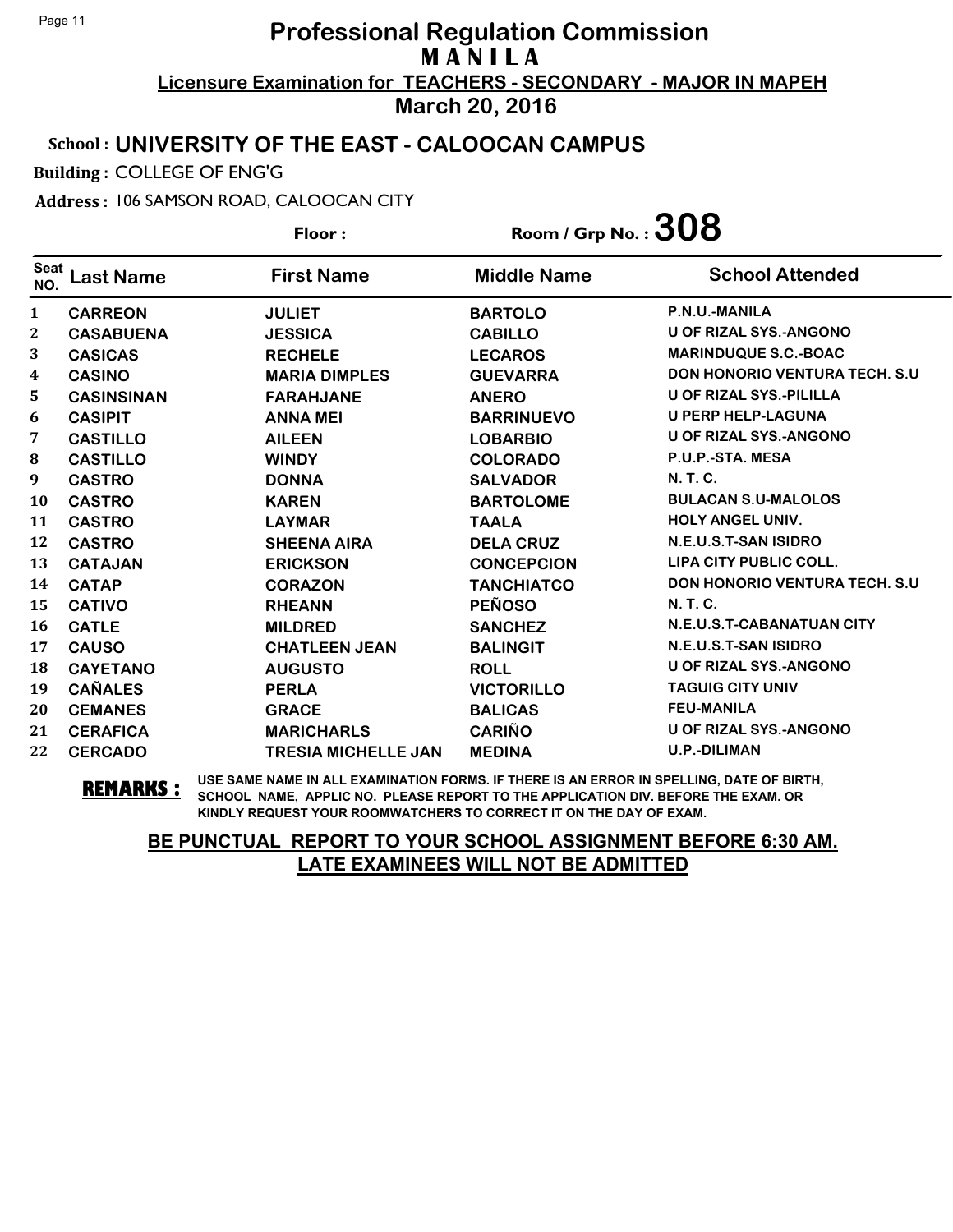### School : **UNIVERSITY OF THE EAST - CALOOCAN CAMPUS**

Building : COLLEGE OF ENG'G

Address : 106 SAMSON ROAD, CALOOCAN CITY

**Last Name First Name Middle Name** Floor : Room / Grp No. :**309** Seat <sup>Seat</sup> Last Name First Name Middle Name School Attended **CERVANTES RAPHAEL TOLENTINO U DE MANILA (for.CCM) CERVO RICHARD STEVEN VIZCARRA U OF RIZAL SYS.-ANGONO CHAN ROWENA NAPAY U.E.-MANILA CHANLIONGCO RENATO SARMIENTO N. T. C. CHECA CORNELIO DERIO P.N.U.-MANILA CHENG MAR JAPPETH MINQUE P.L. MANILA CHY JENNIE GLEIZZA LIM P. C. U.-DASMARIÑAS CIPRIANO PAUL WILLIAM VILLALUZ D.L.S.U.-GAUF-MALABON CIROY JOMARIE ASANION P.U.P.-STA. MESA CLARITO ALDREN DOLERA UNIV.OF CEBU-L M CLAVECILLAS KIM PUTAN P.U.P.-STA. MESA CO IAN CRUCENA D.L.S.U.-DASMARIÑAS COBARRUBIAS CARLA CLARIZ TONOG ADAMSON UNIVERSITY COCHON SHEENA MHAE MANATAD DON HONORIO VENTURA TECH. S.U COMA PHILIPNIRE FRAGINAL TAGUIG CITY UNIV COMIA MICHAEL JARAMILLO U OF RIZAL SYS.-ANGONO CONCOLES JENNELYN ROSE MAZO P.L. MUNTINLUPA CONGSON MARIBETH APAS NAVAL S.U.-NAVAL CONMIGO JESSA BONIFACIO P.U.P.-STA. MESA CONVENTO CLEA PULIDO LIPA CITY PUBLIC COLL. CORAÑES MA. LOVELLA LUBANG V.S.U.-BAYBAY CORPUZ CRISANTO ATIENZA BULACAN S.U-MALOLOS**

**REMARKS :** USE SAME NAME IN ALL EXAMINATION FORMS. IF THERE IS AN ERROR IN SPELLING, DATE OF BIRTH, SCHOOL NAME, APPLIC NO. PLEASE REPORT TO THE APPLICATION DIV. BEFORE THE EXAM. OR KINDLY REQUEST YOUR ROOMWATCHERS TO CORRECT IT ON THE DAY OF EXAM.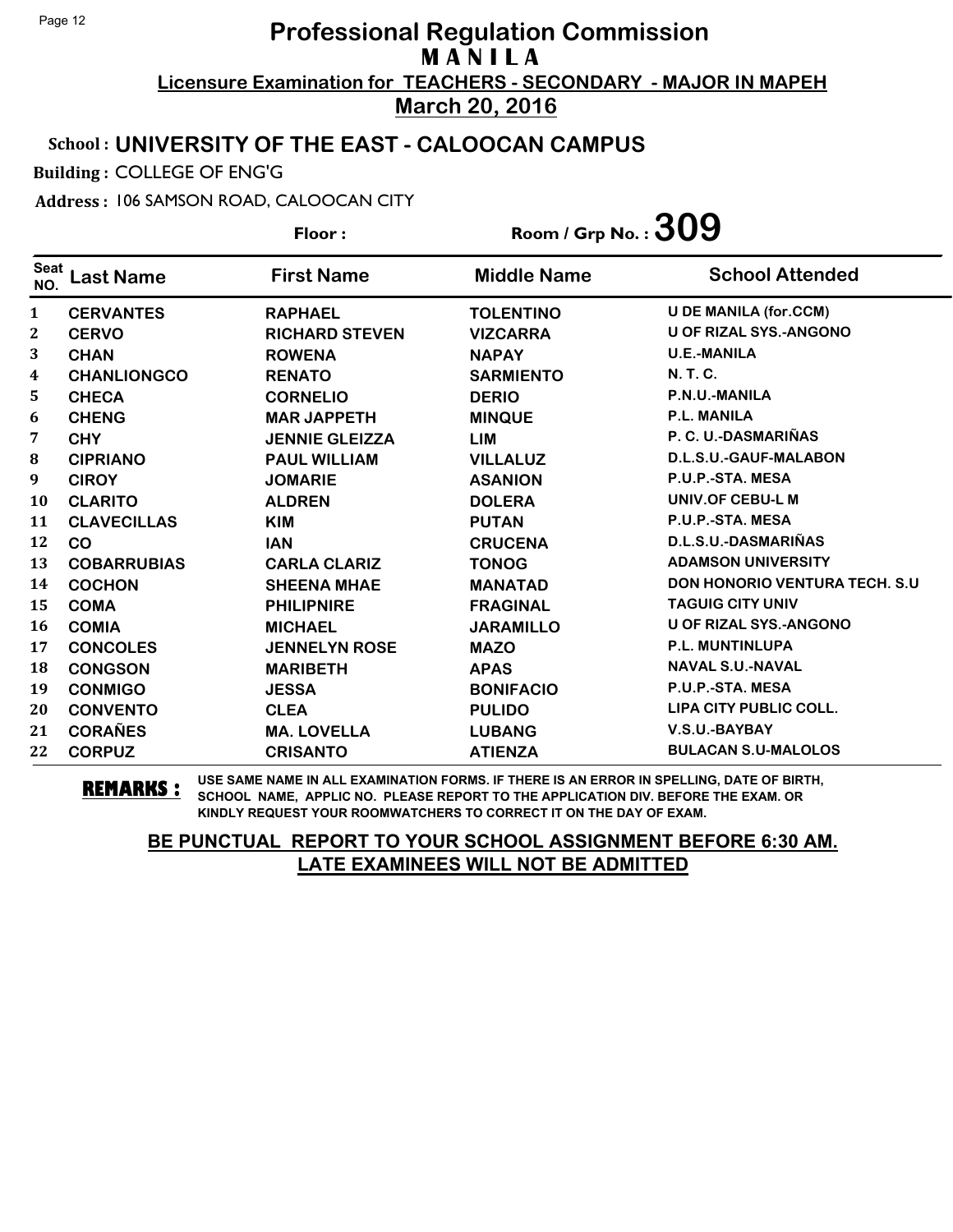### School : **UNIVERSITY OF THE EAST - CALOOCAN CAMPUS**

Building : COLLEGE OF ENG'G

Address : 106 SAMSON ROAD, CALOOCAN CITY

**Last Name First Name Middle Name** Floor : Room / Grp No. :**310** Seat <sup>seat</sup> Last Name First Name Middle Name School Attended **CORPUZ SHEILA MAE ABAYAN DON HONORIO VENTURA TECH. S.U CORTEZ BENJAMIN DAPITAN U DE MANILA (for.CCM) CORTEZ ISABEL MOPITO DON HONORIO VENTURA TECH. S.U CORTEZ JOANNA MARIE PINEDA HOLY CROSS-PAMPANGA CORTEZ SID KARLSON SIDAMON CAVITE S.U.-INDANG COSME MARIO ARCEO REPUBLIC CENTRAL COLL. COVITA ROCHELLE DELA CRUZ N.VISCAYA S.U.-BAYOMBONG CRISOSTOMO JOJO ISRAEL ISIP U DE MANILA (for.CCM) CRISOSTOMO ROVIE CALALANG BULACAN S.U-MALOLOS CRUZ CYRIL JERU LINGAO P.N.U.-MANILA CRUZ JEWIELYN SAPLA ST.LOUIS ANNE COLL.OF SPL,INC CRUZ JONATHAN PAUL DELA ROSA BULACAN S.U-MALOLOS CRUZ MARY CONCEPCION LUCIANO BULACAN S.U-MALOLOS CRUZ MILLET GAGUI DON HONORIO VENTURA TECH. S.U CRUZ TISZA GARCIA U DE MANILA (for.CCM) CRYSTAL JULIUS MATIAG CAVITE S.U.-INDANG CUARTO MIRAFE MIRA BICOL UNIV.-LEGAZPI CUNANAN LOURDES BARQUIN ASIAN S.C.M CUNTAPAY FITZERALD BALLINAN UNIV.OF THE ASSUMP. DACARA MELVIN MALAPO POLANGUI COMM. COLL. DACILLO MARILOU ROMERO RIZAL TECH UNIV DADDON LADY MICHELLE AGUILERA P.U.P.-STA. MESA**

**REMARKS :** USE SAME NAME IN ALL EXAMINATION FORMS. IF THERE IS AN ERROR IN SPELLING, DATE OF BIRTH, SCHOOL NAME, APPLIC NO. PLEASE REPORT TO THE APPLICATION DIV. BEFORE THE EXAM. OR KINDLY REQUEST YOUR ROOMWATCHERS TO CORRECT IT ON THE DAY OF EXAM.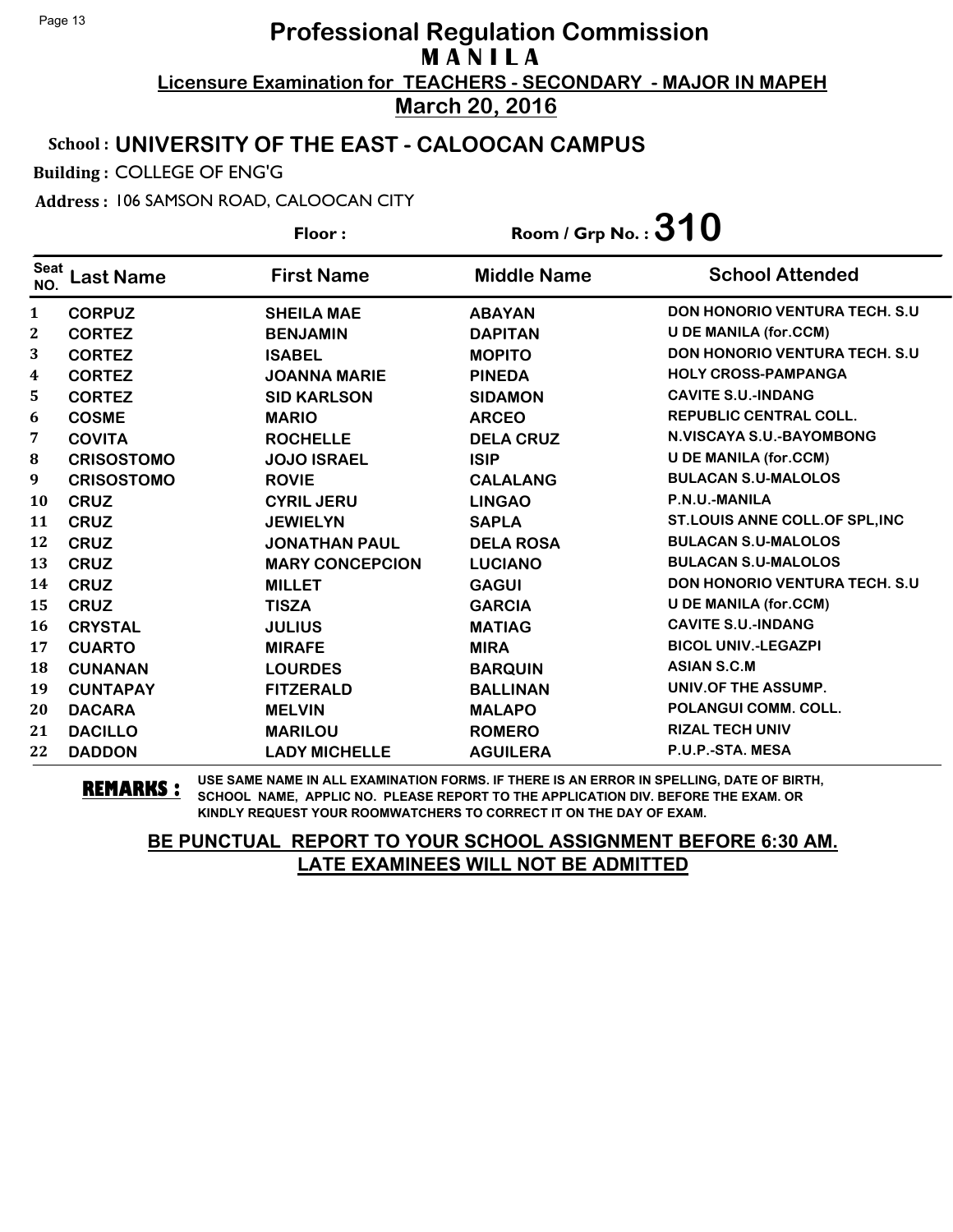### School : **UNIVERSITY OF THE EAST - CALOOCAN CAMPUS**

Building : COLLEGE OF ENG'G

Address : 106 SAMSON ROAD, CALOOCAN CITY

**Last Name First Name Middle Name** Floor : Room / Grp No. :**311** Seat <sup>seat</sup> Last Name First Name Middle Name School Attended **DADEA MC-ROY MAGSINO BATANGAS S.U.-BATANGAS CITY DAGANATO ROMAR FONTALBA U DE MANILA (for.CCM) DAGDAG DARLYN SINAMBAN DON HONORIO VENTURA TECH. S.U DAGDAG ELIZABETH FRANCO DON HONORIO VENTURA TECH. S.U DAGUPAN JAN RAMBELLE RAGADIO R.MAGSAYSAY T.U-SAN MARCELINO DALANON ABEGAIL PINEDA N.E.U.S.T-SAN ISIDRO DALIDA DEO ANTHONY GILBOY BULACAN S.U-MALOLOS DALU NERISA LANGCAY CAGAYAN STATE UNIV.-TUGUEGARAO DANAO JOYCEL RUBIO BICOL UNIV.-LEGAZPI DANAO KING ROBERT BAUTISTA U OF RIZAL SYS.-PILILLA DANGANAN DOMINIC ABALLA N. T. C. DATA ARNEL AGUSTIN N.E.U.S.T-CABANATUAN CITY DAYAGUIT BOB SR TORRES REPUBLIC CENTRAL COLL. DAYRIT LESTER LALU ANGELES UNIVERSITY FOUND. DE BORJA JOHN PAULO PLEGARIA U OF RIZAL SYS.-ANGONO DE CASTRO JOHN AURELL TRINIDAD TOMAS CLAUDIO MEM. DE CASTRO JOYCE ANN CAYAGO BULACAN S.U-MALOLOS DE DIOS MARLITO JOSE PACHECO ARELLANO UNIV-MALABON DE GRACIA RESURRECCION SANCHEZ UNIV.OF STO. TOMAS DE GUZMAN ANDREA PESTAÑO N.E.U.S.T-SAN ISIDRO DE GUZMAN JENNY FERNANDO DON HONORIO VENTURA TECH. S.U DE GUZMAN JERICA JOY CAAG TAGUIG CITY UNIV**

**REMARKS :** USE SAME NAME IN ALL EXAMINATION FORMS. IF THERE IS AN ERROR IN SPELLING, DATE OF BIRTH, SCHOOL NAME, APPLIC NO. PLEASE REPORT TO THE APPLICATION DIV. BEFORE THE EXAM. OR KINDLY REQUEST YOUR ROOMWATCHERS TO CORRECT IT ON THE DAY OF EXAM.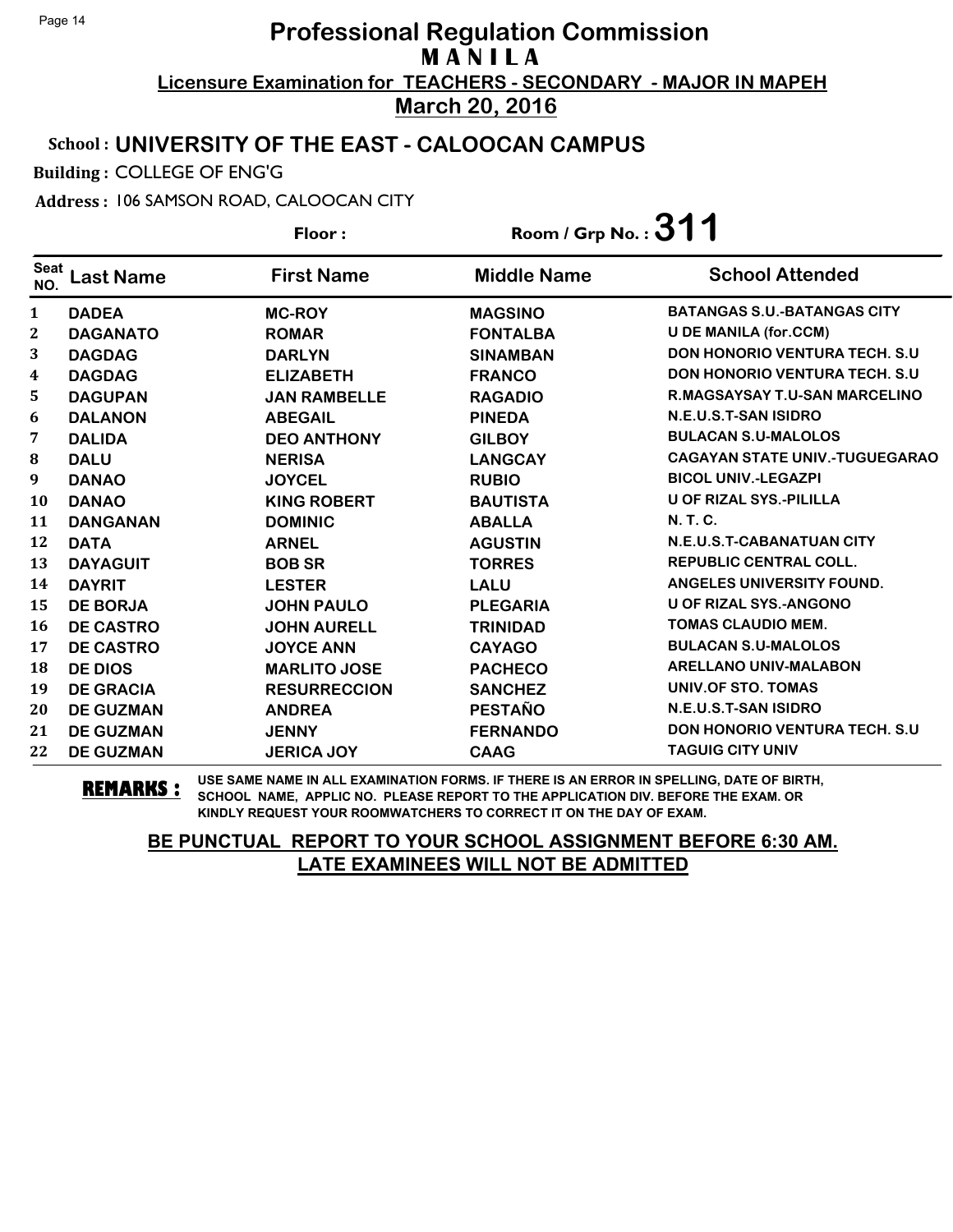### School : **UNIVERSITY OF THE EAST - CALOOCAN CAMPUS**

Building : COLLEGE OF ENG'G

Address : 106 SAMSON ROAD, CALOOCAN CITY

**Last Name First Name Middle Name** Floor : Room / Grp No. :**312** Seat <sup>seat</sup> Last Name First Name Middle Name School Attended **DE GUZMAN JEROME CLAUDIO P.U.P.-STA. MESA DE GUZMAN MARK ANTHONY ACUÑA BULACAN S.U-MALOLOS DE GUZMAN PINKY DOMINGO N.E.U.S.T-CABANATUAN CITY DE GUZMAN ROGER CHRISTOPHER LIMBAGO TAGUIG CITY UNIV DE GUZMAN RONALIZ CABRAL N.E.U.S.T-SAN ISIDRO DE IMUS MARY JOY TAYCO P.U.P.-STA. MESA DE JESUS BENJAMIN JR ATIENZA DON HONORIO VENTURA TECH. S.U DE JESUS JOHARA MAE CLAVEL BULACAN S.U-MALOLOS DE JESUS LAURENA DELA ROCA P.N.U.-MANILA DE LA CRUZ CHRISTYBEL OÑATE P.U.P.-STA. MESA DE LA CRUZ LEA ANN PERALTA R.MAGSAYSAY T.U-SAN MARCELINO DE LA CRUZ LUDIVICO JR QUISIMUNDO COLUMBAN COLL.-OLONGAPO CITY DE LA CRUZ WES DUATIN P.U.P.-STA. MESA DE LA PEÑA MARK PHILIP MARTIN N.VIZCAYA S.U.-BAMBA DE LA TORRE CARLA EYAS RIZAL TECH UNIV DE LEON DIANNE MUNGCAL PAMPANGA STATE AGRICULTURAL DE LEON JIBEN SORIANO BICOL UNIV.-DARAGA DE LOS REYES JOSELYN MABULAC ROOSEVELT COL-CAINTA DE LOS SANTOS JOVITO DE LOS REYES POLANGUI COMM. COLL. DE MANUEL MERYLL BRIONES U PERP HELP-GMA DE MESA JENNICA AQUINO N.E.U.S.T-CABANATUAN CITY DE TORRES CORE OLIVIER ANTONIO P.U.P.-STA. MESA**

**REMARKS :** USE SAME NAME IN ALL EXAMINATION FORMS. IF THERE IS AN ERROR IN SPELLING, DATE OF BIRTH, SCHOOL NAME, APPLIC NO. PLEASE REPORT TO THE APPLICATION DIV. BEFORE THE EXAM. OR KINDLY REQUEST YOUR ROOMWATCHERS TO CORRECT IT ON THE DAY OF EXAM.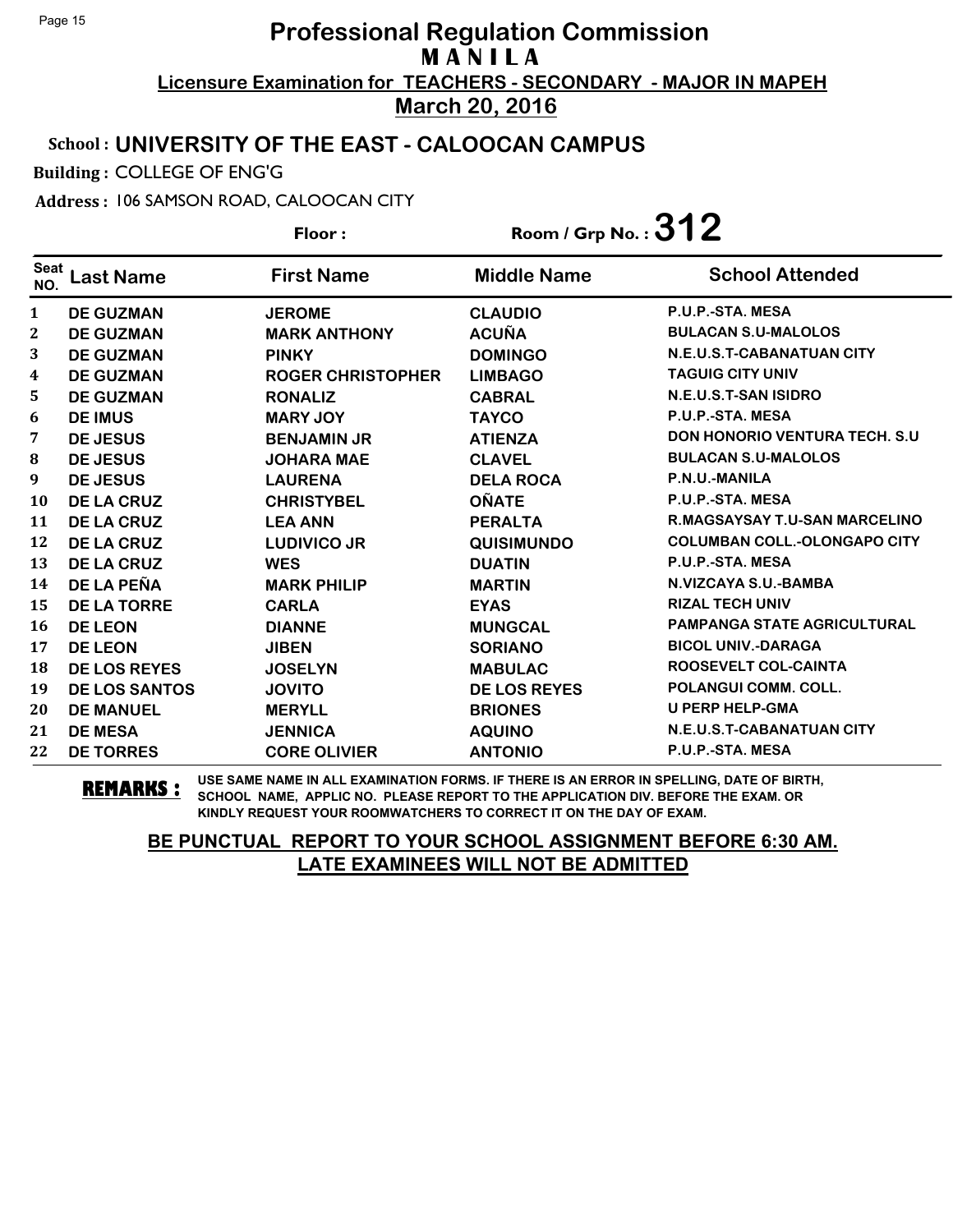#### School : **UNIVERSITY OF THE EAST - CALOOCAN CAMPUS**

Building : COLLEGE OF ENG'G

Address : 106 SAMSON ROAD, CALOOCAN CITY

**Last Name First Name Middle Name** Floor : Room / Grp No. :**313** Seat <sup>seat</sup> Last Name First Name Middle Name School Attended **DE VEGA MAC ERWIN CAPIZ BULACAN S.U-MALOLOS DE VERA MIKE BOLO P.U.P.-STA. MESA DECENA RONALD ZAFE P.L. MANILA DEDAL ADRIAN FLORENCE VARGA UNIV.OF STO. TOMAS DEDAL JAYSON LATONERO P.N.U.-MANILA DEL ROSARIO CLICHELLEYN GUCE U.E.-MANILA DEL ROSARIO EDWIN SANTOS P.U.P.-STA. MESA DEL ROSARIO JANGELLI PAMINTUAN HOLY CROSS-PAMPANGA DEL ROSARIO MAUREEN GOROSPE P.N.U.-MANILA DEL ROSARIO ROMNICK SANTOS BULACAN S.U-MALOLOS DELA CRUZ ANALYN FABIAÑA U OF RIZAL SYS.-ANGONO DELA CRUZ CLAIRE DELA CRUZ BALIUAG UNIVERSITY DELA CRUZ EDNA GARCIA M. L. Q. U. DELA CRUZ JASON AGUIRRE BULACAN S.U-MALOLOS DELA CRUZ MA. HAZEL TAYO DON HONORIO VENTURA TECH. S.U DELA CRUZ PAUL MARTON SANTOS UNIV.OF MAKATI DELA CRUZ PAUL VINCENT SAGALA BULACAN S.U-MALOLOS DELA CRUZ PAULINE VILLANUEVA N.E.U.S.T-SAN ISIDRO DELA CRUZ RACHELLE ANNE CABRAL UNIV.OF MAKATI DELA CRUZ ROMA MAHINAY P. C. U.-DASMARIÑAS DELA PEÑA ROBERT EMBOY PAMPANGA STATE AGRICULTURAL DELA VEGA JUNNAR CUPO BATANGAS S.U.-ARASOF-NASUGBU**

**REMARKS :** USE SAME NAME IN ALL EXAMINATION FORMS. IF THERE IS AN ERROR IN SPELLING, DATE OF BIRTH, SCHOOL NAME, APPLIC NO. PLEASE REPORT TO THE APPLICATION DIV. BEFORE THE EXAM. OR KINDLY REQUEST YOUR ROOMWATCHERS TO CORRECT IT ON THE DAY OF EXAM.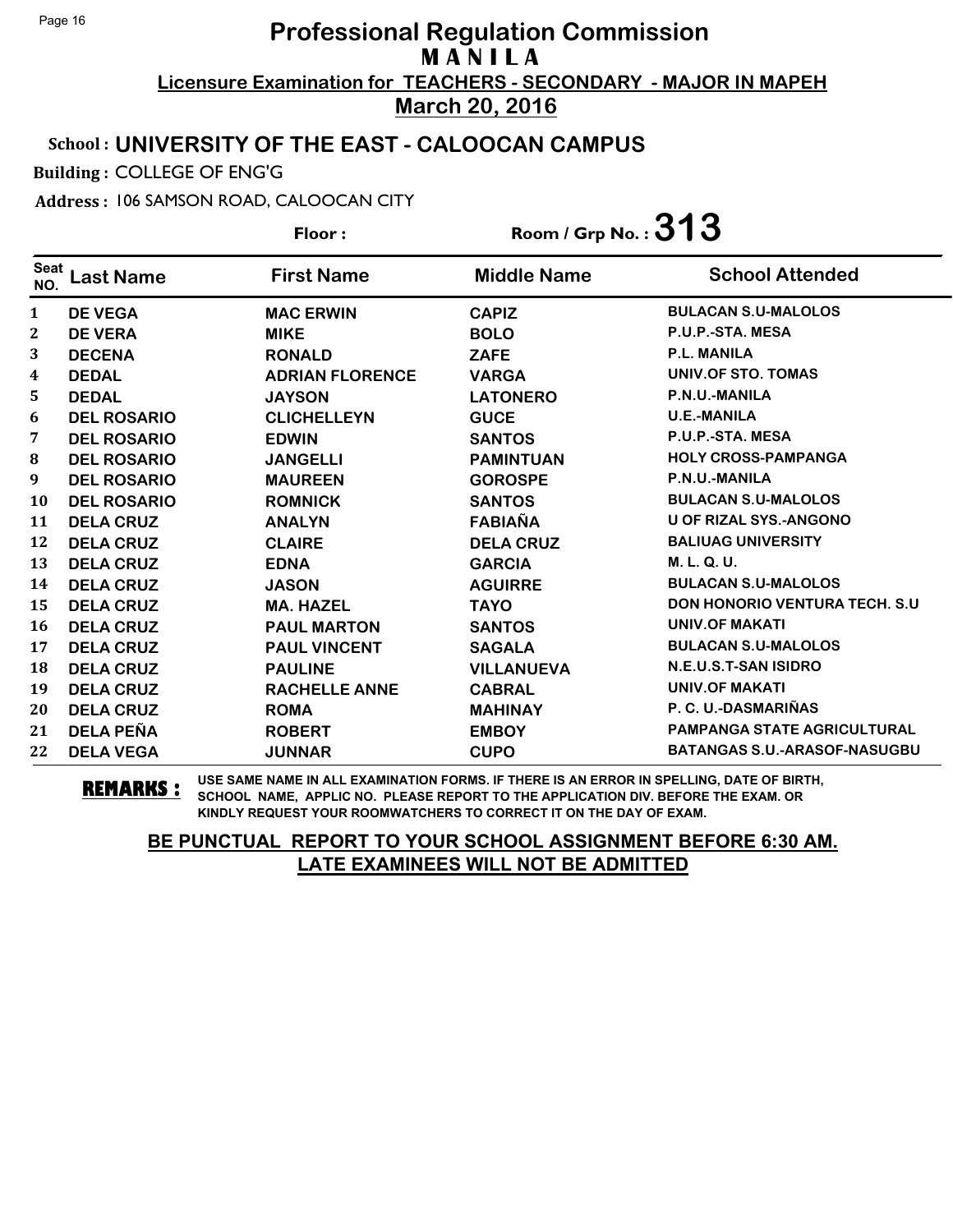### School : **UNIVERSITY OF THE EAST - CALOOCAN CAMPUS**

Building : COLLEGE OF ENG'G

Address : 106 SAMSON ROAD, CALOOCAN CITY

**Last Name First Name Middle Name** Floor : Room / Grp No. :**317** Seat <sup>seat</sup> Last Name First Name Middle Name School Attended **DELA VEGA SUZANNE MARISTELA HOLY CROSS-PAMPANGA DELOS REYES JOHN RHEY SANTIAGO P.U.P.-STA. MESA DELOS REYES LESLIE HERNANDEZ DON HONORIO VENTURA TECH. S.U DELOS SANTOS ANGELINE DE GUZMAN U DE MANILA (for.CCM) DELOS SANTOS JANNUS GABRIEL SILVA BULACAN S.U-MALOLOS DELOS SANTOS JIMUEL ADRIAS U DE MANILA (for.CCM) DELOS SANTOS JISELL HERNANDEZ P.U.P.-STA. MESA DELOS SANTOS KRIZETH FERRER U DE MANILA (for.CCM) DETRUZ ABIGAIL MEDINA U PERP HELP-LAGUNA DIABORDO SERGIO MARTINEZ PALAWAN STATE U-CORON DIAZ ALVIN SANTIDAD OLIVAREZ COLLEGE DIAZ MA MERCY BALDONADO UNIV.OF MAKATI DIAZ MA. GRACE BALDONADO UNIV.OF MAKATI DIAZ VANGIELYN SANTOS U OF RIZAL SYS.-ANGONO DIGMA GLYNDSEY VILLANUEVA P. C. U.-DASMARIÑAS DIMAANO JINKY DE MESA C.E.U.-MANILA DIMABUYU MARY ROSE QUIZON DON HONORIO VENTURA TECH. S.U DIMALANTA CHERRYL MERCADO GUAGUA NAT'L COLLEGE DIMAPILIS GERLIE GLORIANA CAVITE S.U.-INDANG DIMAYUGA JOEL CARANDANG BATANGAS S.U.-ARASOF-NASUGBU DIMAYUGA VICENTH SANTOS LIPA CITY COLL. DIME RUTH BENBAN CAVITE S.U.-INDANG**

**REMARKS :** USE SAME NAME IN ALL EXAMINATION FORMS. IF THERE IS AN ERROR IN SPELLING, DATE OF BIRTH, SCHOOL NAME, APPLIC NO. PLEASE REPORT TO THE APPLICATION DIV. BEFORE THE EXAM. OR KINDLY REQUEST YOUR ROOMWATCHERS TO CORRECT IT ON THE DAY OF EXAM.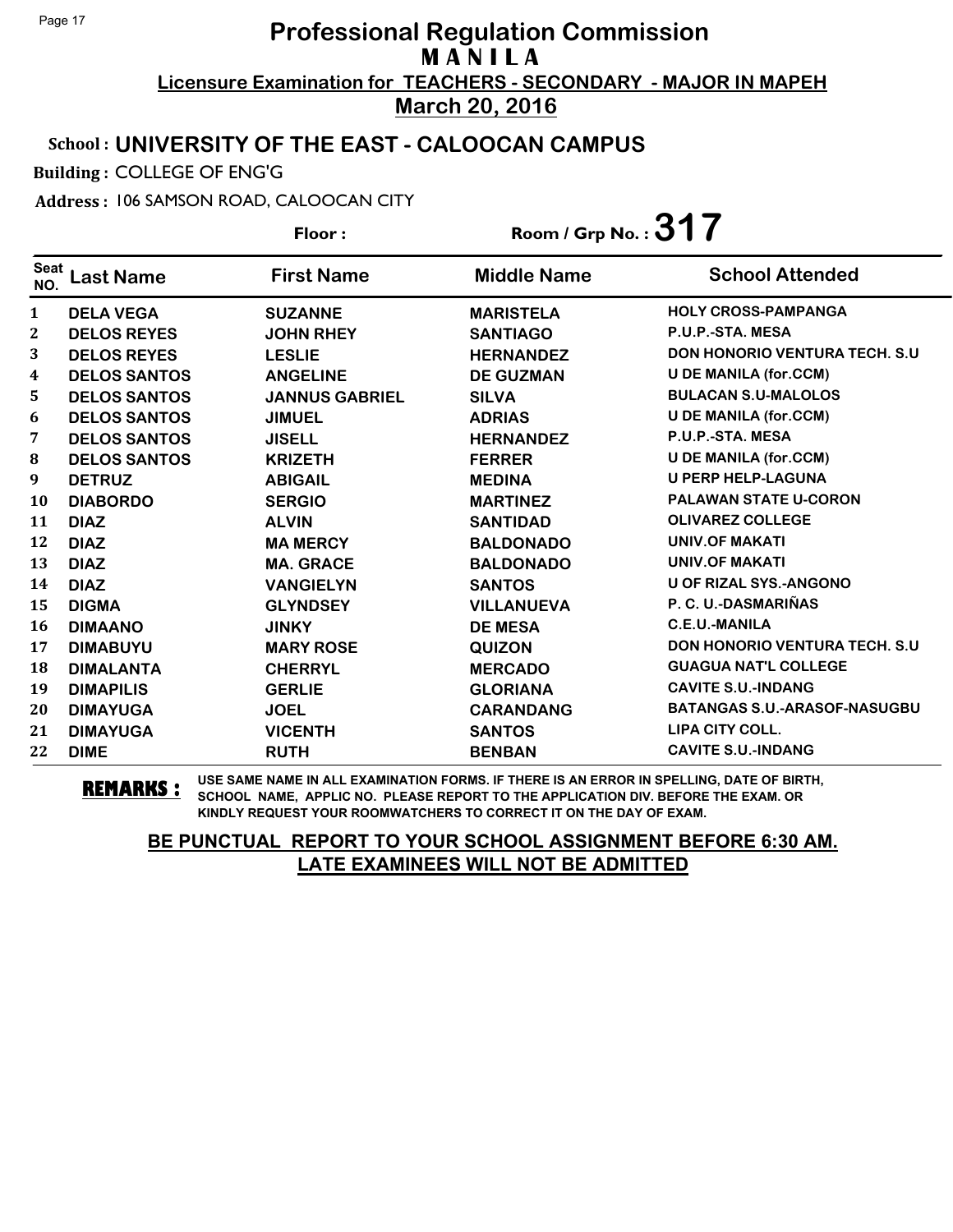### School : **UNIVERSITY OF THE EAST - CALOOCAN CAMPUS**

Building : COLLEGE OF ENG'G

Address : 106 SAMSON ROAD, CALOOCAN CITY

**Last Name First Name Middle Name** Floor : Room / Grp No. :**318** Seat <sup>seat</sup> Last Name First Name Middle Name School Attended **DIOKNO HERBERT AMBAT CAVITE S.U.-INDANG DIZON ALICE DOMINGO MABALACAT COLL. DIZON MERWIN CANLAS DON HONORIO VENTURA TECH. S.U DOMINGO KATHERINE JOYCE AUSTRIA HOLY ANGEL UNIV. DOMINGO MARIA JESSA LIBRAMONTE U OF RIZAL SYS.-ANGONO DOMINGO ROCHELLE ZALAMEA BATAAN PENINSULA STATE U-MAIN DOMINGO VICTOR ZIPAGAN U.P.-DILIMAN DONDOY NOEL VILLAGRACIA U OF RIZAL SYS.-ANGONO DRACULAN DIANA KARLA PASCUA DMMMSU-AGOO DUCLAYAN JOEL ACUNA COLUMBAN COLL.-OLONGAPO CITY DUGOS ROCEL SAGAAD U DE MANILA (for.CCM) DUMAGPI AIME BAYLON FEU-MANILA DUPITAS MYRA MAMARIL SAN CARLOS COLL DUÑGO RANIE BERENGUER BULACAN S.U-MALOLOS EBALE BERNADETTE EBALE N.E.U.S.T-CABANATUAN CITY EBUENGA EMMY ANONUEVO REPUBLIC CENTRAL COLL. EDUARDO JOHN PAUL GALLARDO N.E.U.S.T-SAN ISIDRO EGOS MAYBELLE ENDAYA N. T. C. EJADA HANNAH VICTORIA DUQUE EASTERN SAMAR S.U.-MAYDOLONG ELEDA JOMARIE ILAGAN N. T. C. ELLO MARIEVIC MERCADO PAMPANGA STATE AGRICULTURAL EMELO KRISTEL GALANG HOLY CROSS-PAMPANGA**

**REMARKS :** USE SAME NAME IN ALL EXAMINATION FORMS. IF THERE IS AN ERROR IN SPELLING, DATE OF BIRTH, SCHOOL NAME, APPLIC NO. PLEASE REPORT TO THE APPLICATION DIV. BEFORE THE EXAM. OR KINDLY REQUEST YOUR ROOMWATCHERS TO CORRECT IT ON THE DAY OF EXAM.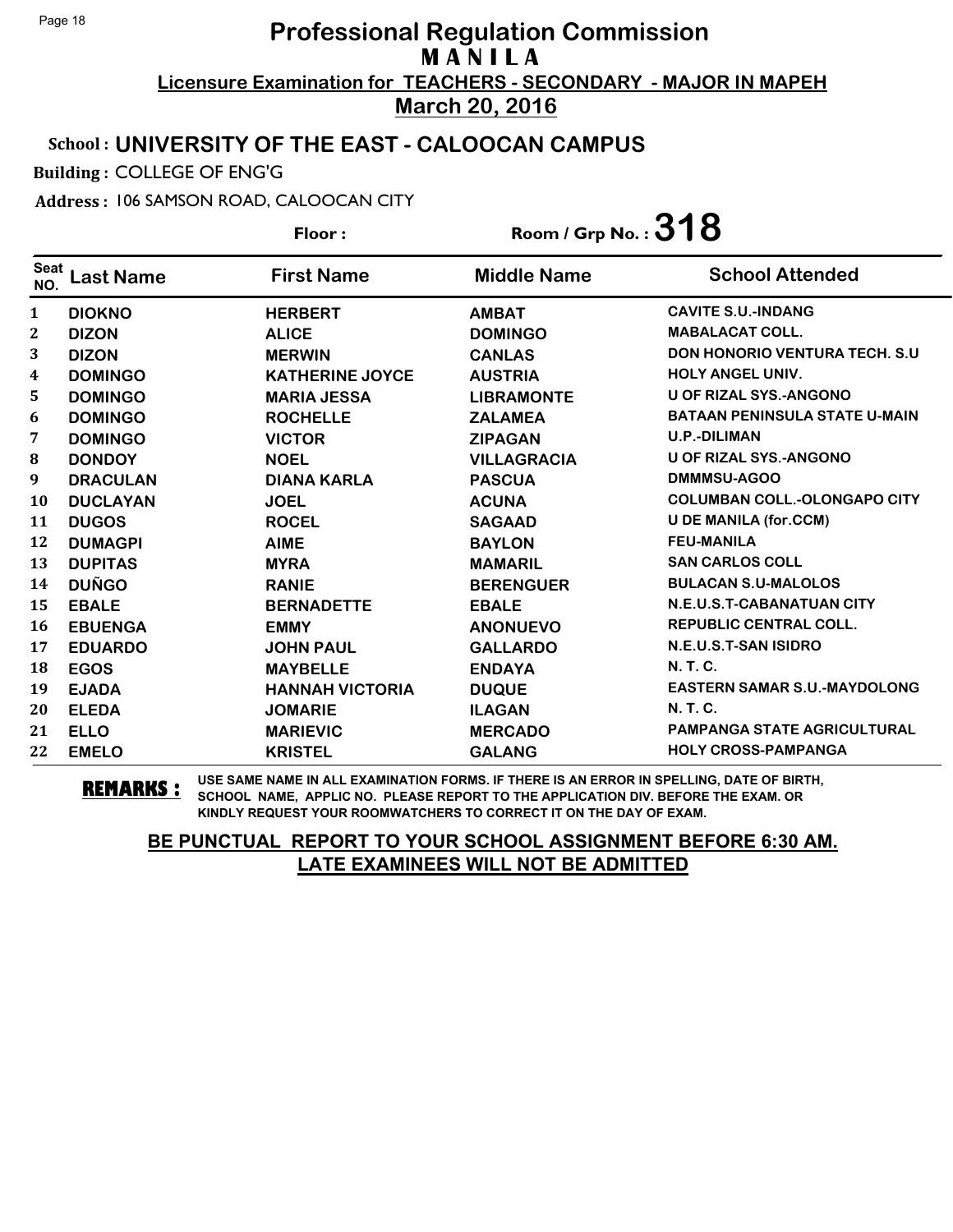### School : **UNIVERSITY OF THE EAST - CALOOCAN CAMPUS**

Building : COLLEGE OF ENG'G

Address : 106 SAMSON ROAD, CALOOCAN CITY

**Last Name First Name Middle Name** Floor : Room / Grp No. :**319** Seat <sup>seat</sup> Last Name First Name Middle Name School Attended **ENAGAN EDJOPH DE JESUS UNIV.OF MAKATI ENTERO JOCELYN ABADIEZ TAGUIG CITY UNIV ESCOBAR JANET SARMIENTO BULACAN S.U-MALOLOS ESCOBIDO DOMINGO ORDAS U.N.E.P. ESCUETA JOSETE ROVILLOS U DE MANILA (for.CCM) ESGUERRA SONNY ROBERT LIMBO CAVITE S.U.-INDANG ESPACIO MICHAEL JR JAVATO CAPIZ S.U. MAIN-ROXAS CITY ESPARCIA CHARMANE LANTACO BATANGAS S.U.(for.JPLPC)MALVAR ESPINAS ROSEL FERNANDEZ U.E.-MANILA ESPINELI CHRISTIAN CANIA CAVITE S.U.-INDANG ESPIRITU MAE BELLE DE LEON P.U.P.-STA. MESA ESPIRITU MICHAEL ESTORBA CAGAYAN STATE UNIV.-TUGUEGARAO ESTACIO JERVY PALO U DE MANILA (for.CCM) ESTANISLAO JOHN RHEY CALUAG BULACAN S.U-MALOLOS ESTEBA KARLA BABOR C.E.U.-MANILA ESTEBAN JEANNE PAULINE LINTAG BULACAN S.U-MALOLOS ESTO ARCHIE REZIEL TEODOSIO UNIV.OF MAKATI ESTRADA MARJORIE TONGOL DON HONORIO VENTURA TECH. S.U EUGENIO CRISTALYN CORNELIO BULACAN S.U-MALOLOS EUSTAQUIO NIÑA . UNIV.OF MAKATI EVANGELISTA JOHN ALLEN MANLAPAZ BULACAN S.U-MALOLOS**

**REMARKS :** USE SAME NAME IN ALL EXAMINATION FORMS. IF THERE IS AN ERROR IN SPELLING, DATE OF BIRTH, SCHOOL NAME, APPLIC NO. PLEASE REPORT TO THE APPLICATION DIV. BEFORE THE EXAM. OR KINDLY REQUEST YOUR ROOMWATCHERS TO CORRECT IT ON THE DAY OF EXAM.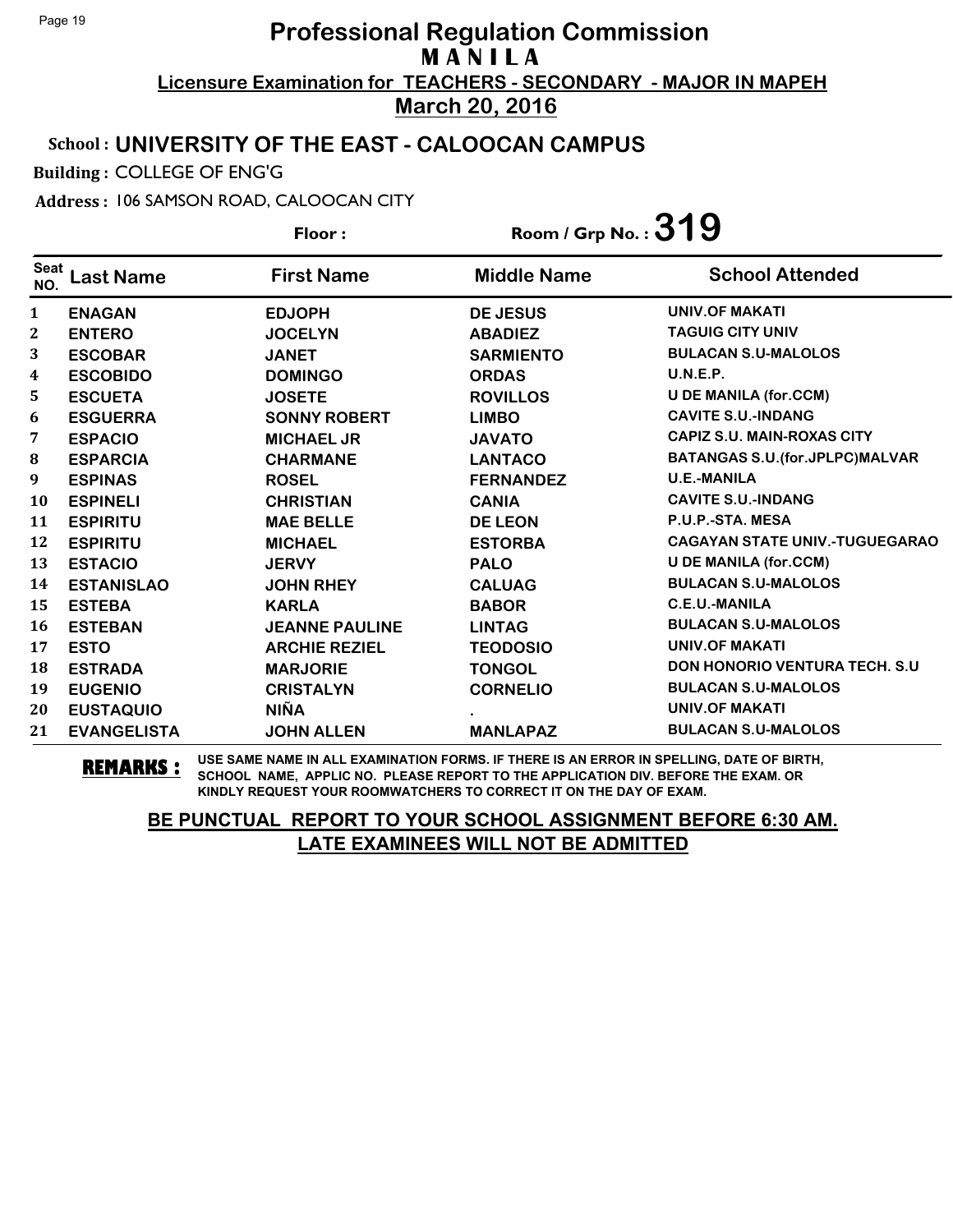### School : **UNIVERSITY OF THE EAST - CALOOCAN CAMPUS**

Building : COLLEGE OF ENG'G

Address : 106 SAMSON ROAD, CALOOCAN CITY

**Last Name First Name Middle Name** Floor : Room / Grp No. :**401** Seat <sup>seat</sup> Last Name First Name Middle Name School Attended **EVANGELISTA SUNSHINE ORTALLA ATENEO DE ZAMBOANGA FABUNAN JOWE MADRID BATAAN PENINSULA STATE U-MAIN FAJARDO JAMIELYN ENRIQUEZ N. T. C. FAJARDO JOANNA MARIE VITAN U DE MANILA (for.CCM) FARILLON ROXAN FALCO TAGUIG CITY UNIV FAUSTINO CARIZA BON P.U.P.-STA. MESA FAUSTINO RUSHKY DIMATULAC DON HONORIO VENTURA TECH. S.U FELIZARDO JAYPEE CABANTOG BULACAN S.U-MALOLOS FERMAN MARK JONEST BALMOCENA DON HONORIO VENTURA TECH. S.U FERNANDEZ AERON PHAUL OLAYRES ROOSEVELT COL-CAINTA FERNANDEZ JIMMY BOY ALCANTARA CAVITE S.U.-INDANG FERNANDEZ MARINELA COLLETE CARLOS P.L. MANILA FERNANDEZ ROWELITO MANILA DON HONORIO VENTURA TECH. S.U FERRIOLS ANA FELIZ RACEL UNIV.OF STO. TOMAS FLAVIANO EDMART EVASCO P.U.P.-STA. MESA FLOR RICOJOHN PAGLINAWAN CAPIZ S.U.-MAMBUSAO FLORDELIZA CECILLE TIRADOS BATANGAS S.U.(for.JPLPC)MALVAR FLORES DENNIS TAPIADOR SAN CARLOS COLL FLORES JENNALYN CUENTO LAGUNA SPU-SINILOAN FLORES MARICEL MARCELO GUAGUA NAT'L COLLEGE FLORESCA JOSHUA REYMAR CORTESUY ST.SCHOLASTICA COLL.**

**REMARKS :** USE SAME NAME IN ALL EXAMINATION FORMS. IF THERE IS AN ERROR IN SPELLING, DATE OF BIRTH, SCHOOL NAME, APPLIC NO. PLEASE REPORT TO THE APPLICATION DIV. BEFORE THE EXAM. OR KINDLY REQUEST YOUR ROOMWATCHERS TO CORRECT IT ON THE DAY OF EXAM.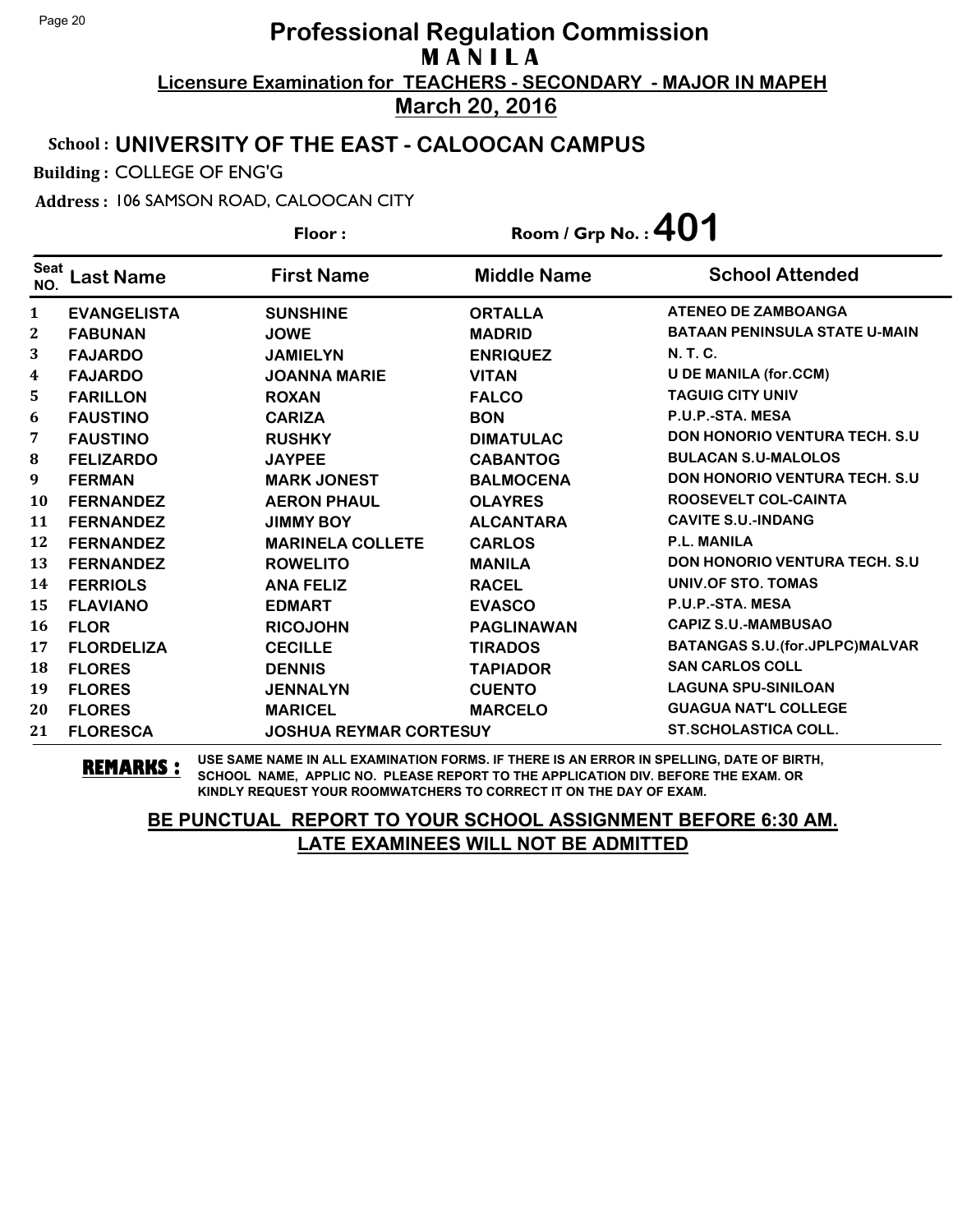#### School : **UNIVERSITY OF THE EAST - CALOOCAN CAMPUS**

Building : COLLEGE OF ENG'G

Address : 106 SAMSON ROAD, CALOOCAN CITY

**Last Name First Name Middle Name** Floor : Room / Grp No. :**402** Seat <sup>Seat</sup> Last Name First Name Middle Name School Attended **FORONDA MARGIE EREDIA U.M.-DAVAO FRANCISCO ALMER MENDOZA BULACAN S.U-MALOLOS FRANCISCO ALNIE BAJAR D.L.S.U.-DASMARIÑAS FRANCISCO ANNE REYES N.E.U.S.T-SAN ISIDRO FRANCISCO HARLEY OTE N.E.U.S.T-SAN ISIDRO FRANCISCO JUVEN DUAPA P.U.P.-STA. MESA FRANCISCO MARICAR DE LUNA BULACAN S.U-MALOLOS FRANCISCO MELTY BAJADI MARINDUQUE S.C.-BOAC FRONDOSO AILEEN DIMAANO CAVITE S.U.-INDANG FUEDAN MILASOL LOZANO P.U.P.-STA. MESA FULAY ARIEZA ALBUTRA U DE MANILA (for.CCM) FULGENCIO MARIA BIANCA CAMILLE ROM P.U.P.-STA. MESA GABIA JUDITH CUASAY M. L. Q. U. GACULA MARIA CHRISTINA CANLAS EAST CENTRAL COLLEGE GACUSAN XENIA JEAN PAJIMOLIN TARLAC STATE UNIV. GALICIA NORYVIE BENDICIO CAMARINES NORTE S.C.-DAET GALINDEZ JOHN PAUL MANLIQUID ROMBLON STATE UNIV.( FOR ROMBLON GALIT JERRY DULA U.E.P.-LAOANG GALIVO MAURO MIRANDA PAMPANGA STATE AGRICULTURAL GALLENERO ERWIN SANTOS HOLY CROSS-PAMPANGA GALOS JENELYN TENEDERO ROMBLON STATE UNIV.( FOR ROMBLON**

**REMARKS :** USE SAME NAME IN ALL EXAMINATION FORMS. IF THERE IS AN ERROR IN SPELLING, DATE OF BIRTH, SCHOOL NAME, APPLIC NO. PLEASE REPORT TO THE APPLICATION DIV. BEFORE THE EXAM. OR KINDLY REQUEST YOUR ROOMWATCHERS TO CORRECT IT ON THE DAY OF EXAM.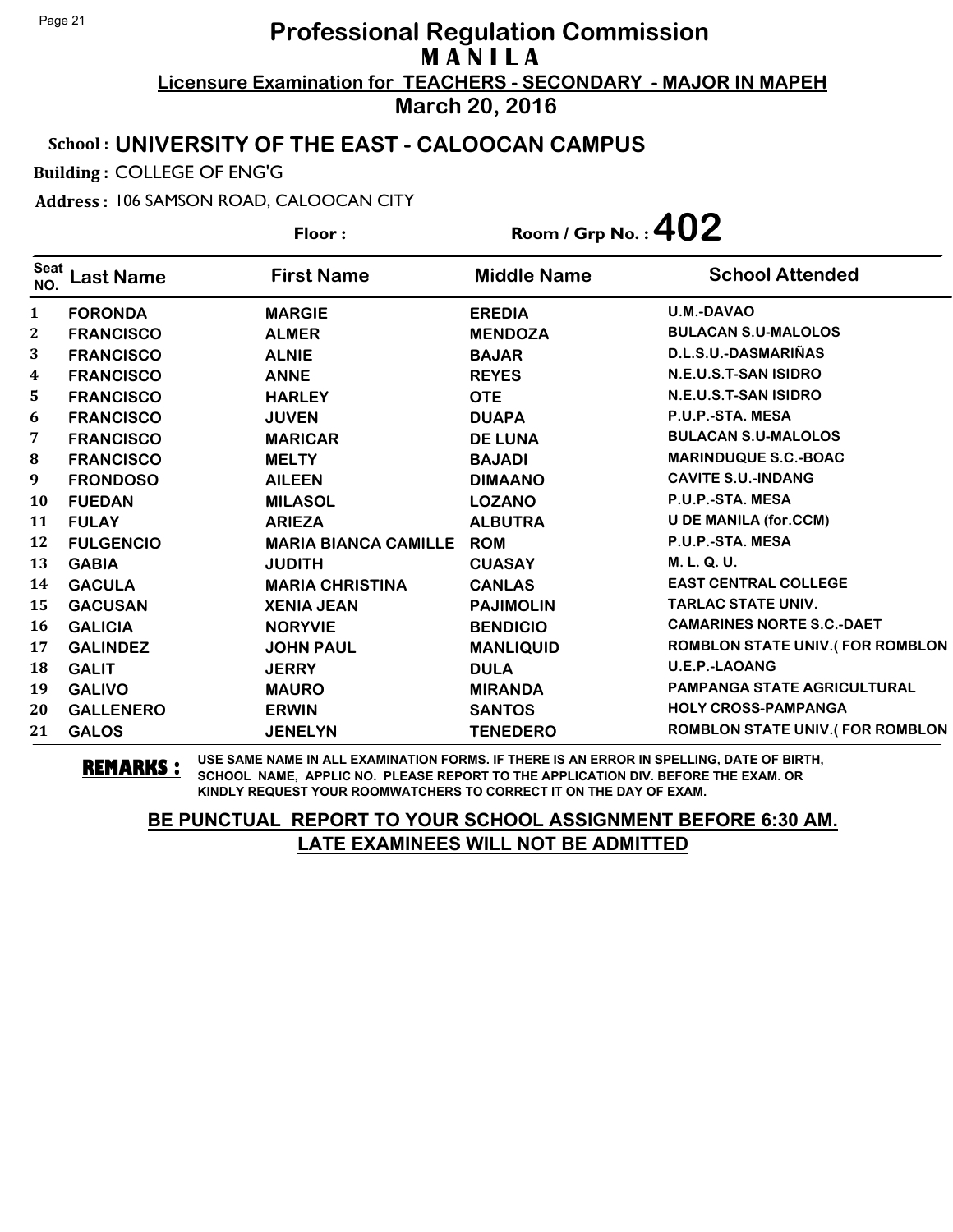### School : **UNIVERSITY OF THE EAST - CALOOCAN CAMPUS**

Building : COLLEGE OF ENG'G

Address : 106 SAMSON ROAD, CALOOCAN CITY

**Last Name First Name Middle Name** Floor : Room / Grp No. :  $403$ Seat <sup>seat</sup> Last Name First Name Middle Name School Attended **GALVAN JAYPEE LEABRES BULACAN S.U-MALOLOS GAMA APPLE ROSE NICOLAS U DE MANILA (for.CCM) GAMBOA FERDINAND BON FABIAN BULACAN S.U-MALOLOS GAMBOA KATHY NASIC PAMPANGA STATE AGRICULTURAL GANADEN RIZZA MAE FANTONE R.MAGSAYSAY T.U-SAN MARCELINO GARCIA ACELYN BELL DELA CRUZ U DE MANILA (for.CCM) GARCIA ADONIS TROY APA P.L. MUNTINLUPA GARCIA AR-LEE SARMIENTO DON HONORIO VENTURA TECH. S.U GARDOSE** JHON MARTEL **INGALLA** UNIV.OF MAKATI **GASPE JEFFREY GARCIA BULACAN S.U-MALOLOS GATDULA RONNEL CABANTUGAN N. T. C. GATPAYAT ROBBIE DE GUZMAN RIZAL TECH UNIV GAÑALONGO ALEXIS MARVIN VILLARANTE D.L.S.U.-DASMARIÑAS GAÑO CHARLENE MARIQUIT ROMBLON STATE UNIV.( FOR ROMBLON GELITO JEFFERSON POLICARPIO RIZAL TECH UNIV GELLOAGAN ROWELL OYARDO BICOL UNIV.-DARAGA GODOY MIRASOL TALBAN BATANGAS EASTERN ACA. GOMBA JODEL FORTUNO U.E.P.-CATARMAN GONDRA GIEZELAH GONGORA U OF RIZAL SYS.-ANGONO GONZALES ARJONETTE CALLO R.MAGSAYSAY T.U-SAN MARCELINO GONZALES DAVE MARK TIGLAO DON HONORIO VENTURA TECH. S.U**

**REMARKS :** USE SAME NAME IN ALL EXAMINATION FORMS. IF THERE IS AN ERROR IN SPELLING, DATE OF BIRTH, SCHOOL NAME, APPLIC NO. PLEASE REPORT TO THE APPLICATION DIV. BEFORE THE EXAM. OR KINDLY REQUEST YOUR ROOMWATCHERS TO CORRECT IT ON THE DAY OF EXAM.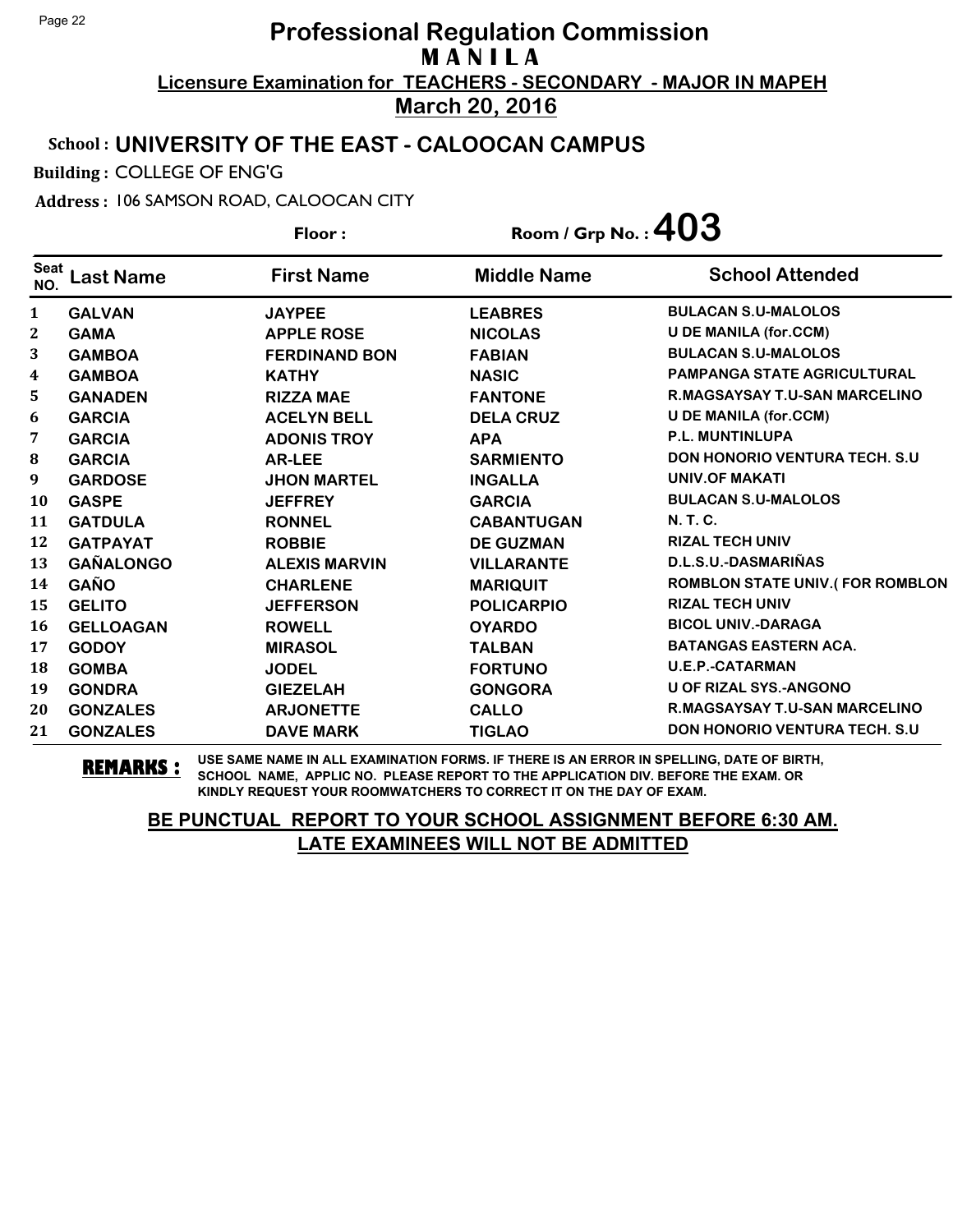### School : **UNIVERSITY OF THE EAST - CALOOCAN CAMPUS**

Building : COLLEGE OF ENG'G

Address : 106 SAMSON ROAD, CALOOCAN CITY

**Last Name First Name Middle Name** Floor : Room / Grp No. :**404** Seat <sup>seat</sup> Last Name First Name Middle Name School Attended **GONZALES DONDON SALVADOR P.L. MANILA GONZALES LESLYN MALAPANDAN U.P.-DILIMAN GONZALES LILIAN REATAZA N. T. C. GOPEZ ARRON GEL LAMPA DON HONORIO VENTURA TECH. S.U GOSUICO DENNIS ANDRES BULACAN S.U-MALOLOS GUANTIC KATRINA CASTILLO N.E.U.S.T-CABANATUAN CITY GUARDIANO MARK JOSEPH PINPIN U.E.-MANILA GUBA RINA ROSALYN BENITO U P H S DALTA-LPINAS GUBALLA ALVIN JOSEPH LEGASPI BULACAN S.U-MALOLOS GUBE LOUJEAN ALECZANDER DIPASUPIL BATANGAS S.U.-BATANGAS CITY GUETA ROSE GENEVIE SEPONTOS D.L.S.U.-DASMARIÑAS GUEVARA RUBY MAY ROVIRA FEU-MANILA GUEVARRA MARIA THERESA MENDOZA BULACAN S.U-MALOLOS GUIAO FLORDELIZA SAMSON DON HONORIO VENTURA TECH. S.U GUICO FRANCIS JAY BEJASA U PERP HELP-LAGUNA GUICO MARY LANOLIN CANLAS REPUBLIC CENTRAL COLL. GUILLERMO LENNIE ROSE GALVEZ BULACAN S.U-MALOLOS GUINTO MARJODETH YUMUL BULACAN S.U-MALOLOS GUITIERREZ LAARNI VIDAL BULACAN S.U-MALOLOS GUMATAY JANICE GONZALES HOLY CROSS-PAMPANGA GUSTILO MICHELLE JAPZON ST.PAUL UNIV.-SURIGAO**

**REMARKS :** USE SAME NAME IN ALL EXAMINATION FORMS. IF THERE IS AN ERROR IN SPELLING, DATE OF BIRTH, SCHOOL NAME, APPLIC NO. PLEASE REPORT TO THE APPLICATION DIV. BEFORE THE EXAM. OR KINDLY REQUEST YOUR ROOMWATCHERS TO CORRECT IT ON THE DAY OF EXAM.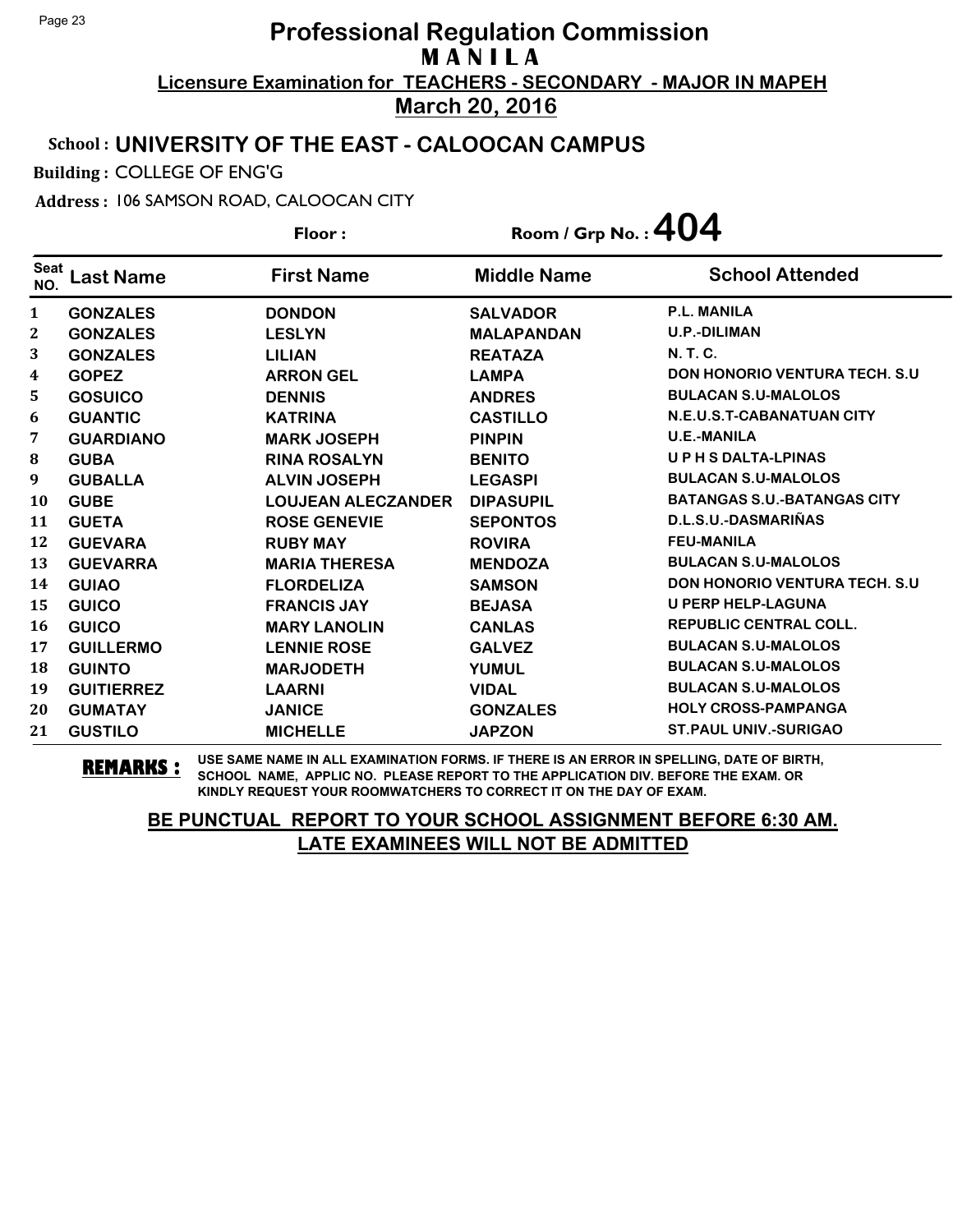### School : **UNIVERSITY OF THE EAST - CALOOCAN CAMPUS**

Building : COLLEGE OF ENG'G

Address : 106 SAMSON ROAD, CALOOCAN CITY

**Last Name First Name Middle Name** Floor : Room / Grp No. :**405** Seat <sup>seat</sup> Last Name First Name Middle Name School Attended **GUTIERREZ FERNAN LANGIT NEW ERA UNIV. GUTIERREZ ROLLY BOY ABOLENCIA BULACAN S.U-MALOLOS HABLA ANNALYN CABILES P.U.P.-STA. MESA HERNANDEZ IRA MARI AMANTE U.E.-MANILA HERNANDEZ ROCHELLE CAHUTAY P.U.P.-STA. MESA HINAMPAS GIOVANNI ALZATE SURIGAO DEL SUR STATE UNIVERSITY- HINAYON ROZELLE ALCARAZ BULACAN S.U-MALOLOS HIPOLITO FERNANDO JR VITUG DON HONORIO VENTURA TECH. S.U HONRADO HECTOR JOHN RAPIZ U DE MANILA (for.CCM) HUBALDE JAROD HIDALGO U.P.-DILIMAN HUMARANG IVY ETHEL PEREZ BATANGAS S.U.-BATANGAS CITY ICBAN MARJORIE PASCUA PAMPANGA STATE AGRICULTURAL IDAMLA MA. LOUISE REMALDORA D.L.S.U.-DASMARIÑAS IGNACIO NESLIE BALINGIT RIZAL TECH UNIV IGNACIO RONNIE MARAÑGE UNIV.OF MAKATI ILATAN MARIO DAGASDAS ARELLANO UNIV-MANILA ILIGAN SHARMAINE ARBY ZABALLA BATAAN PENINSULA STATE INDIANZA JOEMARIE LABANDERO MABALACAT COLL. INFANTE BILL JASPER DIAMANTE P.N.U.-MANILA INFANTE CAMILLE INTAL BULACAN S.U-MALOLOS INFANTE MARY JOY SIEGA STA.ISABEL COLL.**

**REMARKS :** USE SAME NAME IN ALL EXAMINATION FORMS. IF THERE IS AN ERROR IN SPELLING, DATE OF BIRTH, SCHOOL NAME, APPLIC NO. PLEASE REPORT TO THE APPLICATION DIV. BEFORE THE EXAM. OR KINDLY REQUEST YOUR ROOMWATCHERS TO CORRECT IT ON THE DAY OF EXAM.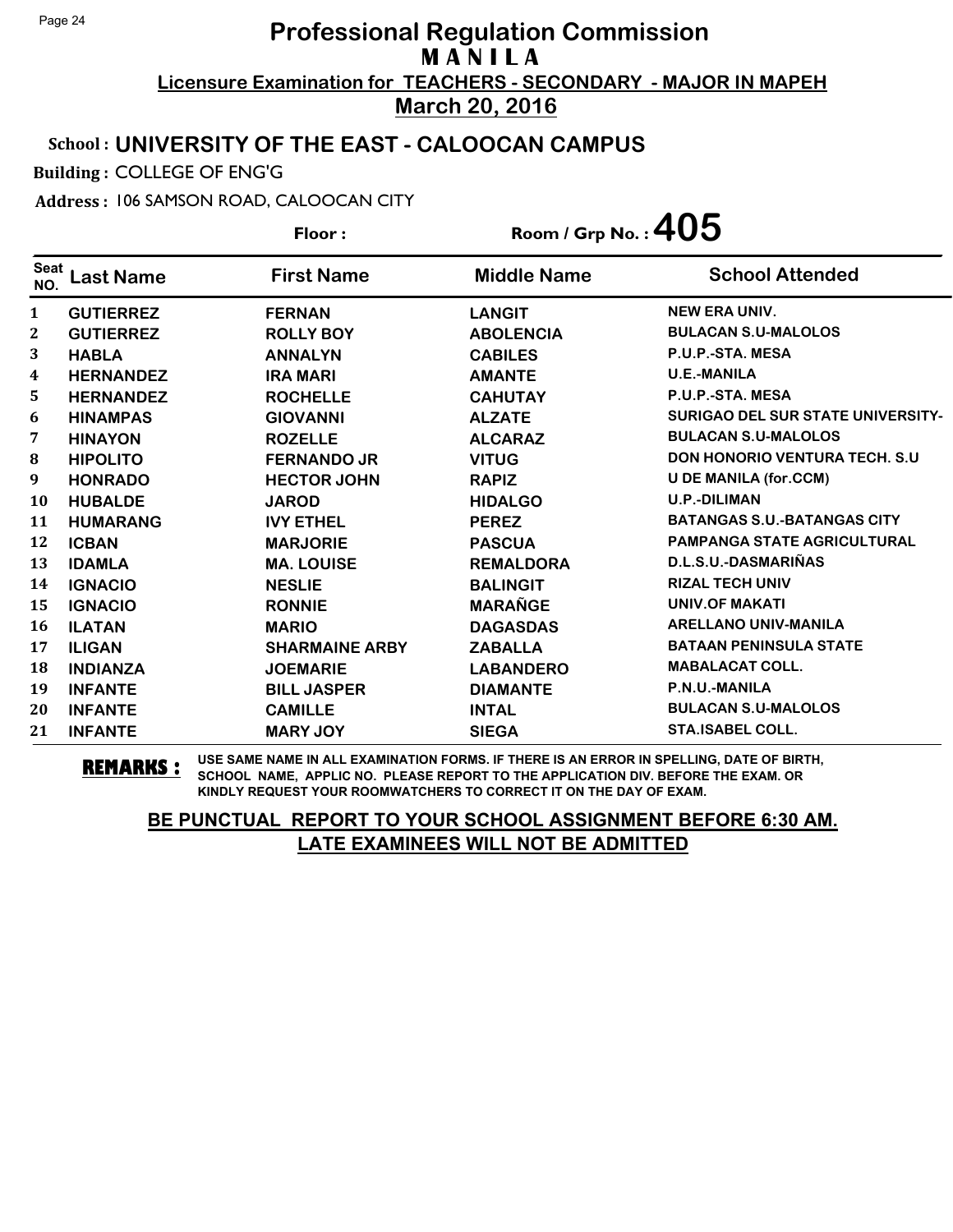### School : **UNIVERSITY OF THE EAST - CALOOCAN CAMPUS**

Building : COLLEGE OF ENG'G

Address : 106 SAMSON ROAD, CALOOCAN CITY

**Last Name First Name Middle Name** Floor : Room / Grp No. :**406** Seat <sup>seat</sup> Last Name First Name Middle Name School Attended **INGAL SUZANNE GALVAN DON HONORIO VENTURA TECH. S.U INOCENTES MARISSA ALFONSO PANGASINAN S.U.-BAYAMBANG ISIP ROCKERS JOHN SICAT DON HONORIO VENTURA TECH. S.U JABUEN LODANESA DANGEL NAVAL S.U.-NAVAL JACINTO PABLO RIVERA P.U.P.-STA. MESA JACINTO REGINALD FLORES BULACAN S.U-MALOLOS JALAC REYWARD MONSANTO MARINDUQUE S.C.-BOAC JAMERO JOANNA FAYE REYES TOMAS CLAUDIO MEM. JAMIAS ORLAN JR FILAMOR P.L. MANILA JARME JAYVE RAYMOND MANALO RIZAL TECH UNIV JIMENA LAURICE MATRE MARINDUQUE S.C.-BOAC JIMENEZ ROCHELLE ANGELA DELA CRUZ BULACAN S.U-BUSTOS JOAQUIN RICHMOND GRAVADOR P.L. MUNTINLUPA JUAN MARK ANTHONY TARE N.E.U.S.T-CABANATUAN CITY JUGOS ANAVIC DORADO ADAMSON UNIVERSITY JUMAWAN IAN LUAYON U.M.-DAVAO JUNIO JACKLYN JUDITH BERBA U.P.-DILIMAN JUSI KRIZZA ANNE ONG U DE MANILA (for.CCM) KAHIWAT MITCHELLE ROMULO FEU-MANILA KIM KASANDRA CHAI SIGUA COLUMBAN COLL.-OLONGAPO CITY KUSAIN SITTIE MURSALYN VELISADO U.S.M.-KABACAN**

**REMARKS :** USE SAME NAME IN ALL EXAMINATION FORMS. IF THERE IS AN ERROR IN SPELLING, DATE OF BIRTH, SCHOOL NAME, APPLIC NO. PLEASE REPORT TO THE APPLICATION DIV. BEFORE THE EXAM. OR KINDLY REQUEST YOUR ROOMWATCHERS TO CORRECT IT ON THE DAY OF EXAM.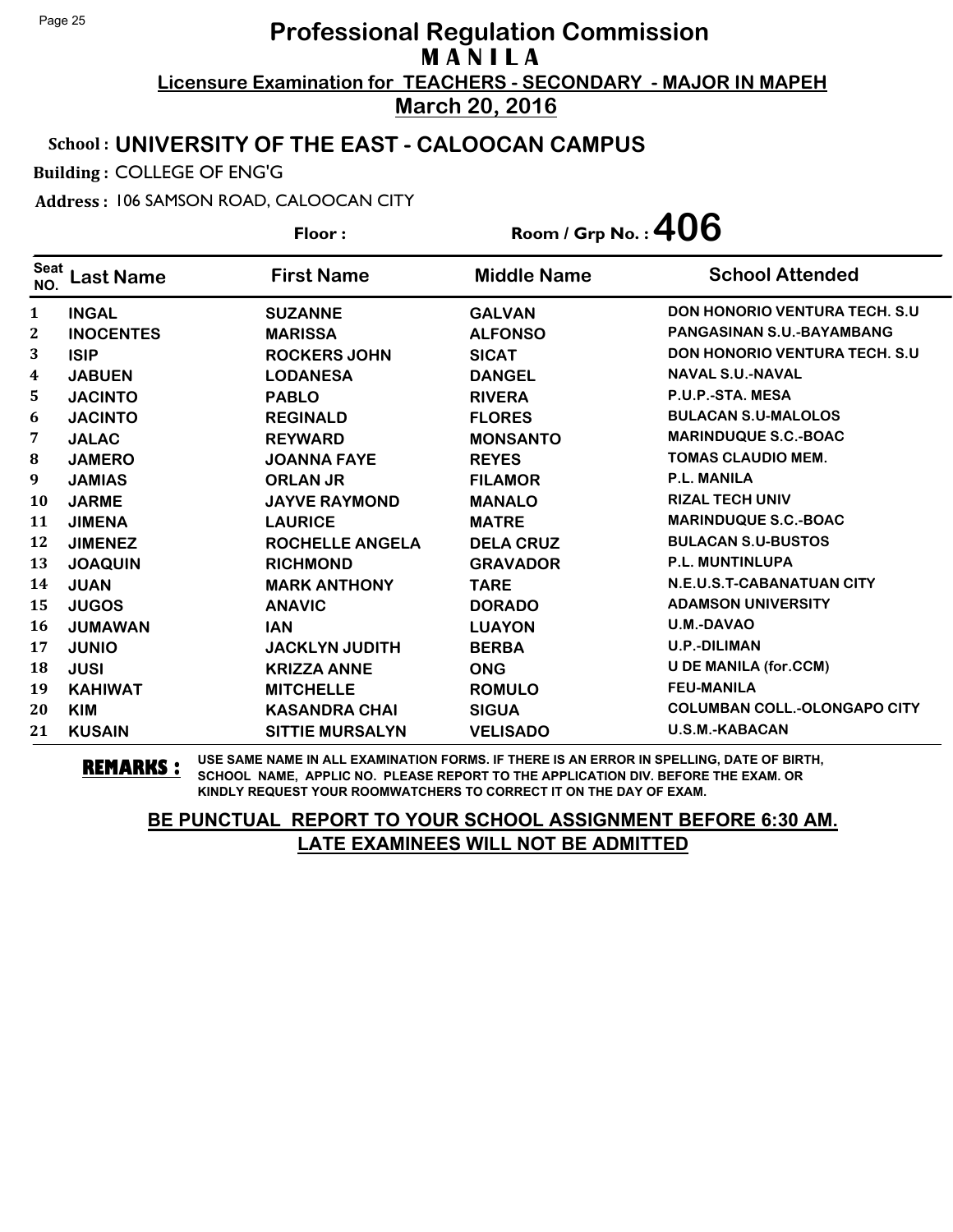### School : **UNIVERSITY OF THE EAST - CALOOCAN CAMPUS**

Building : COLLEGE OF ENG'G

Address : 106 SAMSON ROAD, CALOOCAN CITY

|                    |                  | Floor:               | Room / Grp No. : $407$ |                                       |
|--------------------|------------------|----------------------|------------------------|---------------------------------------|
| <b>Seat</b><br>NO. | <b>Last Name</b> | <b>First Name</b>    | <b>Middle Name</b>     | <b>School Attended</b>                |
| 1                  | <b>LABANIEGO</b> | <b>MA. SOCORRO</b>   | <b>SAQUING</b>         | <b>N. T. C.</b>                       |
| 2                  | <b>LABAO</b>     | <b>MA.LOURDES</b>    | <b>CORTEZ</b>          | N. T. C.                              |
| 3                  | <b>LABOSTA</b>   | <b>MARY ROANNE</b>   | <b>PERLAS</b>          | <b>MARINDUQUE S.C.-BOAC</b>           |
| 4                  | <b>LACANLALE</b> | <b>JONALYN</b>       | <b>ROXAS</b>           | <b>DON HONORIO VENTURA TECH. S.U.</b> |
| 5                  | <b>LACERNA</b>   | <b>APRIL</b>         | <b>LABAGUIS</b>        | <b>MARINDUQUE S.C.-BOAC</b>           |
| 6                  | <b>LAGMAY</b>    | <b>ABRAHAM JR</b>    | <b>CABATIC</b>         | <b>TAGUIG CITY UNIV</b>               |
| 7                  | <b>LAGMAY</b>    | <b>JOLLY BELL</b>    | <b>MENDOZA</b>         | <b>P.L. MANILA</b>                    |
| 8                  | <b>LAGUNSAD</b>  | <b>WENCY-VHEE</b>    | <b>FERNANDEZ</b>       | P.U.P.-STA. MESA                      |
| 9                  | <b>LALOG</b>     | <b>RYAN CAZEL</b>    | <b>NARIO</b>           | <b>LIPA CITY COLL.</b>                |
| <b>10</b>          | <b>LANDAGORA</b> | <b>ROLANDO</b>       | GIL                    | <b>RIZAL TECH UNIV</b>                |
| 11                 | <b>LANDAYAN</b>  | <b>ERLIZA</b>        | <b>GABOY</b>           | <b>WESLEYAN U PHIL-CABA</b>           |
| 12                 | <b>LANUZA</b>    | <b>KENNETH PAUL</b>  | <b>MANLULU</b>         | P.N.U.-MANILA                         |
| 13                 | <b>LATINA</b>    | <b>MA. AIDANETH</b>  | <b>REMO</b>            | <b>LIPA CITY PUBLIC COLL.</b>         |
| 14                 | <b>LEE</b>       | <b>JAMES</b>         | <b>CORONADO</b>        | P.U.P.-STA. MESA                      |
| 15                 | <b>LEE</b>       | <b>LIEZA</b>         | <b>ROSEL</b>           | <b>U.E.P.-CATARMAN</b>                |
| 16                 | <b>LEGASPI</b>   | <b>DIAN</b>          | <b>VILLAREAL</b>       | <b>BULACAN S.U-MALOLOS</b>            |
| 17                 | <b>LEGASPI</b>   | <b>ROMEL</b>         | <b>DAVID</b>           | <b>TARLAC STATE UNIV.</b>             |
| 18                 | <b>LEGASPINA</b> | <b>MA.JESUSA</b>     | <b>BALOLONG</b>        | <b>FEU-MANILA</b>                     |
| 19                 | <b>LEMON</b>     | <b>LIEZEL ANN</b>    | <b>LALO</b>            | C.L.S.U.                              |
| 20                 | <b>LEONES</b>    | <b>DUANE BEVERLY</b> | <b>MARIANO</b>         | <b>U OF RIZAL SYS.-ANTIPOLO</b>       |
| 21                 | <b>LEYNES</b>    | <b>RENALYN</b>       | <b>VILLAVEZA</b>       | <b>BATANGAS S.U.-ARASOF-NASUGBU</b>   |

**REMARKS :** USE SAME NAME IN ALL EXAMINATION FORMS. IF THERE IS AN ERROR IN SPELLING, DATE OF BIRTH, SCHOOL NAME, APPLIC NO. PLEASE REPORT TO THE APPLICATION DIV. BEFORE THE EXAM. OR KINDLY REQUEST YOUR ROOMWATCHERS TO CORRECT IT ON THE DAY OF EXAM.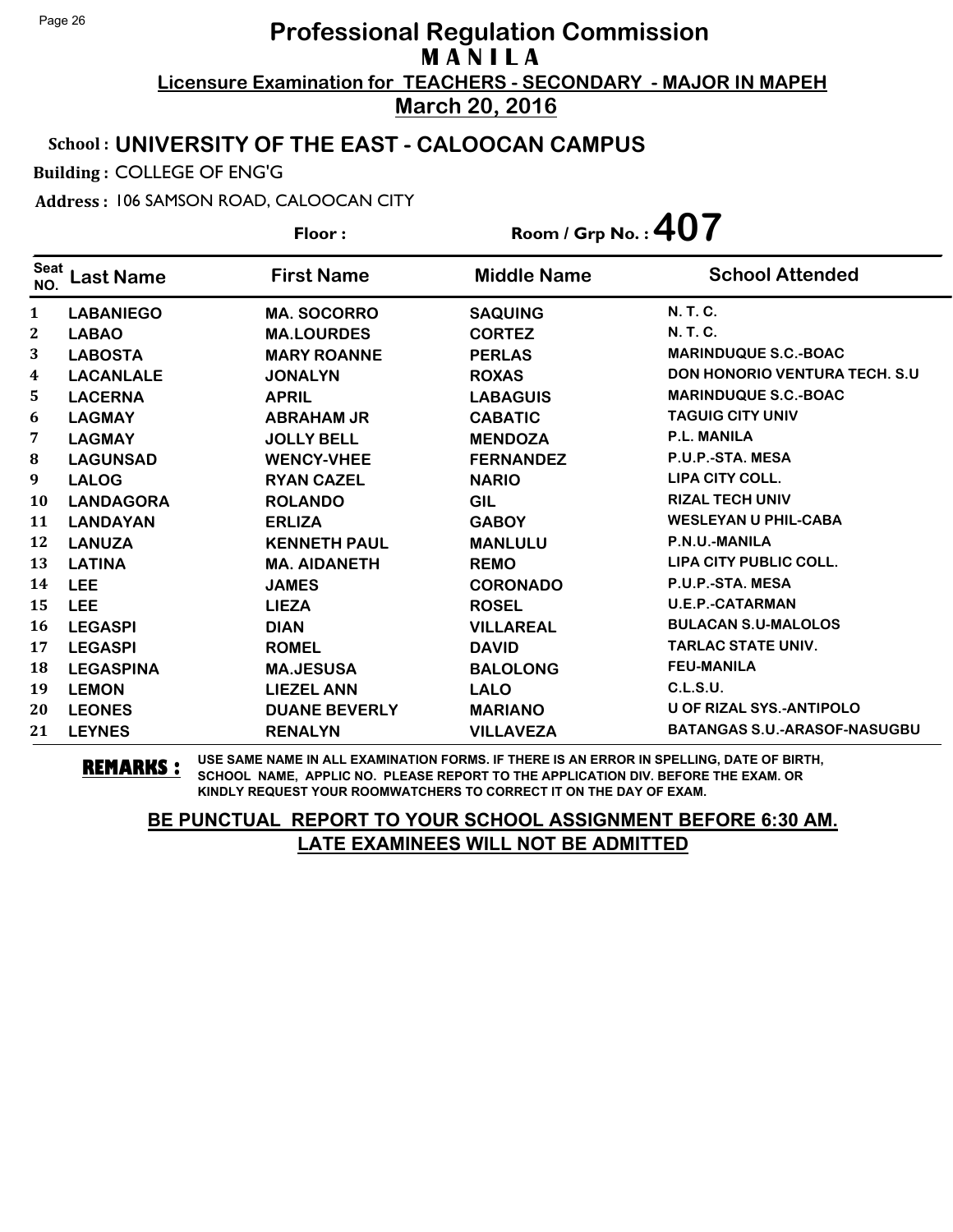#### School : **UNIVERSITY OF THE EAST - CALOOCAN CAMPUS**

Building : COLLEGE OF ENG'G

Address : 106 SAMSON ROAD, CALOOCAN CITY

**Last Name First Name Middle Name** Floor : Room / Grp No. :**408** Seat <sup>seat</sup> Last Name First Name Middle Name School Attended **LIBUNGAN SHEILLA MARIE SAN JUAN BULACAN S.U-MALOLOS LIM KARL LYEL BAUTISTA ROOSEVELT COL-CAINTA LIM RACHEL ANNE ORDONEZ BULACAN S.U-MALOLOS LIM RENAN SALVADOR P.U.P.-STA. MESA LINGCALLO GLORAINE SARMIENTO MARINDUQUE S.C.-BOAC LIZARDA ARLIZ CABALLERO P.L. MUNTINLUPA LLANERA RAYMART LOTERIÑA BICOL UNIV.-LEGAZPI LLARENA MICHELLE JOY PERTEZ FEU-MANILA LLAVE AVONETTE MUNES U OF RIZAL SYS.-ANGONO LLONADOR AL-LOIS GABAS U DE MANILA (for.CCM) LOBARBIO RHOEL DELACRUZ U OF RIZAL SYS.-ANGONO LOMARQUEZ MERVIN QUITA D.L.S.U.-DASMARIÑAS LOMEDA LIEZEL DANTE P. C. U.-DASMARIÑAS LONTAYAO MARICEL VILLAR POLANGUI COMM. COLL. LONTOC MARVIN JOHN REYES ADAMSON UNIVERSITY LORICA PAUL MICHAEL ATENDIDO P.L. MUNTINLUPA LOZADA QUEENIE TUALA U OF RIZAL SYS.-PILILLA LUBUGAN EZEL ATIENZA BATANGAS S.U.-ARASOF-NASUGBU LUCIANO EDERLYN CREUS STA.ISABEL COLL. LUDOVICE JOHN PAUL N/A TAGUIG CITY UNIV LUDOVICE URGENT CORONADO ADAMSON UNIVERSITY**

**REMARKS :** USE SAME NAME IN ALL EXAMINATION FORMS. IF THERE IS AN ERROR IN SPELLING, DATE OF BIRTH, SCHOOL NAME, APPLIC NO. PLEASE REPORT TO THE APPLICATION DIV. BEFORE THE EXAM. OR KINDLY REQUEST YOUR ROOMWATCHERS TO CORRECT IT ON THE DAY OF EXAM.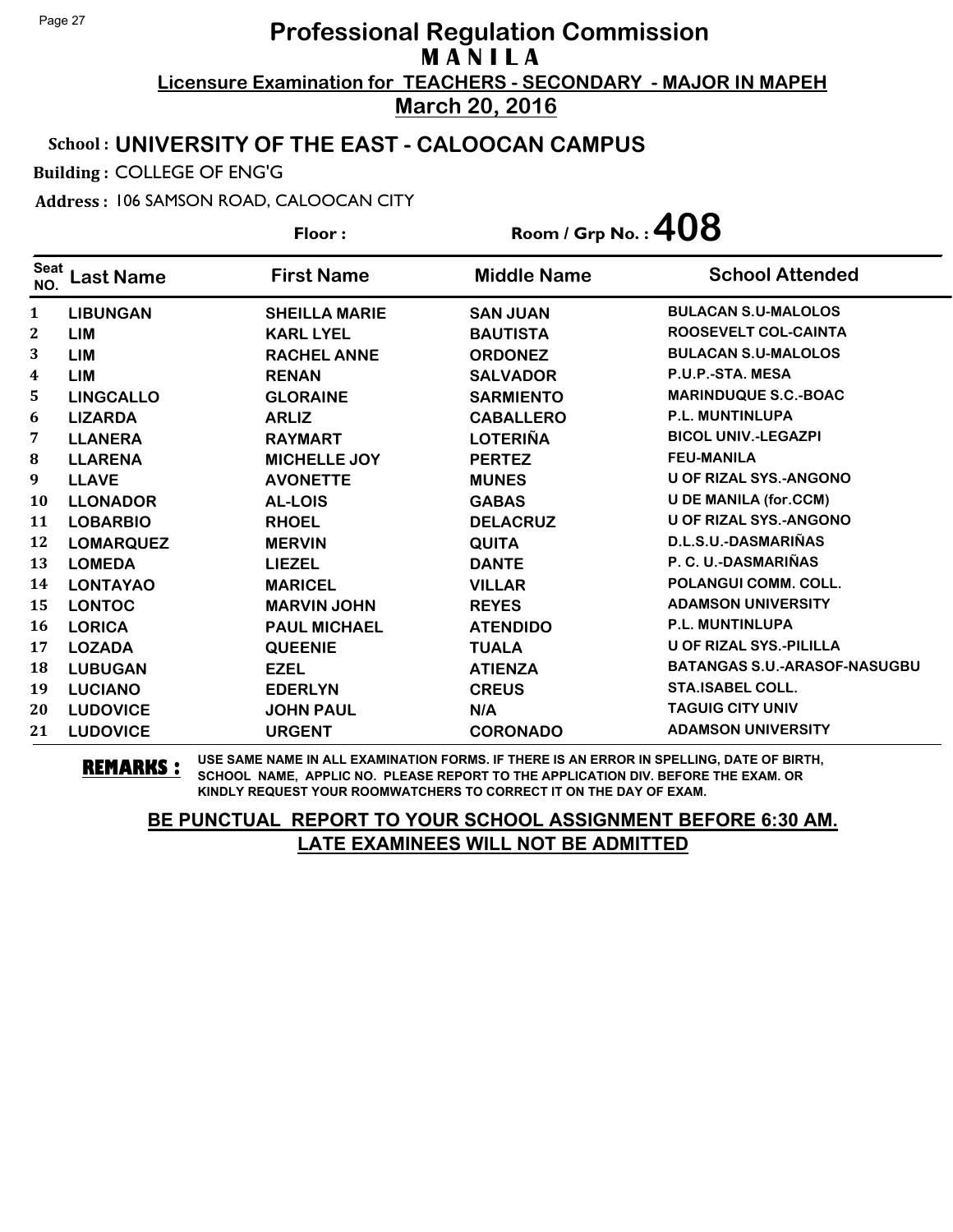### School : **UNIVERSITY OF THE EAST - CALOOCAN CAMPUS**

Building : COLLEGE OF ENG'G

Address : 106 SAMSON ROAD, CALOOCAN CITY

**Last Name First Name Middle Name** Floor : Room / Grp No. :**409** Seat <sup>seat</sup> Last Name First Name Middle Name School Attended **LUMAGAS MARY JOAN LEDESMA P.U.P.-STA. MESA LUNA JORIZ CANLAS DON HONORIO VENTURA TECH. S.U LUNA RALPH RUSSELL ANTHONYYUMUL BULACAN S.U-MALOLOS LURA MA. RIENA LAGRIMAS U.E.P.-CATUBIG LUSANTA MARTY ALVARADO U DE MANILA (for.CCM) LUSTINA RODERIC MONTEMAYORES BICOL UNIV.-DARAGA LUZARIA AIRISH NORM VIGO BATAAN PENINSULA STATE U-MAIN MABUGAY MARIAN CELINE MORTEL UNIV.OF BATANGAS MABUNGA DIANNA CARLA TEVES N. T. C. MABUTI LAWRENCE FRONDA P. C. U.-MANILA MACARANG JOAN HUMARANG U DE MANILA (for.CCM) MACASAQUIT ROWENA MANLAPAZ PAMPANGA STATE AGRICULTURAL MACATINGRAO ERWIN EVANGELIO RIZAL COLL.-TAAL MACHECA SHIELLA ANTALAN TARLAC STATE UNIV. MADLANG-AWA JOHN CHRISTOPHER TORRES U DE MANILA (for.CCM) MAGALLANES ARJEL MENDOZA P.U.P.-STA. MESA MAGAT JOCELYN AMBAGAN N. T. C. MAGAYON ROMARIE ROCERO RIZAL COLL.-TAAL MAGHUYOP REMNEIL DE JESUS SYSTEMS P.C.F.-ANGELES CITY MAGNIPIS ANALYN PARIAN RIZAL TECH UNIV MAGPILI JOHNWENDEL CASTILLO DIVINE WORD-CALAPAN**

**REMARKS :** USE SAME NAME IN ALL EXAMINATION FORMS. IF THERE IS AN ERROR IN SPELLING, DATE OF BIRTH, SCHOOL NAME, APPLIC NO. PLEASE REPORT TO THE APPLICATION DIV. BEFORE THE EXAM. OR KINDLY REQUEST YOUR ROOMWATCHERS TO CORRECT IT ON THE DAY OF EXAM.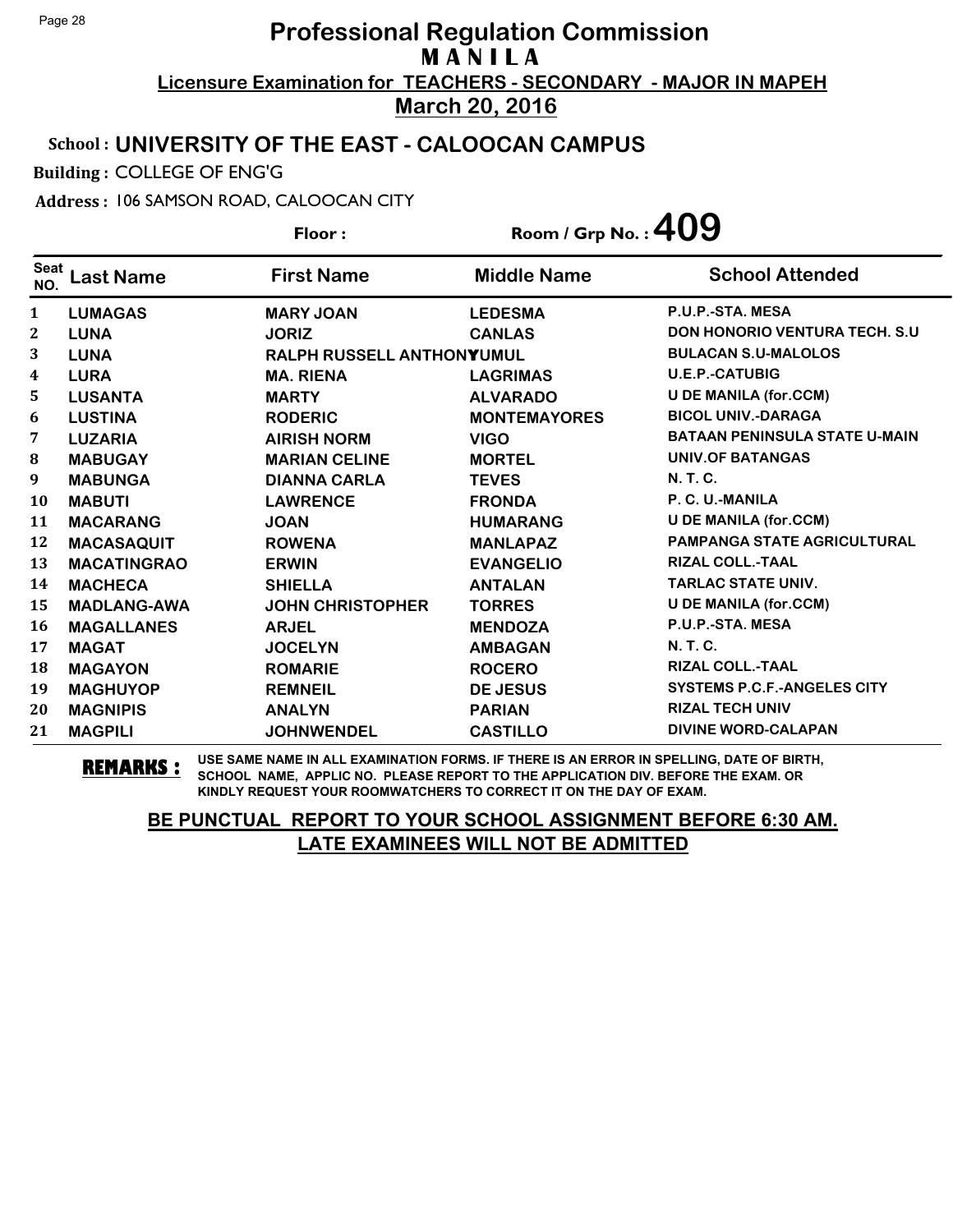### School : **UNIVERSITY OF THE EAST - CALOOCAN CAMPUS**

Building : COLLEGE OF ENG'G

Address : 106 SAMSON ROAD, CALOOCAN CITY

**Last Name First Name Middle Name** Floor : Room / Grp No. :**410** Seat <sup>seat</sup> Last Name First Name Middle Name School Attended **MAGSAKAY MA. SALOME REYES P.U.P.-STA. MESA MAGSALOS EDLYN RIVERA RIZAL TECH UNIV MAGTIBAY CINDYLL MAE DE CASTRO N. T. C. MAHINAY AARA MYKA PAGE BULACAN S.U-MALOLOS MALABANAN MARIA TRECILLA ENRIQUEZ RIZAL COLL.-TAAL MALATE RON ERRISH LIMOCON UNIV.OF MAKATI MALAYAO JENIVA VILORIA U DE MANILA (for.CCM) MALE ORLANDO REGLA U.E.-MANILA MALLARE JOVELLE SANTOS N.E.U.S.T-CABANATUAN CITY MALLARI FRANCEL CHRISTEE PIÑON U OF RIZAL SYS.-PILILLA MALLARI GICELLE DELA PEÑA BATAAN PENINSULA STATE MALLARI PRINCESS SHANE GARCIA BULACAN S.U-MALOLOS MALONZO ANGEL CATUA DON HONORIO VENTURA TECH. S.U MAMANGUN JENNYLOU SUBA DON HONORIO VENTURA TECH. S.U MANABAT RENATO JR MARTINEZ DON HONORIO VENTURA TECH. S.U MANAGOT REYMARK OLIVEN CRUZ BULACAN S.U-BUSTOS MANALANG JOHN JEROME SIOSON BULACAN S.U-MALOLOS MANALO RHODA SARMIENTO RIZAL TECH UNIV MANANGUIT WINNIE SANTOS N.E.U.S.T-CABANATUAN CITY MANAOG AILENE GONZALES U DE MANILA (for.CCM) MANARIN ROWENA MUÑOZ U PERP HELP-LAGUNA**

**REMARKS :** USE SAME NAME IN ALL EXAMINATION FORMS. IF THERE IS AN ERROR IN SPELLING, DATE OF BIRTH, SCHOOL NAME, APPLIC NO. PLEASE REPORT TO THE APPLICATION DIV. BEFORE THE EXAM. OR KINDLY REQUEST YOUR ROOMWATCHERS TO CORRECT IT ON THE DAY OF EXAM.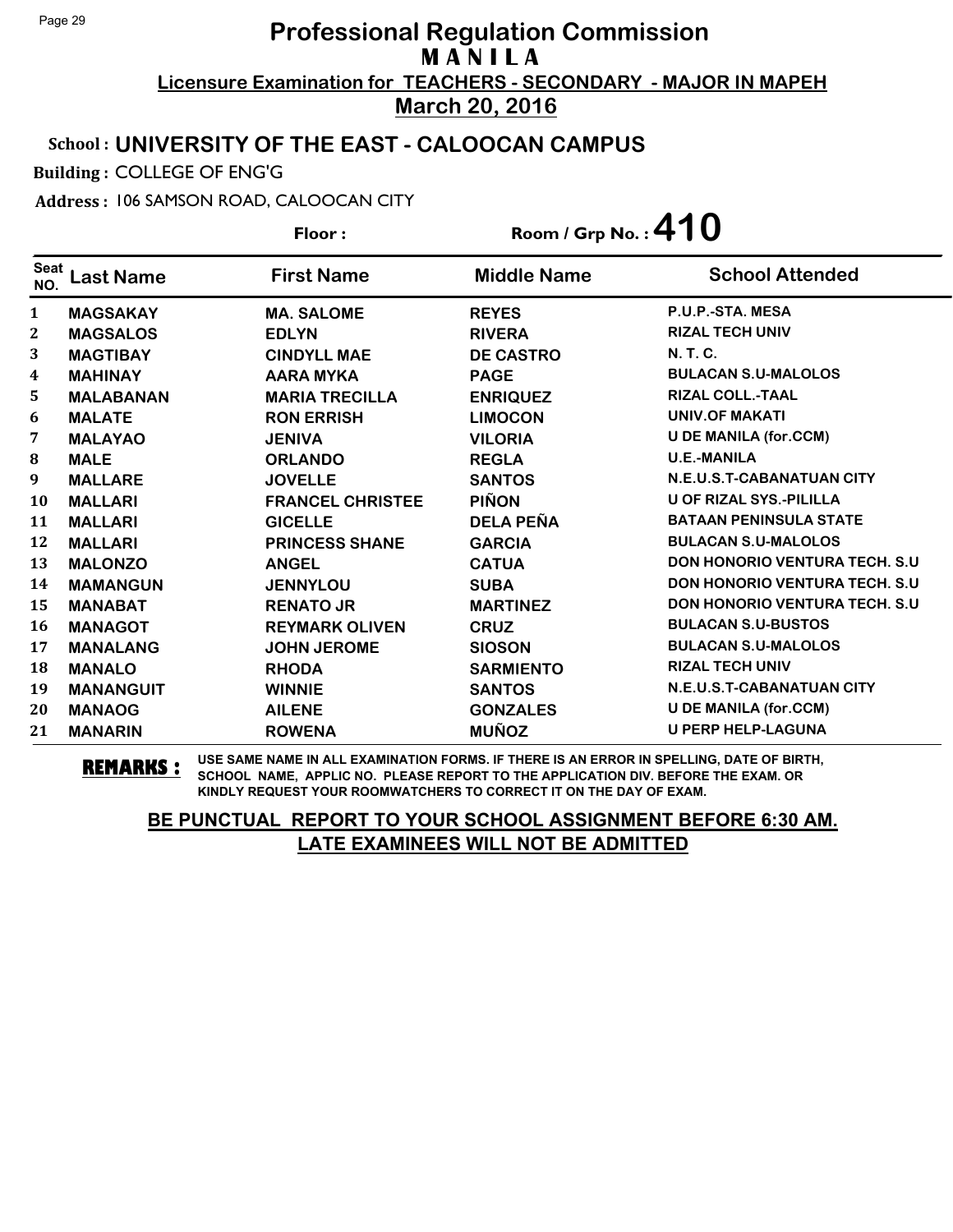### School : **UNIVERSITY OF THE EAST - CALOOCAN CAMPUS**

Building : COLLEGE OF ENG'G

Address : 106 SAMSON ROAD, CALOOCAN CITY

**Last Name First Name Middle Name** Floor : Room / Grp No. :**411** Seat <sup>seat</sup> Last Name First Name Middle Name School Attended **MANGUBAT JASMINE ROMARATE U PERP HELP-LAGUNA MANGUIN LOVELY ABAJAR WMSU-ZAMBOANGA CITY MANGUNE MAYLYN EM DON HONORIO VENTURA TECH. S.U MANIACUP GENESIS CATACUTAN DON HONORIO VENTURA TECH. S.U MANIO MA ROSARIO DUMA RIZAL TECH UNIV MANLAPAZ JAYSON TORRES DON HONORIO VENTURA TECH. S.U MANLIGUEZ ROMART MANGOBA N. T. C. MANLUTAC MARIA CHRISALYN TULABUT DON HONORIO VENTURA TECH. S.U MANRIQUE MAGELYN MANTALA P.U.P.-STA. MESA MANTELE JOHN RODEL ALEGRO CAVITE S.U.-INDANG MANUBA KHARLA MAE BAUTISTA P.L. MUNTINLUPA MANUEL JO-ANN BERNADETTE FAJARDO UNIV.OF STO. TOMAS MANUGUID PAULO LINATOC BULACAN S.U-MALOLOS MARAMBA DARIEL ROSARIO MABALACAT COLL. MARASIGAN ERIC CRUZAT RIZAL TECH UNIV MARCELO ELNA JOY MANGAHAS N.E.U.S.T-SAN ISIDRO MARFIL JEMAN DE LA CRUZ RIZAL TECH UNIV MARIANO JOSEPHINE TOLENTINO BULACAN S.U-MALOLOS MARIANO PAULA BIANCA CRUZ BULACAN S.U-MALOLOS MARINAY EDWARD ARCENA RIZAL COLL.-TAAL MARIÑAS GEORGE SANSALES N.E.U.S.T-CABANATUAN CITY**

**REMARKS :** USE SAME NAME IN ALL EXAMINATION FORMS. IF THERE IS AN ERROR IN SPELLING, DATE OF BIRTH, SCHOOL NAME, APPLIC NO. PLEASE REPORT TO THE APPLICATION DIV. BEFORE THE EXAM. OR KINDLY REQUEST YOUR ROOMWATCHERS TO CORRECT IT ON THE DAY OF EXAM.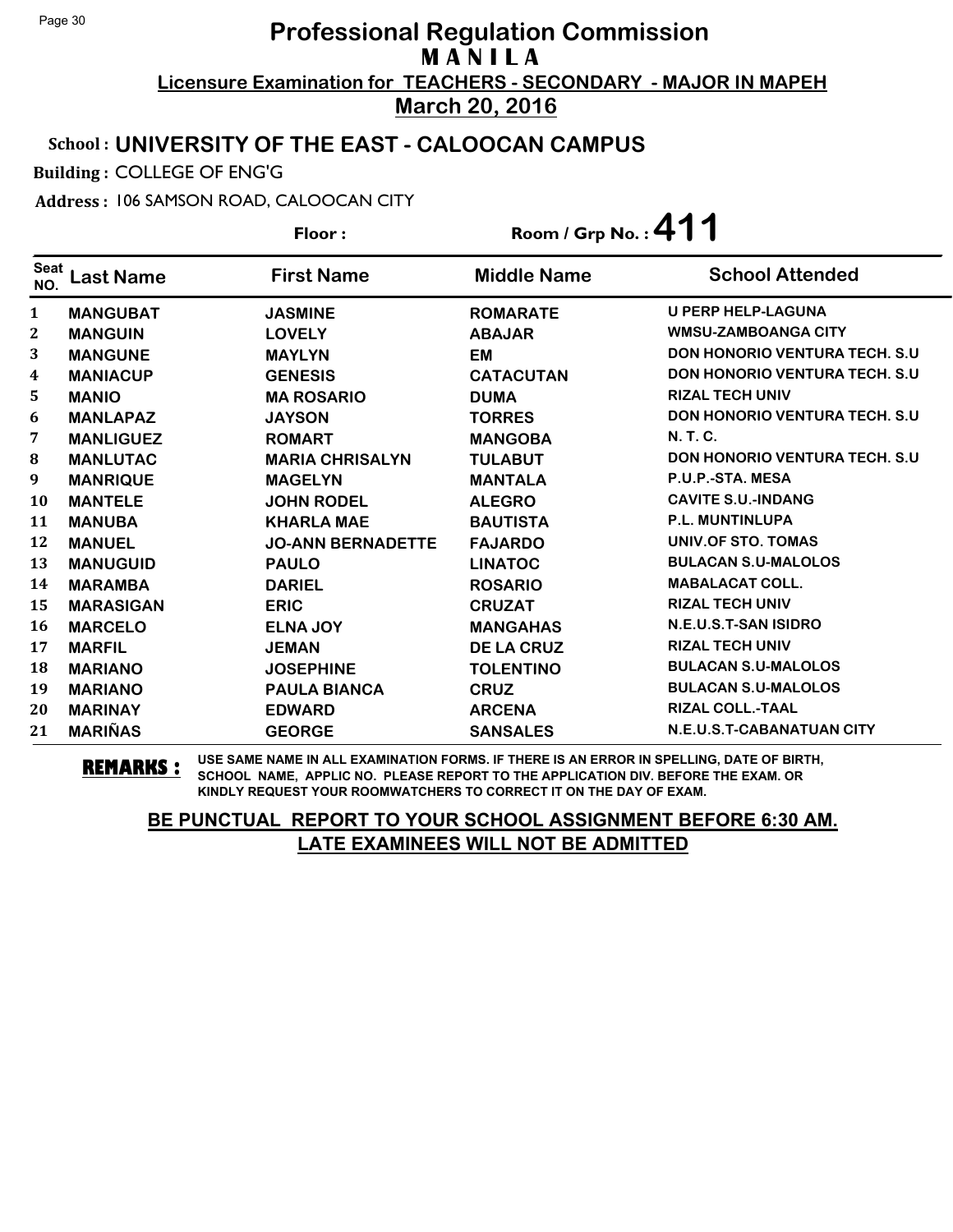### School : **UNIVERSITY OF THE EAST - CALOOCAN CAMPUS**

Building : COLLEGE OF ENG'G

Address : 106 SAMSON ROAD, CALOOCAN CITY

**Last Name First Name Middle Name** Floor : Room / Grp No. :**412** Seat <sup>seat</sup> Last Name First Name Middle Name School Attended **MARTELINO JENALYN SONIO CAVITE S.U.-INDANG MARTIN CRISTIN JOY DELOS SANTOS BULACAN S.U-MALOLOS MARTIN ROLANDO GUINTO HOLY CROSS-PAMPANGA MARTIN SHARLENE GRACE PASTORAL BULACAN S.U-MALOLOS MARTINEZ MARLON PEBRERO P.U.P.-STA. MESA MARTINEZ TRIXIA PADONGAO N. T. C. MARTINEZ WILBUR WRIGHT U DE MANILA (for.CCM) MASON JAIMIE LARGO P.U.P.-STA. MESA MATEL JOANA JOY FERAER CAVITE S.U.-INDANG MATERIAL MARK JHUN GUCE LIPA CITY PUBLIC COLL. MATIAS MARIO JR VELASQUEZ N.E.U.S.T-CABANATUAN CITY MATIAS MARJORIE DAYAO N.E.U.S.T-CABANATUAN CITY MATURI ZARA JANE BAYLON P.L. MUNTINLUPA MAUGA JENELYN DIAZ SORSOGON SC-SORSOGON MAUN JENNET BINABAYE U DE MANILA (for.CCM) MAYUGA MA. CONCEPCION DE LEON ARELLANO UNIV-MANILA MAÑALAC JORIL HICBAN PAMPANGA STATE AGRICULTURAL MEDINA ALEXIS NICA CAMILET U DE MANILA (for.CCM) MEDINA MICHAEL REGALARIO POLANGUI COMM. COLL. MEDRANO JOMAR GASILLOS DIVINE WORD-CALAPAN MEGOTE CATHERINE BORJAL UNIV.OF CEBU**

**REMARKS :** USE SAME NAME IN ALL EXAMINATION FORMS. IF THERE IS AN ERROR IN SPELLING, DATE OF BIRTH, SCHOOL NAME, APPLIC NO. PLEASE REPORT TO THE APPLICATION DIV. BEFORE THE EXAM. OR KINDLY REQUEST YOUR ROOMWATCHERS TO CORRECT IT ON THE DAY OF EXAM.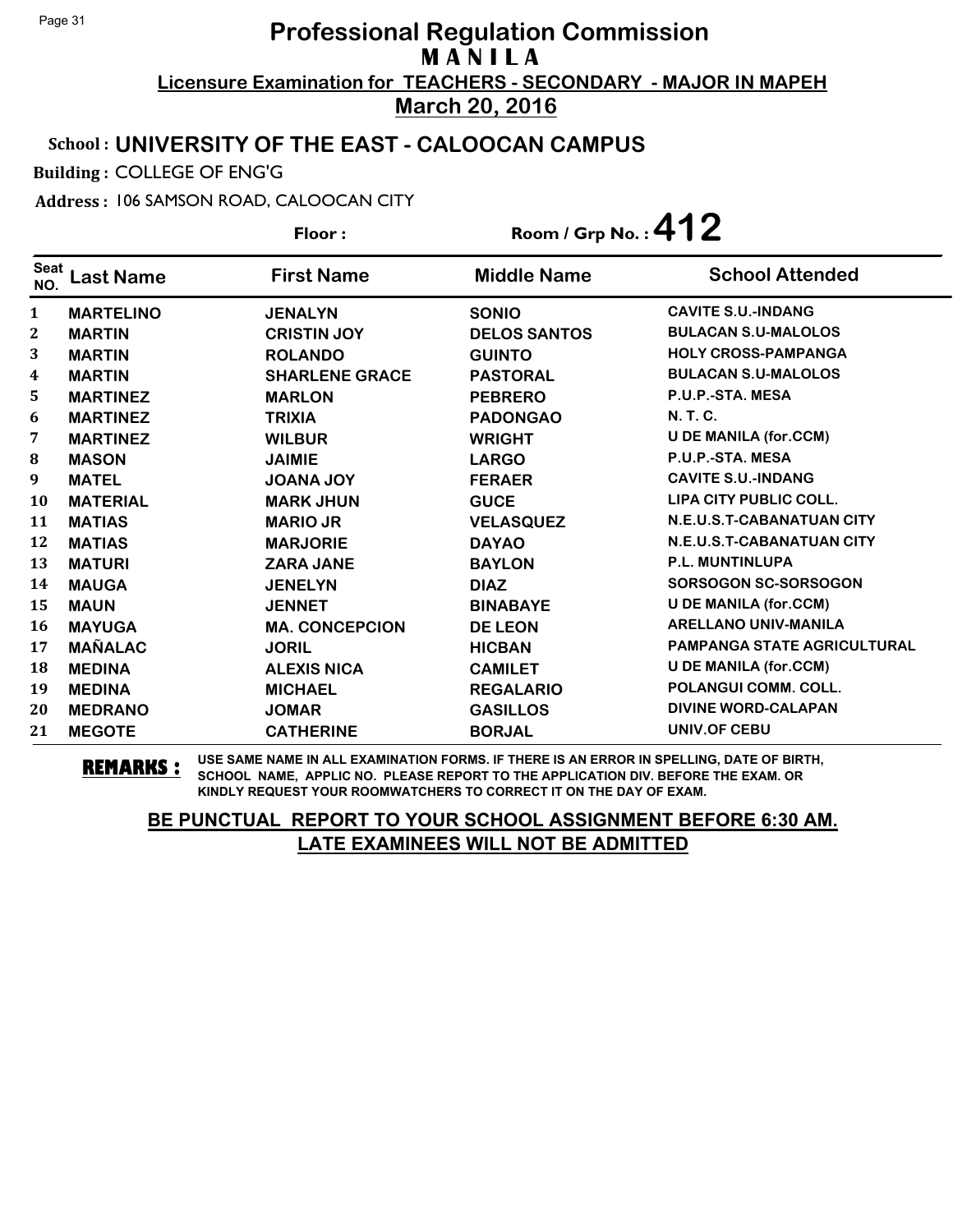### School : **UNIVERSITY OF THE EAST - CALOOCAN CAMPUS**

Building : COLLEGE OF ENG'G

Address : 106 SAMSON ROAD, CALOOCAN CITY

**Last Name First Name Middle Name** Floor : Room / Grp No. :**413** Seat <sup>seat</sup> Last Name First Name Middle Name School Attended **MELGAR LYRA MAE TADURAN P.U.P.-STA. MESA MENDIGORIN JOSEPH PABUSTAN BATAAN PENINSULA STATE U-MAIN MENDOZA AMY ADAOAG CENTRAL I.T.-PANIQUI MENDOZA ANGELO IDUL BATANGAS S.U.-BATANGAS CITY MENDOZA BRYAN JOSE TORRES BULACAN S.U-MALOLOS MENDOZA JULIUS CASTILLO BULACAN S.U-MALOLOS MENOR JOY VENELYN PANALIGAN N.E.U.S.T-CABANATUAN CITY MERANO JULIE O RODELAS ROMBLON STATE UNIV.( FOR ROMBLON MERCADO MICHAEL ANGELO SALALILA U.E.-MANILA MERCADO QUILBERT PANTILGONE U P H S DALTA-LPINAS MIANO IRISH GRACE CASTRO N.E.U.S.T-CABANATUAN CITY MICLAT REILYN JOY REYES BULACAN S.U-MALOLOS MIGUEL CLINTON . DON HONORIO VENTURA TECH. S.U MIGUEL JORDAN RABINA BATANGAS EASTERN ACA. MIGUEL KATHERINE NIEVA P.L. MANILA MIJARES LAURICE DATU-ON TAGUIG CITY UNIV MILANES JARWYNE SIGUA DON HONORIO VENTURA TECH. S.U MILAR ANGELO RAMIREZ U DE MANILA (for.CCM) MILARPES MARY GRACE MANAPUL HOLY CROSS-PAMPANGA MILITAR JOHN EZEKIEL CARREON BULACAN S.U-MALOLOS MIRANDA MERCY DARIA BICOL UNIV.-LEGAZPI**

**REMARKS :** USE SAME NAME IN ALL EXAMINATION FORMS. IF THERE IS AN ERROR IN SPELLING, DATE OF BIRTH, SCHOOL NAME, APPLIC NO. PLEASE REPORT TO THE APPLICATION DIV. BEFORE THE EXAM. OR KINDLY REQUEST YOUR ROOMWATCHERS TO CORRECT IT ON THE DAY OF EXAM.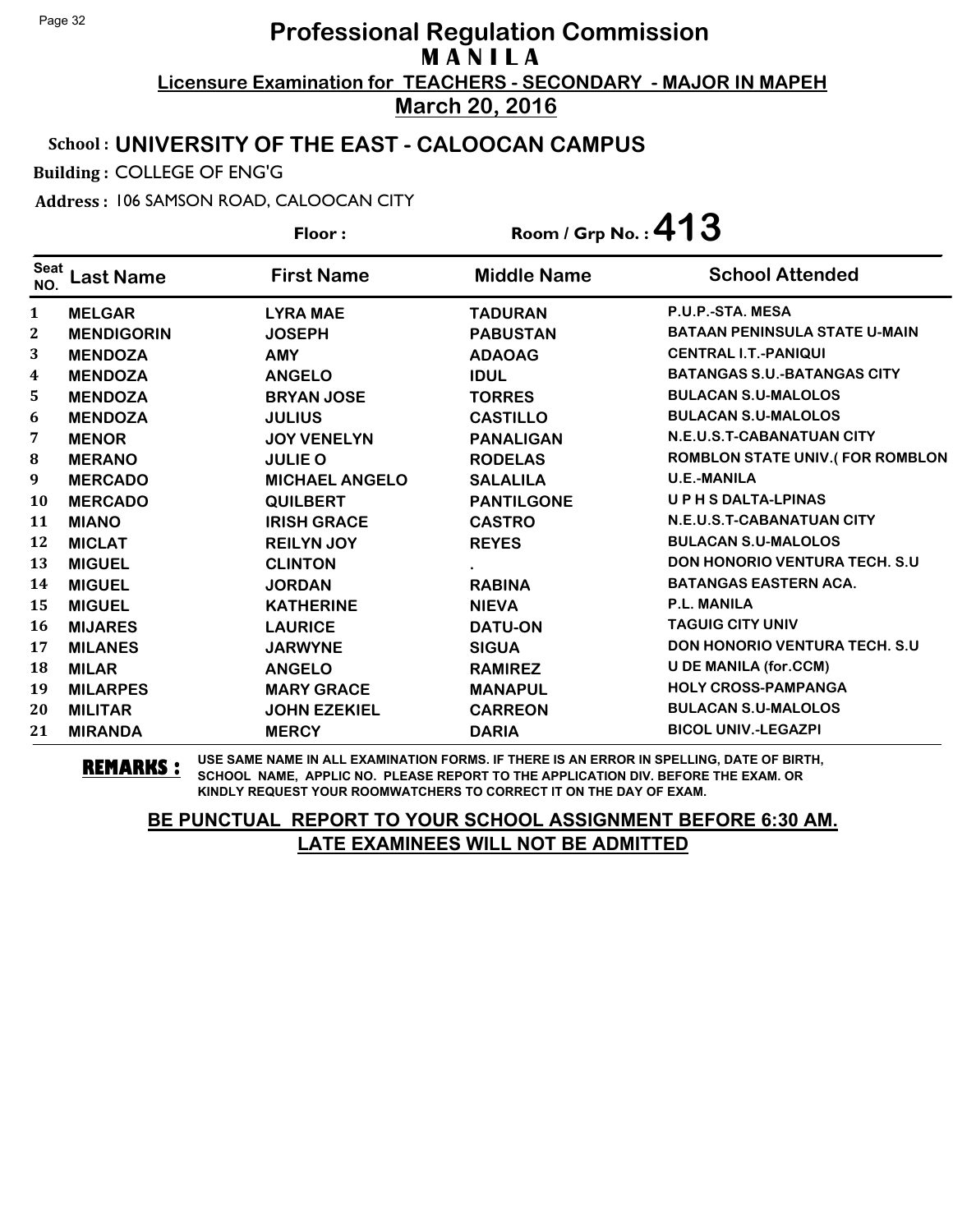### School : **UNIVERSITY OF THE EAST - CALOOCAN CAMPUS**

Building : COLLEGE OF ENG'G

Address : 106 SAMSON ROAD, CALOOCAN CITY

**Last Name First Name Middle Name** Floor : Room / Grp No. :**414** Seat <sup>seat</sup> Last Name First Name Middle Name School Attended **MIRANDA TAMINA FERIDO P.U.P.-STA. MESA MISHIMA JUNE MARIANO FEU-MANILA MOJICA JENNY LYN ROMEROSO CAVITE S.U.-INDANG MOLOBOCO JORICA NICOLAS N. T. C. MONTEALEGRE JETHRO MARQUEZ U OF RIZAL SYS.-PILILLA MONTERO JONARD BERNAL BULACAN S.U-MALOLOS MONTES DOREEN MAY BASTON EASTERN SAMAR S.U.-MAYDOLONG MONTEZA FRANKIE FORMELOZA P.U.P.-STA. MESA MONTO GHILBERT LLOYD VILLO NAVAL S.U.-NAVAL MONTOYA CHERRY PERIDO CAVITE S.U.-INDANG MORA JOSEPH BABARAN TAGUIG CITY UNIV MORAL JON GIL BAUTISTA COLUMBAN COLL.-OLONGAPO CITY MORALES ANJELYN HERNANDEZ BULACAN S.U-MALOLOS MORALES FHERWIN EVANGELISTA DON HONORIO VENTURA TECH. S.U MORALLO ROHNA TEJADA U DE MANILA (for.CCM) MORATA JAYSON DUGAN SORSOGON SC-BULAN MOSUELA JEFF REY SIGUA DON HONORIO VENTURA TECH. S.U MOTILLO MELOJANE BAYON-ON BATAAN PENINSULA STATE U-MAIN MUSNI BERNADETTE GUTIERREZ BULACAN S.U-MALOLOS MUSNI JANE FERANIL CAVITE S.U.-INDANG MUYOT MICHELLE LAZARO N.E.U.S.T-SAN ISIDRO**

**REMARKS :** USE SAME NAME IN ALL EXAMINATION FORMS. IF THERE IS AN ERROR IN SPELLING, DATE OF BIRTH, SCHOOL NAME, APPLIC NO. PLEASE REPORT TO THE APPLICATION DIV. BEFORE THE EXAM. OR KINDLY REQUEST YOUR ROOMWATCHERS TO CORRECT IT ON THE DAY OF EXAM.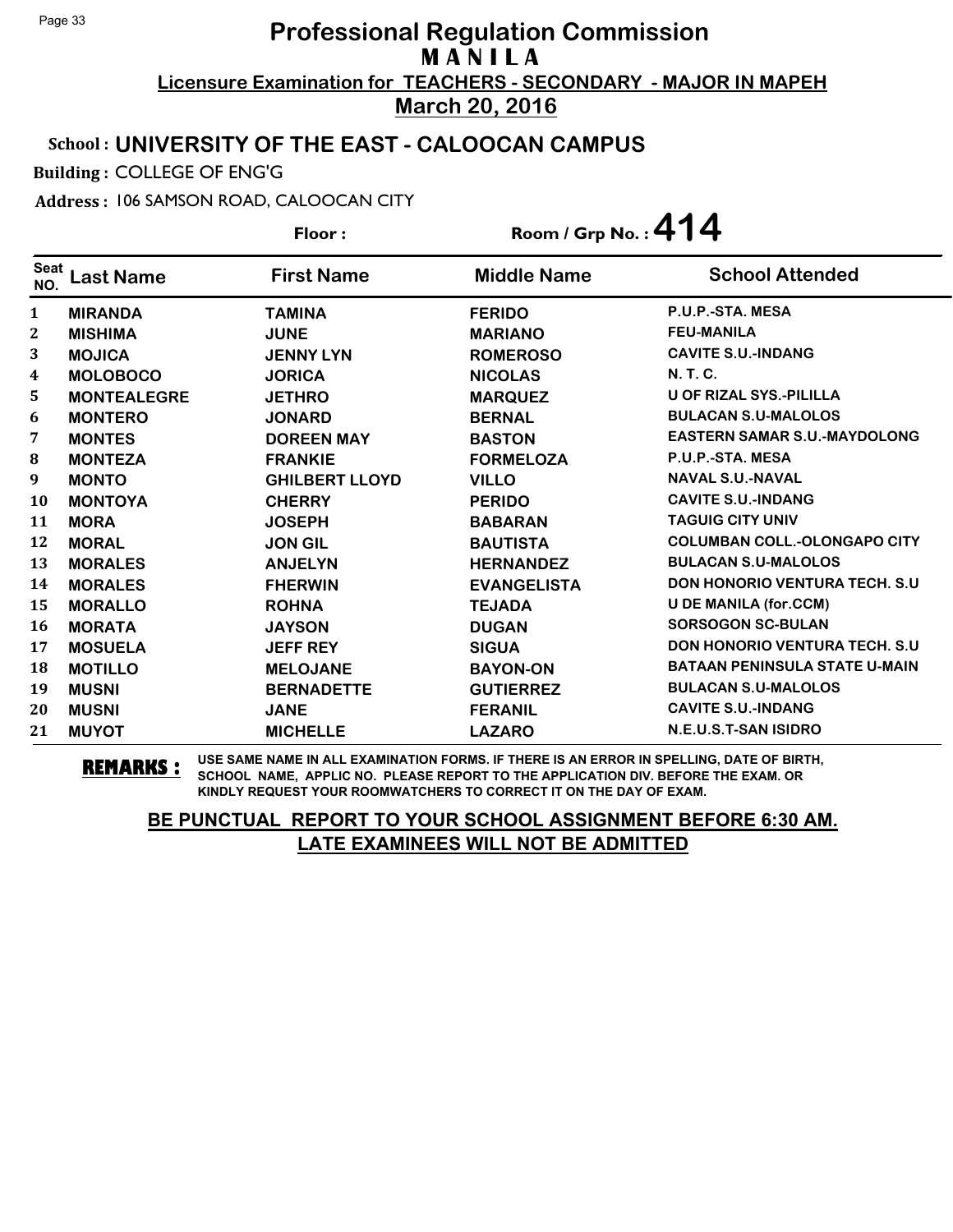### School : **UNIVERSITY OF THE EAST - CALOOCAN CAMPUS**

Building : COLLEGE OF ENG'G

Address : 106 SAMSON ROAD, CALOOCAN CITY

**Last Name First Name Middle Name** Floor : Room / Grp No. :**415** Seat <sup>seat</sup> Last Name First Name Middle Name School Attended **NACARIO AMOR TABUAN LICEO DE CAGAYAN UNIV NAGA ARGIE QUIZON MABALACAT COLL. NANGIT EVELYN EQUIBAL FEU-MANILA NAPARE NERISSA SABEO P.U.P.-STA. MESA NASAYAO JANINE SAYO N.E.U.S.T-SAN ISIDRO NAVA JAY-R RIGOR N.E.U.S.T-CABANATUAN CITY NAVARRO JEROME MENDOZA BULACAN S.U-MALOLOS NAVARRO MARK JOSEPH JARANILLA BATAAN PENINSULA STATE U-MAIN NAVARRO PEARLYN BAUTISTA BULACAN S.U-MALOLOS NAVARRO WINDYLYN ADO U.E.-MANILA NERIC CAEZYL MIMAY BICOL UNIV.-DARAGA NEYRA MAROUSETTE QUE UNIV.OF STO. TOMAS NICDAO KAYE ALCOS DON HONORIO VENTURA TECH. S.U NICOL JOEMER NAÑO CAMARINES NORTE S.C.-DAET NICOLAS MARY JANE ZARAGOZA U DE MANILA (for.CCM) NICOLAS ROMMEL ANGELES BULACAN S.U-MALOLOS NIDEA ALMA URGEL CAMARINES NORTE S.C.-DAET NIMES GLENDA MAE TORRES C.L.S.U. NIÑO DANILO PAGBILAO PANPACIFIC U.N.P. NIÑOFRANCO RAYMOND GUTIERREZ P.U.P.-STA. MESA NOLASCO RAFAEL DAVID LACANDAZO UNIV.OF MAKATI**

**REMARKS :** USE SAME NAME IN ALL EXAMINATION FORMS. IF THERE IS AN ERROR IN SPELLING, DATE OF BIRTH, SCHOOL NAME, APPLIC NO. PLEASE REPORT TO THE APPLICATION DIV. BEFORE THE EXAM. OR KINDLY REQUEST YOUR ROOMWATCHERS TO CORRECT IT ON THE DAY OF EXAM.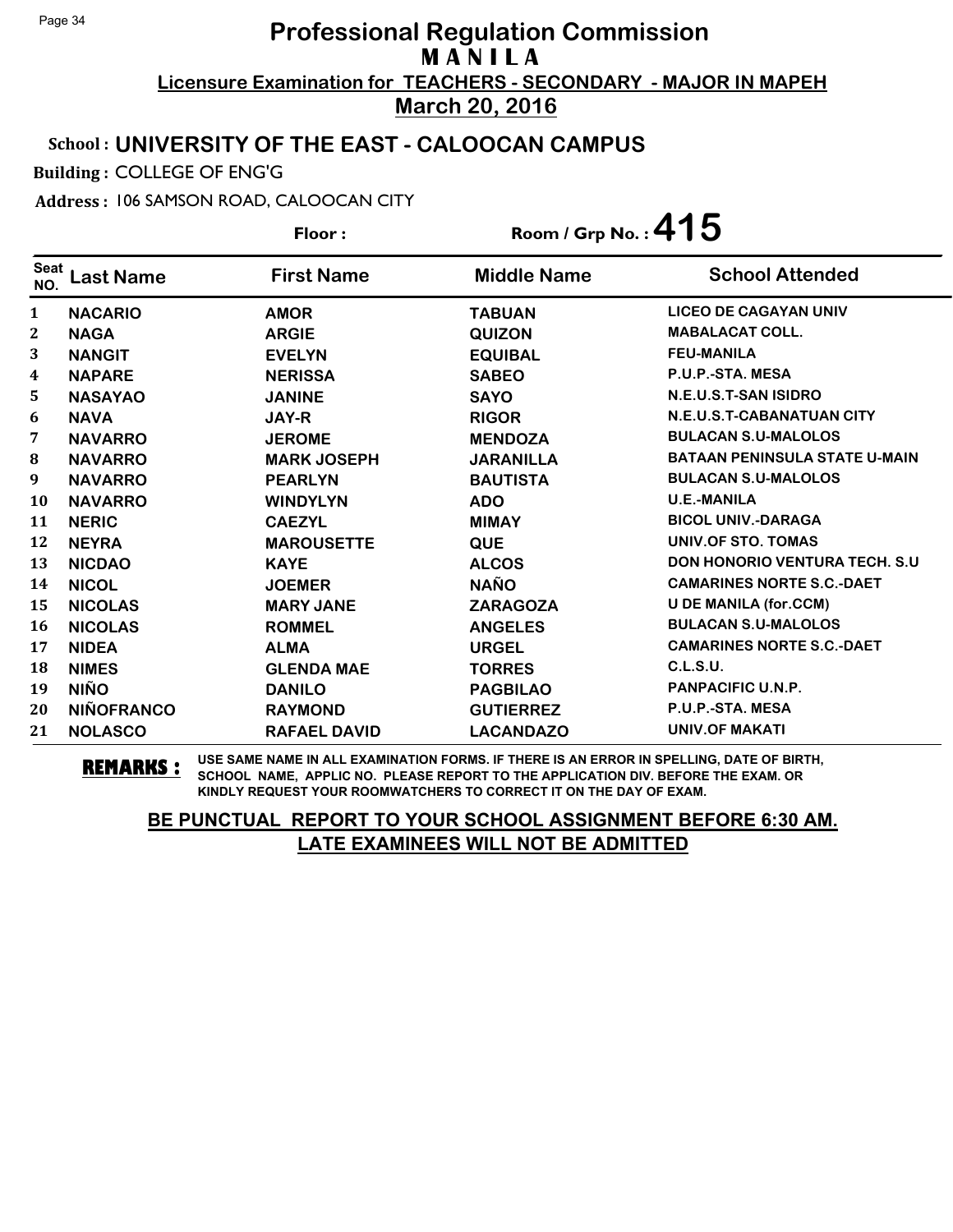### School : **UNIVERSITY OF THE EAST - CALOOCAN CAMPUS**

Building : COLLEGE OF ENG'G

Address : 106 SAMSON ROAD, CALOOCAN CITY

**Last Name First Name Middle Name** Floor : Room / Grp No. :**416** Seat <sup>seat</sup> Last Name First Name Middle Name School Attended **NONGUI LOUISE ISABEL FRONDA P.N.U.-MANILA NUEVA GUYLAINE TAGUIAM CAVITE S.U.-INDANG NUÑEZ JENNIELOU MAGAYANES N. T. C. NUÑEZ MANILYN RAQUID POLANGUI COMM. COLL. OABEL SHEILA MARIE FABIE P.L. MUNTINLUPA OAS JOHN PAUL BODOY U OF RIZAL SYS.-ANGONO OCALINO NICOMEDES JR DALAODAO U OF RIZAL SYS.-RODRIGUEZ OCAMPO JHON MARK MARIANO PAMPANGA STATE AGRICULTURAL OCAMPO RICA MARIE SIA U DE MANILA (for.CCM) OCTAVIANO MARIA ELLAINE MERCADO ST.LOUIS ANNE COLL.OF SPL,INC OJEDA VERGEL SILAYAN RIZAL TECH UNIV OLARTE CHRISTOPHER POGOY P.U.P.-STA. MESA OLAÑO RETCHELLE MARERO CAVITE S.U.-INDANG OMANG LEA CORBILLA U OF RIZAL SYS.-PILILLA ONAN BELINDA ERESO CATANDUANES STATE UNIVERSITY - ONG KIRBY MATTHEW FLOOD TRINITY UNIV OF ASIA ONGLEO LEAH JOY ESTRELLA BULACAN S.U-MALOLOS ORDINARIO MARIBEL BUSTRIA UNIV.OF PANGASINAN ORDONEZ JOSHUA RAPHAEL LOPEZ UNIV.OF MAKATI OREJOLA JONI LOIS RAMOS P.N.U.-MANILA ORLINA JHEANIZA ALILING BATANGAS S.U.-BATANGAS CITY**

**REMARKS :** USE SAME NAME IN ALL EXAMINATION FORMS. IF THERE IS AN ERROR IN SPELLING, DATE OF BIRTH, SCHOOL NAME, APPLIC NO. PLEASE REPORT TO THE APPLICATION DIV. BEFORE THE EXAM. OR KINDLY REQUEST YOUR ROOMWATCHERS TO CORRECT IT ON THE DAY OF EXAM.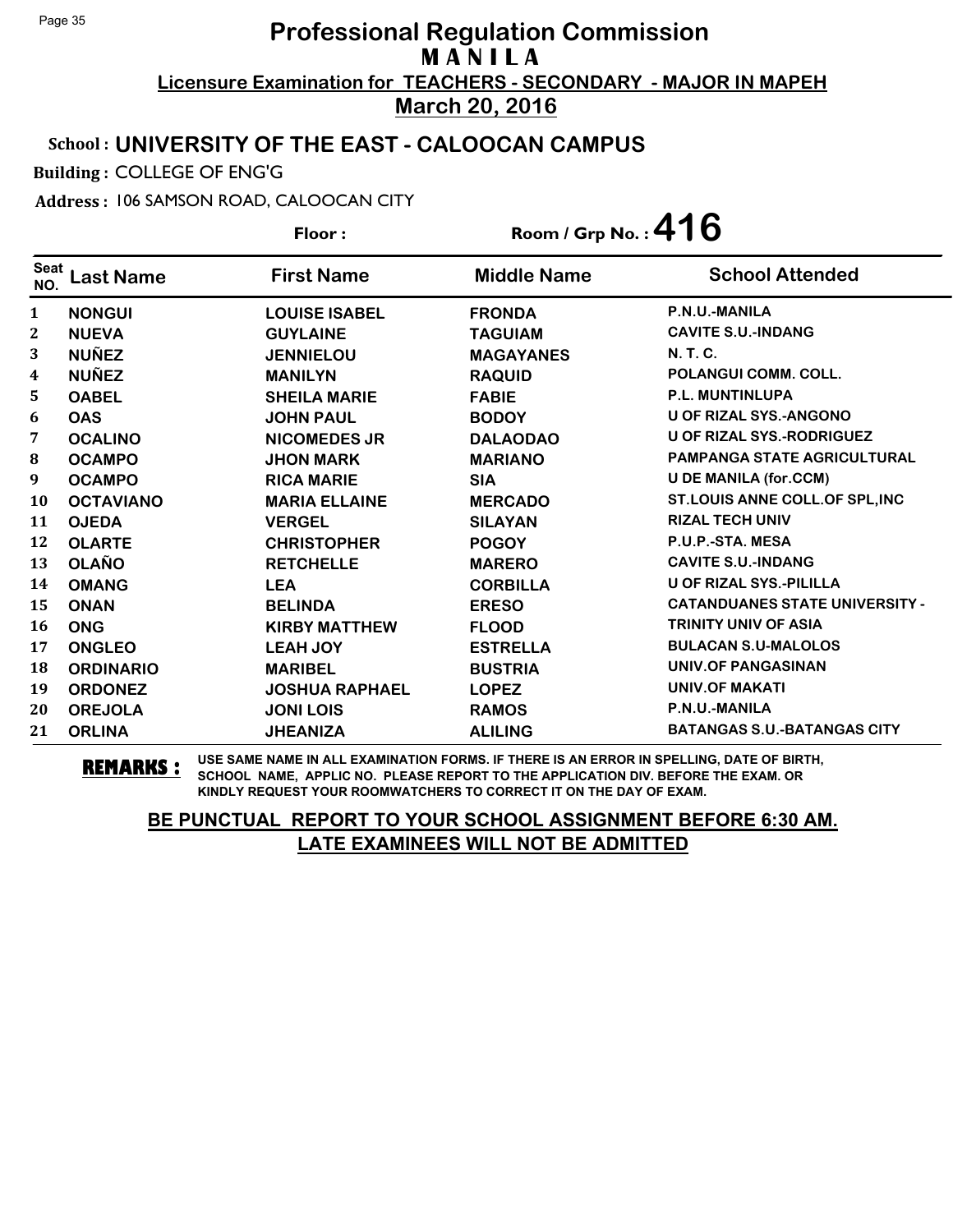### School : **UNIVERSITY OF THE EAST - CALOOCAN CAMPUS**

Building : COLLEGE OF ENG'G

Address : 106 SAMSON ROAD, CALOOCAN CITY

**Last Name First Name Middle Name** Floor : Room / Grp No. :**417** Seat <sup>Seat</sup> Last Name First Name Middle Name School Attended **ORNEDO JENNIFER LEYNES MARINDUQUE S.C.-BOAC ORQUESTA GABBY BOTASTAS NAVAL S.U.-BILIRAN ORSAL MYLENE MOSLARES U P H S DALTA-LPINAS ORTEGA JESSICA RAYMUNDO BULACAN S.U-MALOLOS ORTIZ KAREN KAYE FRANCO TRINITY UNIV OF ASIA PACHECO FRANCES JEANE IBANEZ UNIV.OF STO. TOMAS PADAONG MIKKA MAE FERNANDO BATAAN PENINSULA STATE U-MAIN PADILLA ARCHIE BOLAMBOT M.S.U.-MARAWI CITY PADILLA JANET LAWATON TAGUIG CITY UNIV PADOLINA GENEFER VELASCO N.E.U.S.T-SAN ISIDRO PAGA JOSE JR., DANAS U OF RIZAL SYS.-RODRIGUEZ PAGADDU CHRIS JEROME GUILLEN P.L. MANILA PAGCALIWANGAN VENUS MENDOZA LIPA CITY PUBLIC COLL. PAGDANGANAN IAN CRISCEL BAYANI BULACAN S.U-MALOLOS PAGLINAWAN MARVIN DAIZ P.U.P.-STA. MESA PAGTALUNAN QUENNIE CRUZ BULACAN S.U-MALOLOS PAGUNSAN TRISTAN VINCENT MANALO M. L. Q. U. PAJARILLO JOSE ALFREDO CEJAS P.U.P.-STA. MESA PALOGAN MYRA DAYAG ISABELA S.U.-CABAGAN PALOMIA GINA GUIRIBA N. T. C. PALOMO ELLAINE JOY STA ANA N.E.U.S.T-CABANATUAN CITY**

**REMARKS :** USE SAME NAME IN ALL EXAMINATION FORMS. IF THERE IS AN ERROR IN SPELLING, DATE OF BIRTH, SCHOOL NAME, APPLIC NO. PLEASE REPORT TO THE APPLICATION DIV. BEFORE THE EXAM. OR KINDLY REQUEST YOUR ROOMWATCHERS TO CORRECT IT ON THE DAY OF EXAM.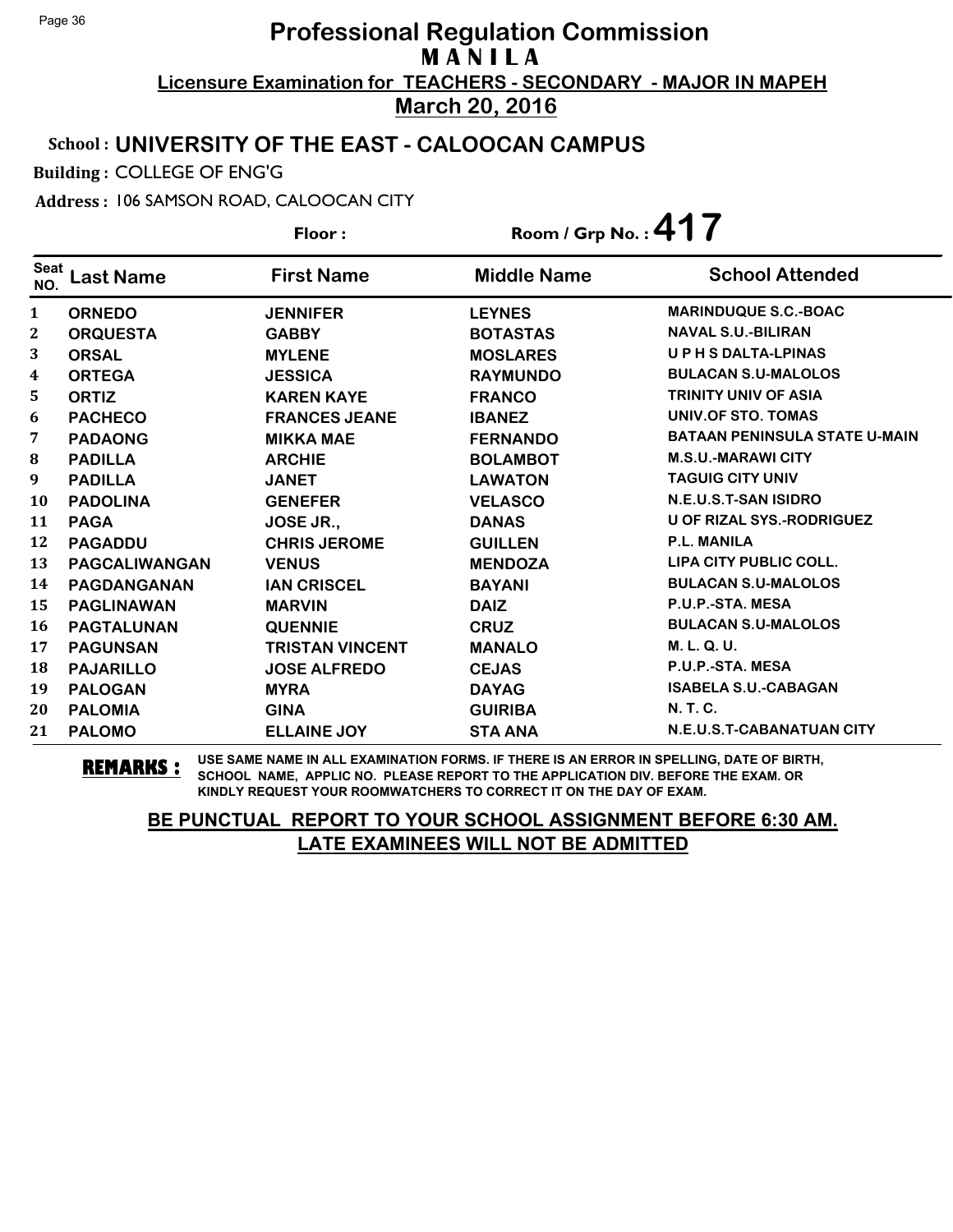### School : **UNIVERSITY OF THE EAST - CALOOCAN CAMPUS**

Building : COLLEGE OF ENG'G

Address : 106 SAMSON ROAD, CALOOCAN CITY

**Last Name First Name Middle Name** Floor : Room / Grp No. :**418** Seat <sup>seat</sup> Last Name First Name Middle Name School Attended **PALON IVY CAPERLAC N.E.U.S.T-SAN ISIDRO PANERIO DELMAR CIRIO UNIV.OF MAKATI PANGAN EMANUELL JAME DAVID PAMPANGA STATE AGRICULTURAL PANGANIBAN JEEVAN PAUL DALIUAG CAGAYAN STATE UNIV.-TUGUEGARAO PANGANIBAN RAVEN PANTALEON TOMAS CLAUDIO MEM. PANGILINAN FRINCES ERASGA P.U.P.-STA. MESA PANGILINAN JUSTINE MAE FELICIANO DON HONORIO VENTURA TECH. S.U PANGILINAN MARY JANE BALITE UNIV.OF MAKATI PANGILINAN MIKEE OBAR DON HONORIO VENTURA TECH. S.U PANLICAN JOANNA MARIE SEVERINO N. T. C. PANLILIO GLAZIE GANIA DON HONORIO VENTURA TECH. S.U PANOPIO JESSICA ROBLEDO BATANGAS S.U.-BATANGAS CITY PANTALEON JANE MANDARIO TOMAS CLAUDIO MEM. PANTAN JEFFREY LLANES P.U.P.-STA. MESA PANTAN JOHN CRISTOPHER LLANES U.P.-DILIMAN PAPA CLARISSE ANN CAMAÑAG CAVITE S.U.-INDANG PARALEJAS ALYSSA MARIE LUCSO TOMAS CLAUDIO MEM. PARAS NORIA LAMANI U DE MANILA (for.CCM) PARCON STEPHENE SANICO BULACAN S.U-MALOLOS PARUNGAO ROMEO JR TIGLAO DON HONORIO VENTURA TECH. S.U PASAMBA CLAUDINE GALLARDO U DE MANILA (for.CCM)**

**REMARKS :** USE SAME NAME IN ALL EXAMINATION FORMS. IF THERE IS AN ERROR IN SPELLING, DATE OF BIRTH, SCHOOL NAME, APPLIC NO. PLEASE REPORT TO THE APPLICATION DIV. BEFORE THE EXAM. OR KINDLY REQUEST YOUR ROOMWATCHERS TO CORRECT IT ON THE DAY OF EXAM.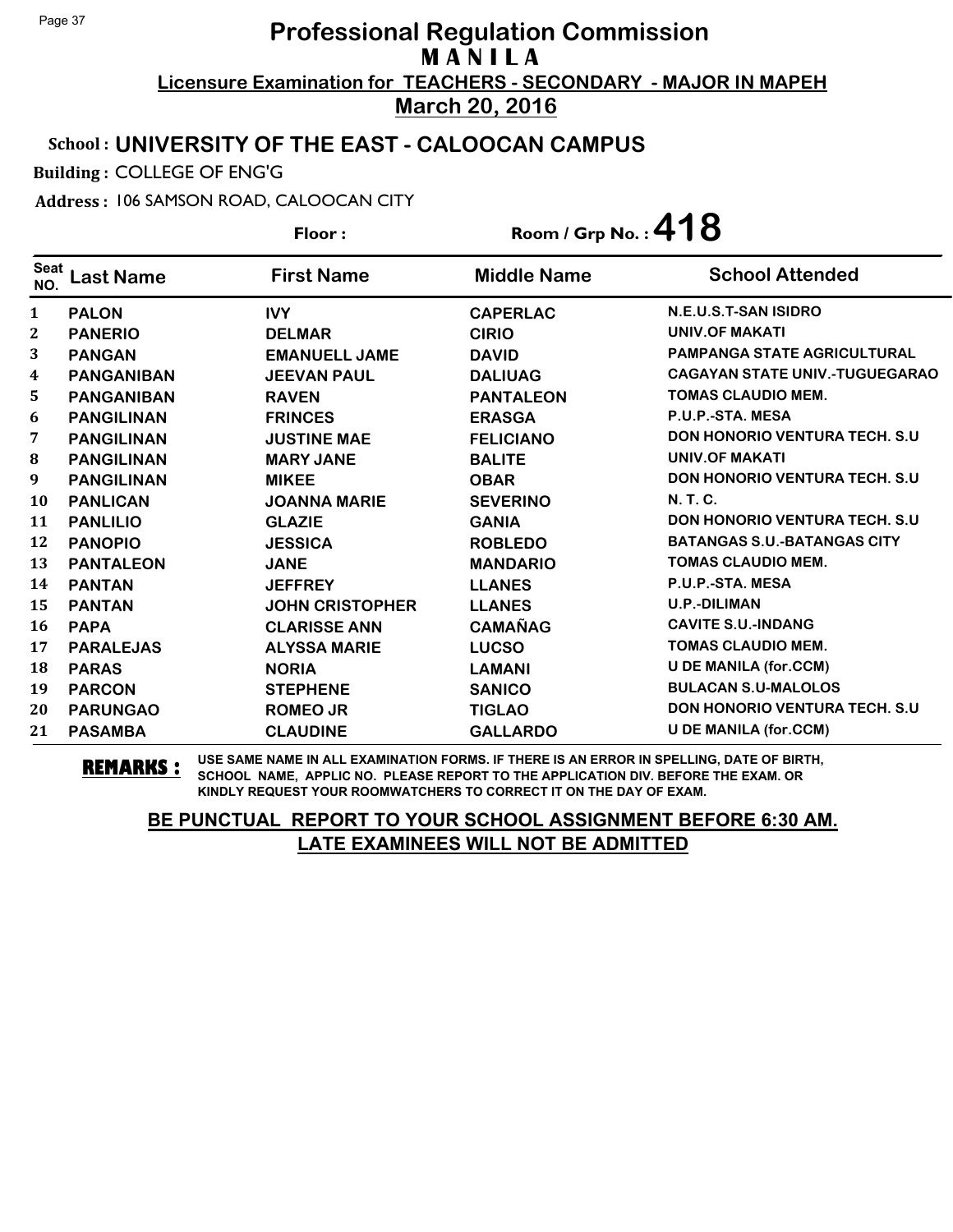### School : **UNIVERSITY OF THE EAST - CALOOCAN CAMPUS**

Building : COLLEGE OF ENG'G

Address : 106 SAMSON ROAD, CALOOCAN CITY

**Last Name First Name Middle Name** Floor : Room / Grp No. :**419** Seat <sup>seat</sup> Last Name First Name Middle Name School Attended **PASCUAL JOSE IV NIÑO P.U.P.-STA. MESA PASCUAL RAYMOND LACSINA MABALACAT COLL. PASCUAL REI ANTHONY SAN DIEGO BULACAN S.U-MALOLOS PASCUAL RONNIEL LINDO BULACAN S.U-MALOLOS PATAGNAN OLIVE PENUS CAVITE S.U.-INDANG PATANA JOCELYN REGALADO P.U.P.-STA. MESA PATERNO RUTH LEGASPI P.U.P.-STA. MESA PATEÑO MICHAEL ROSALES P.N.U.-MANILA PAULETE JEILGH NIÑA DRONA LAGUNA SPU-SINILOAN PAYO MARIBEL BAYLA CAVITE S.U.-INDANG PELAEZ MARY JANE MACAL FEU-MANILA PELANTE ARIEL DE ASIS U OF RIZAL SYS.-ANTIPOLO PENUS RAY-ANN HERNANDEZ CAVITE S.U.-INDANG PERALTA JOJEN DIVINA BATAAN PENINSULA STATE U-MAIN PERALTA MAY BLANDO RIZAL TECH UNIV PERALTA XANDRIA PAZON TAGUIG CITY UNIV PEREA MICHAEL VIDALLON CAVITE S.U.-INDANG PEREZ EMMANUEL ROQUE DON HONORIO VENTURA TECH. S.U PEREZ JAYVIE MATAWARAN BULACAN S.U-MALOLOS PERFECTO KATHE DENOLAN ZAMBO.CITY STATE POLY. COLL. PERMARAN DENNIS DAET RIZAL COLL.-TAAL**

**REMARKS :** USE SAME NAME IN ALL EXAMINATION FORMS. IF THERE IS AN ERROR IN SPELLING, DATE OF BIRTH, SCHOOL NAME, APPLIC NO. PLEASE REPORT TO THE APPLICATION DIV. BEFORE THE EXAM. OR KINDLY REQUEST YOUR ROOMWATCHERS TO CORRECT IT ON THE DAY OF EXAM.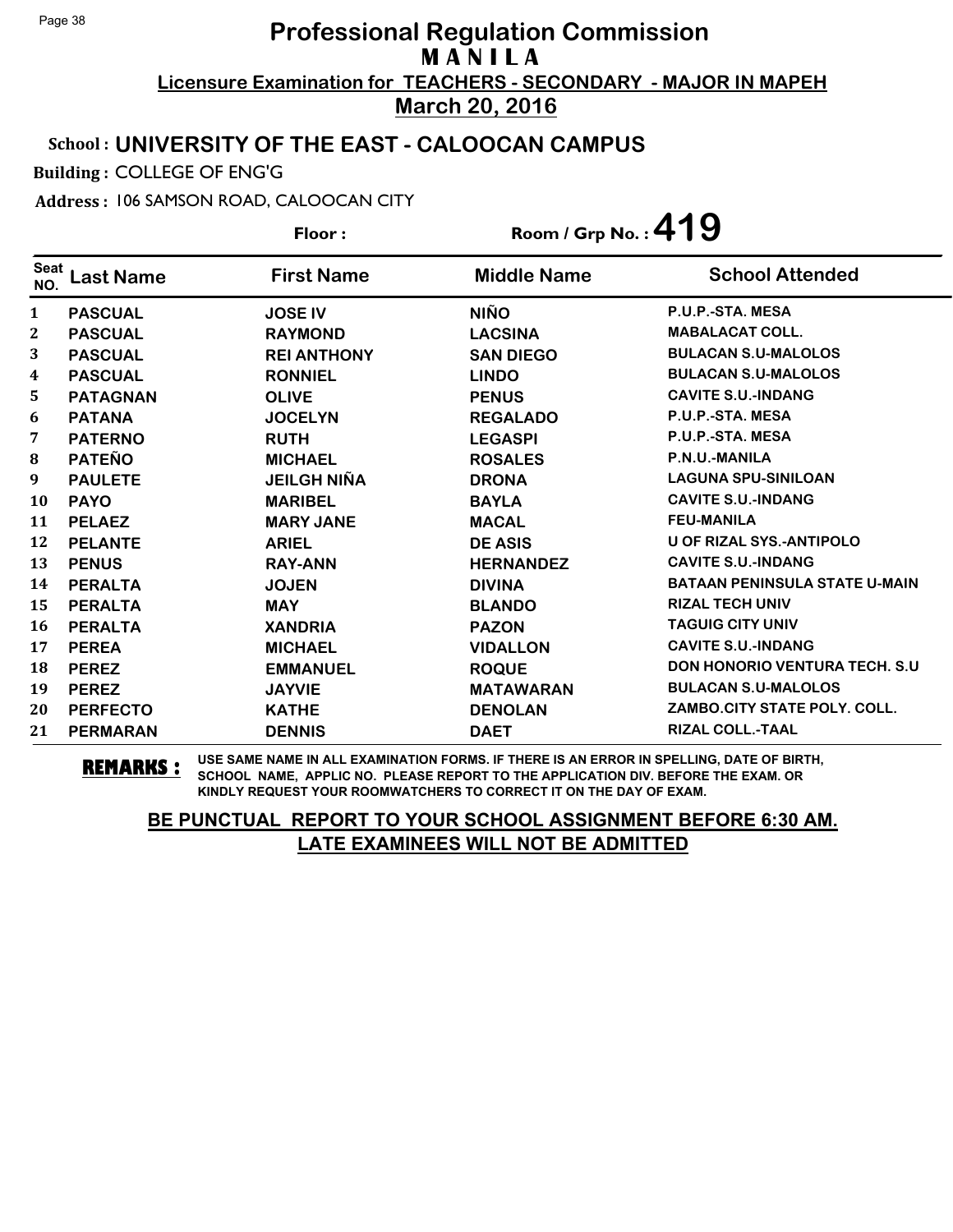### School : **UNIVERSITY OF THE EAST - CALOOCAN CAMPUS**

Building : COLLEGE OF ENG'G

Address : 106 SAMSON ROAD, CALOOCAN CITY

**Last Name First Name Middle Name** Floor : Room / Grp No. :**420** Seat <sup>seat</sup> Last Name First Name Middle Name School Attended **PETEZA LYRA TORRES U OF RIZAL SYS.-RODRIGUEZ PEÑA CINDY CASTRO BATAAN PENINSULA STATE PEÑA DYLANN ROMERO BATAAN PENINSULA STATE PIAPES SHARNEEY EVE LORENIANA ARELLANO UNIV-PASAY PICOLERA LARRY REBUDIAO P.N.U.-MANILA PIDA DOMINGO DANDEE II BRUCELAS RIZAL TECH UNIV PIMENTEL BRIANNE LOMOTAN P.L. MANILA PINEDA MICK JON MENDOZA UNIV.OF MAKATI PINEDA RAVEN PUNZALAN BULACAN S.U-MALOLOS PINTO ROMMED MILLARE TOMAS CLAUDIO MEM. PISQUESA MARIA EMMANUELA CONUI U.P.-DILIMAN PIZAÑA ALEXIS RONALD COLONIA P.N.U.-MANILA PIÑON CEDRIC LEONARD BERNARDO TOMAS CLAUDIO MEM. PLEGARIA JEDDALYN ANAIN U OF RIZAL SYS.-ANGONO POLICARPIO RENZ MARION . P.U.P.-STA. MESA PONILAS SHEILA MAE AGOTE CAVITE S.U.-INDANG PORTUGAL RETHELJE SUBA NAGA VIEW ADVENTIST COL.-NAGA PRESENTE ARCHIE LLONA U OF RIZAL SYS.-ANGONO PUNTILAR ROVINALD VICENCIO BULACAN S.U-MALOLOS PUNZALAN ARNIE SAMSON DON HONORIO VENTURA TECH. S.U PUNZALAN JOAN PARUNGAO PAMPANGA STATE AGRICULTURAL**

**REMARKS :** USE SAME NAME IN ALL EXAMINATION FORMS. IF THERE IS AN ERROR IN SPELLING, DATE OF BIRTH, SCHOOL NAME, APPLIC NO. PLEASE REPORT TO THE APPLICATION DIV. BEFORE THE EXAM. OR KINDLY REQUEST YOUR ROOMWATCHERS TO CORRECT IT ON THE DAY OF EXAM.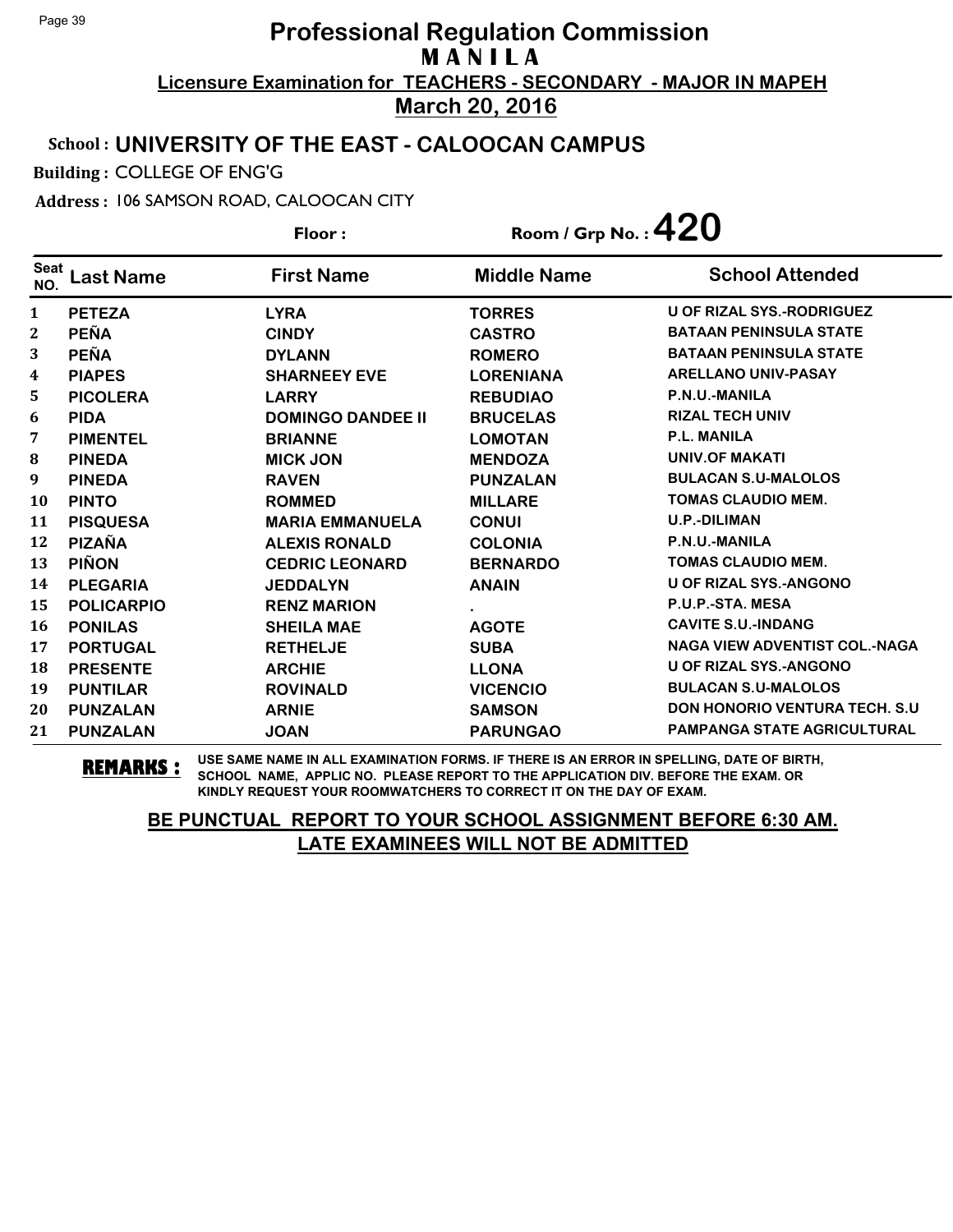### School : **UNIVERSITY OF THE EAST - CALOOCAN CAMPUS**

Building : COLLEGE OF ENG'G

Address : 106 SAMSON ROAD, CALOOCAN CITY

**Last Name First Name Middle Name** Floor : Room / Grp No. :**421** Seat <sup>seat</sup> Last Name First Name Middle Name School Attended **QUANICO CHRISTINE YGAÑA TAGUIG CITY UNIV QUERUBIN MARY GRACE BARREDO RIZAL COLL.-TAAL QUIAMBAO CHARLENE DICHOSO DON HONORIO VENTURA TECH. S.U QUIAMBAO IRENE MATINING TARLAC STATE UNIV. QUILATAN VANESSA LAPUZ P.L. MUNTINLUPA QUINDALA GREGORIO JR CREMA CAVITE S.U.-INDANG QUINZON JOLLY QUINITO RIZAL TECH UNIV QUITALIG LUISA MARIANO P.U.P.-STA. MESA QUIÑONES JIESSA TABOL CAVITE S.U.-INDANG RABANG MARCO LOPEZ PANGASINAN S.U.-BAYAMBANG RABULAS MARY SHARA AGUSTIN U OF RIZAL SYS.-ANGONO RAMELB JONALYN DELA CRUZ ISABELA S.U.-CABAGAN RAMIREZ CILICIA CANLAS DON HONORIO VENTURA TECH. S.U RAMIREZ HENRY RAMOS DIVINE WORD-CALAPAN RAMIREZ PHILIP ANGELO GUARINO WMSU-ZAMBOANGA CITY RAMOS ALJEN FRANCISCO WMSU-ZAMBOANGA CITY RAMOS ANGELA PEREZ BULACAN S.U-MALOLOS RAMOS ANTHONY SILVESTRE DON HONORIO VENTURA TECH. S.U RAMOS ARLENE JANE HERMOSO N.E.U.S.T-CABANATUAN CITY RAMOS CAROLINE CASANOVA U P H S DALTA-LPINAS RAMOS DAISYLYN MAQUIRANG P.U.P.-STA. MESA**

**REMARKS :** USE SAME NAME IN ALL EXAMINATION FORMS. IF THERE IS AN ERROR IN SPELLING, DATE OF BIRTH, SCHOOL NAME, APPLIC NO. PLEASE REPORT TO THE APPLICATION DIV. BEFORE THE EXAM. OR KINDLY REQUEST YOUR ROOMWATCHERS TO CORRECT IT ON THE DAY OF EXAM.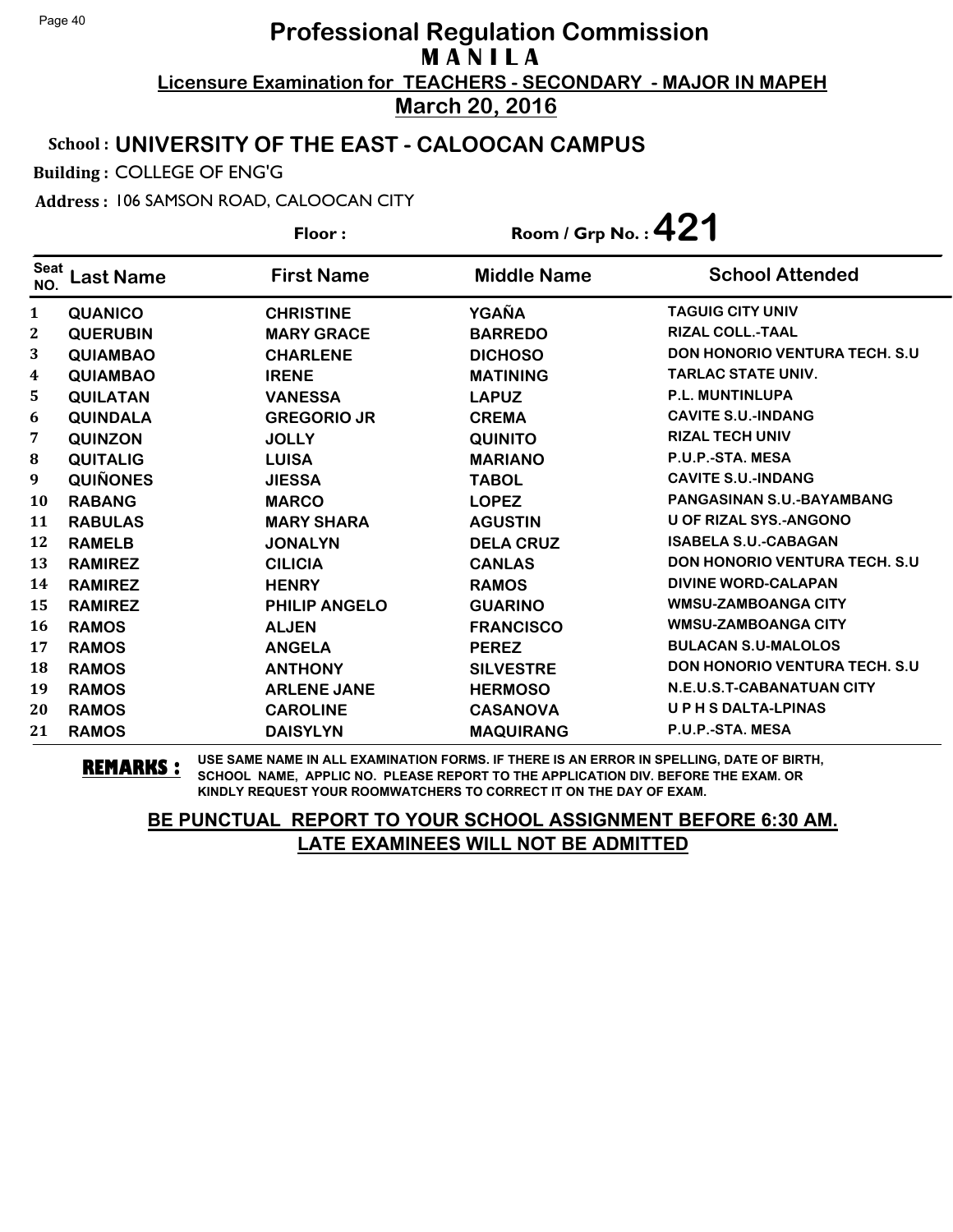### School : **UNIVERSITY OF THE EAST - CALOOCAN CAMPUS**

Building : COLLEGE OF ENG'G

Address : 106 SAMSON ROAD, CALOOCAN CITY

**Last Name First Name Middle Name** Floor : Room / Grp No. : **422** Seat <sup>Seat</sup> Last Name First Name Middle Name School Attended **RAMOS JENNIFER JIMENEZ N.E.U.S.T-CABANATUAN CITY RAMOS SARAH RIVERA BULACAN S.U-MALOLOS RAÑA ROLLY ROTONI M. L. Q. U. REAMBILLO MARY ANTONETTE ALAPAN N. T. C. REBADAVIA VENICK MAGANTE P.U.P.-STA. MESA REBELLO RONN KARHLOTTE BAUTISTA N. T. C. RECTO JOYSAN DALDE SO.LUZON S.U.-LUCBAN REGALA KEVIN FREDRICK BAUTISTA DON HONORIO VENTURA TECH. S.U REGALADO GLORIA MACAPAGAL AKLAN S.U.-NEW WASHINGTON REGALARIO GLENN RABE P.U.P.-STA. MESA REGALIA VALENTIN SAN JUAN POLANGUI COMM. COLL. REGIDOR JONNY DABU N.VISCAYA S.U.-BAYOMBONG REGLOS JOEFINE GONZALVO BATANGAS S.U.-BATANGAS CITY RENDON MA. VERONICA BARTOLOME BULACAN S.U-MALOLOS RENIVA RAJETA SIMON DON HONORIO VENTURA TECH. S.U REVILLA NORMAN BORONDIA ZAMORA MEMORIAL COLLEGE REVUELTA MIGUEL ALVIN KING ARELLANO P.U.P.-STA. MESA REYES CATHERINE CARVAJAL GUAGUA NAT'L COLLEGE REYES CHARLES EDCEL ORTIZ P.U.P.-STA. MESA REYES CHRISTIAN PAUL MALIG MABALACAT COLL. REYES DAINTY AIRA VERO BULACAN S.U-MALOLOS**

**REMARKS :** USE SAME NAME IN ALL EXAMINATION FORMS. IF THERE IS AN ERROR IN SPELLING, DATE OF BIRTH, SCHOOL NAME, APPLIC NO. PLEASE REPORT TO THE APPLICATION DIV. BEFORE THE EXAM. OR KINDLY REQUEST YOUR ROOMWATCHERS TO CORRECT IT ON THE DAY OF EXAM.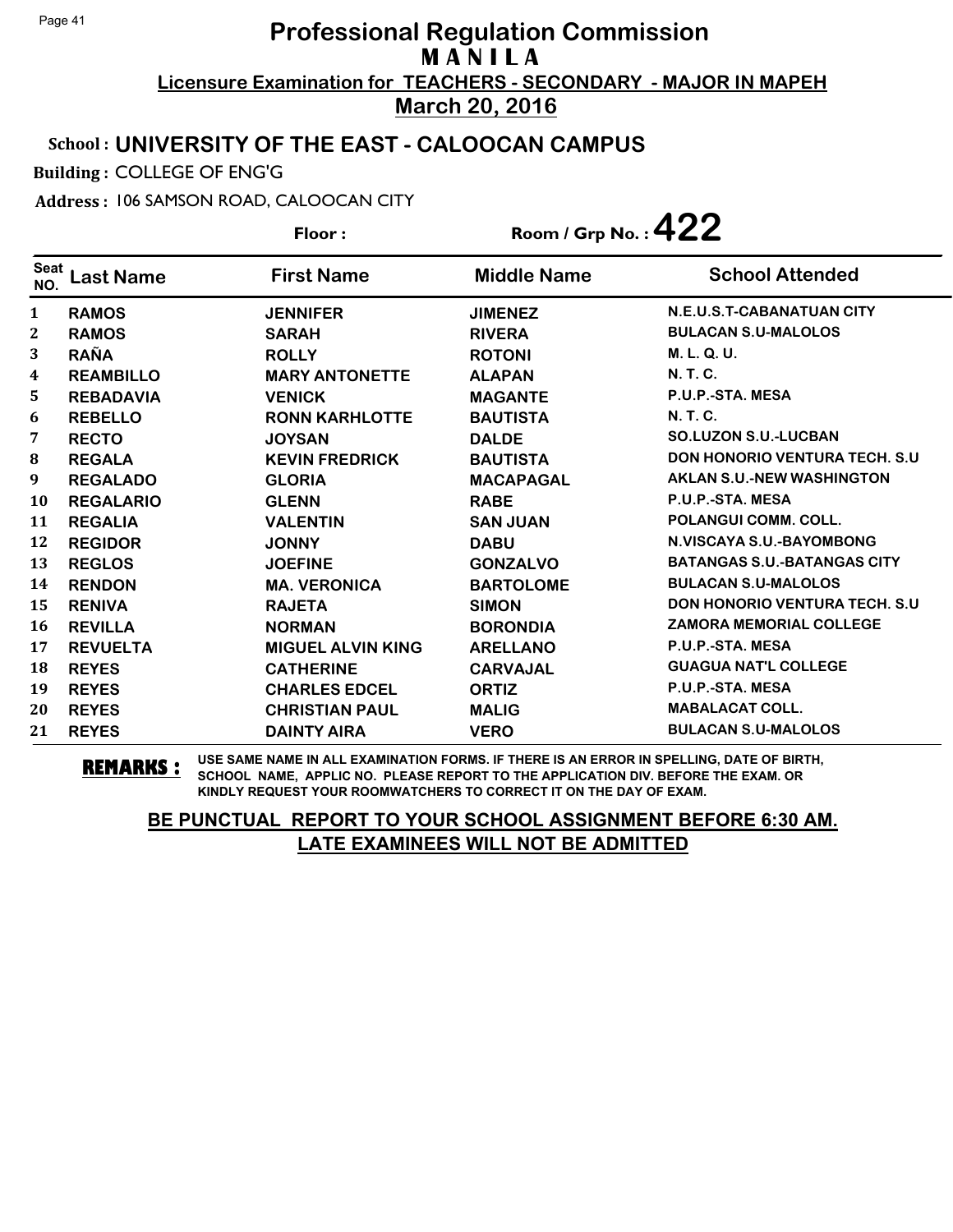### School : **UNIVERSITY OF THE EAST - CALOOCAN CAMPUS**

Building : COLLEGE OF ENG'G

Address : 106 SAMSON ROAD, CALOOCAN CITY

**Last Name First Name Middle Name** Floor : Room / Grp No. : 423 Seat <sup>seat</sup> Last Name First Name Middle Name School Attended **REYES EROLL TRINIDAD BULACAN S.U-MALOLOS REYES FREDMOORE ESPINOSA BULACAN S.U-MALOLOS REYES GERALDINE DULOTAN CAMARINES NORTE S.C.-DAET REYES IRENE TUPAS BULACAN S.U-MALOLOS REYES JASMIN CONSTANTINO GUAGUA NAT'L COLLEGE REYES JAYSON CANAPI CAGAYAN STATE UNIV.-CARITAN REYES JESSIE MIRABUENO BULACAN S.U-MALOLOS REYES LARRY STRAUSS ESGUERRA METRO MANILA COLL. REYES MARK JAYSON LAYLO LIPA CITY PUBLIC COLL. REYES NONETTE GOLLA FEU-MANILA REYES ROSE ANNE MAZON N.E.U.S.T-CABANATUAN CITY RICAÑA MARK BENSON MADLA U PERP HELP-LAGUNA RICO LAILIA JOY TRANATE BATAAN PENINSULA STATE U-MAIN RICO LEO PAUL RODENAS P.L. MUNTINLUPA RIOSA MERCY ROSE PEÑAFLOR P.N.U.-MANILA RIVERA FRANCISCO ABLAO P.U.P.-STA. MESA RIVERA JOHN ERIC ALONZO MABALACAT COLL. RIVERA MIA REMEDIOS GUIAO DON HONORIO VENTURA TECH. S.U ROBERTO ELAINE INOVERO BULACAN S.U-MALOLOS ROCO RANDY MILITAR U.E.-MANILA RODRIGO ARMELA ESPENIDA P.U.P.-STA. MESA**

**REMARKS :** USE SAME NAME IN ALL EXAMINATION FORMS. IF THERE IS AN ERROR IN SPELLING, DATE OF BIRTH, SCHOOL NAME, APPLIC NO. PLEASE REPORT TO THE APPLICATION DIV. BEFORE THE EXAM. OR KINDLY REQUEST YOUR ROOMWATCHERS TO CORRECT IT ON THE DAY OF EXAM.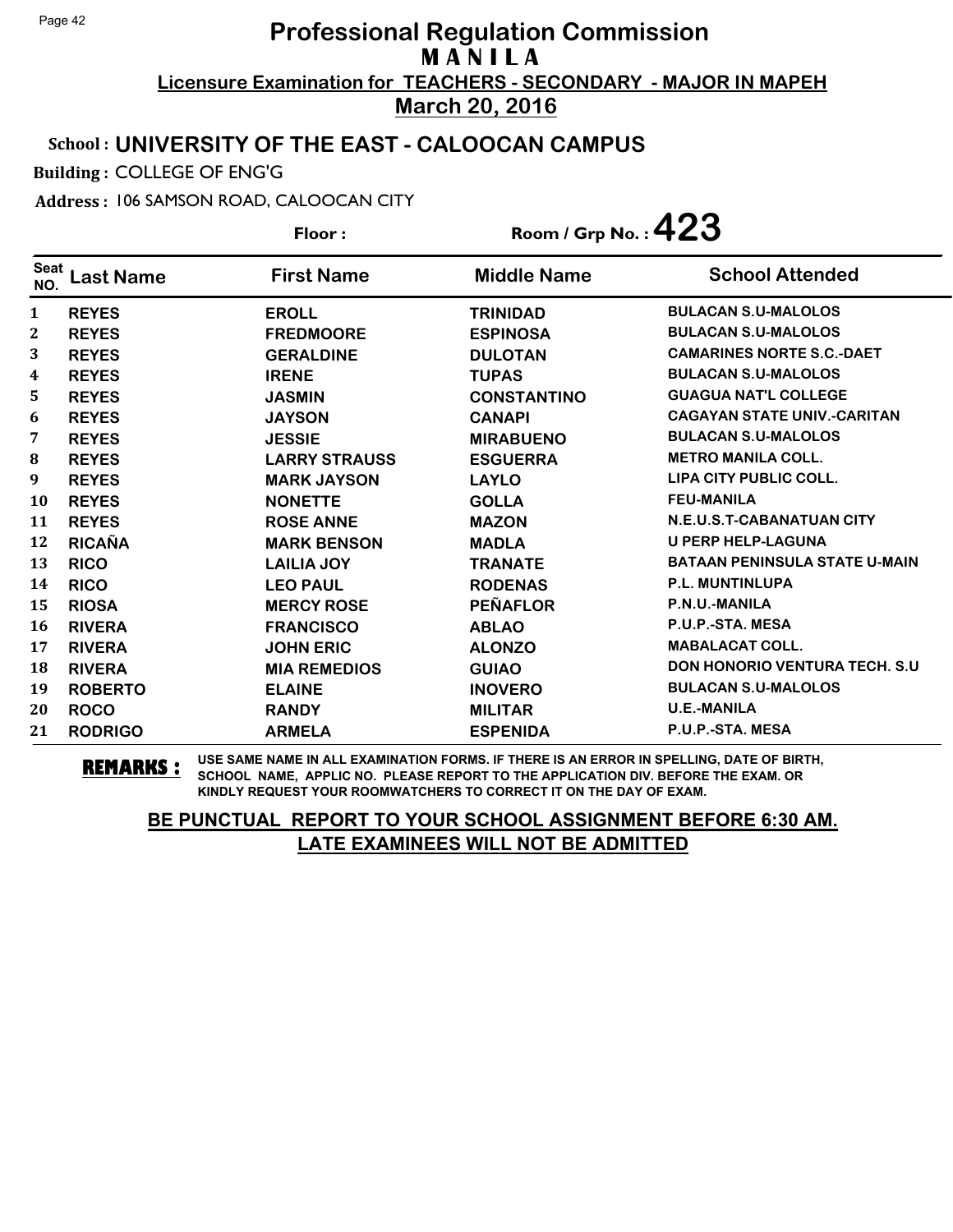### School : **UNIVERSITY OF THE EAST - CALOOCAN CAMPUS**

Building : COLLEGE OF ENG'G

Address : 106 SAMSON ROAD, CALOOCAN CITY

**Last Name First Name Middle Name** Floor : Room / Grp No. :**424** Seat <sup>seat</sup> Last Name First Name Middle Name School Attended **RODRIGUEZ BRIGITTE ERIKA MARTINEZ D.L.S.U.-DASMARIÑAS RODRIGUEZ GEMMELYN PARDILLO P.U.P.-STA. MESA ROMARATE WEIAN CLAR AMPER P.L. MANILA ROMASANTA KHRISTINE MORENO TAGUIG CITY UNIV ROMERO DANA ELIGIO DON HONORIO VENTURA TECH. S.U ROMULO ANJANETTE LAROZA BULACAN S.U-MALOLOS RONQUILLO AIRA JUAN N.E.U.S.T-SAN ISIDRO ROQUE CRISELDA RAPAY D.L.S.U.-DASMARIÑAS ROQUE MARICRIS DELA CRUZ BATAAN PENINSULA STATE ROS JHONA MAE VEGA U DE MANILA (for.CCM) ROSALES ERIE AUSTIN BUNDALIAN P.L. MANILA ROTAIRO MAXIMO SESMA CAVITE S.U.-INDANG ROXAS VICELLE CARAIG BULACAN S.U-MALOLOS ROZUL JOBETH MARIE EUGENE FETALVERO ST.SCHOLASTICA COLL. RUANO JASON SUMAYANG BULACAN S.U-BUSTOS RUIZ LOURENCE ARCEBUCHE ADAMSON UNIVERSITY RUIZ MARIEL PAEZ D.L.S.U.-COLL. OF ST. BENILDE RUTAQUIO EUROSE PAMARAN N. T. C. RUTOR LEAH MAE MAGSIPOC D.L.S.U.-GAUF-MALABON SABADO ALAIZA ZAPANTA U OF RIZAL SYS.-ANGONO SABALLO KING ALBERTO DELA CRUZ BATANGAS S.U.-ARASOF-NASUGBU**

**REMARKS :** USE SAME NAME IN ALL EXAMINATION FORMS. IF THERE IS AN ERROR IN SPELLING, DATE OF BIRTH, SCHOOL NAME, APPLIC NO. PLEASE REPORT TO THE APPLICATION DIV. BEFORE THE EXAM. OR KINDLY REQUEST YOUR ROOMWATCHERS TO CORRECT IT ON THE DAY OF EXAM.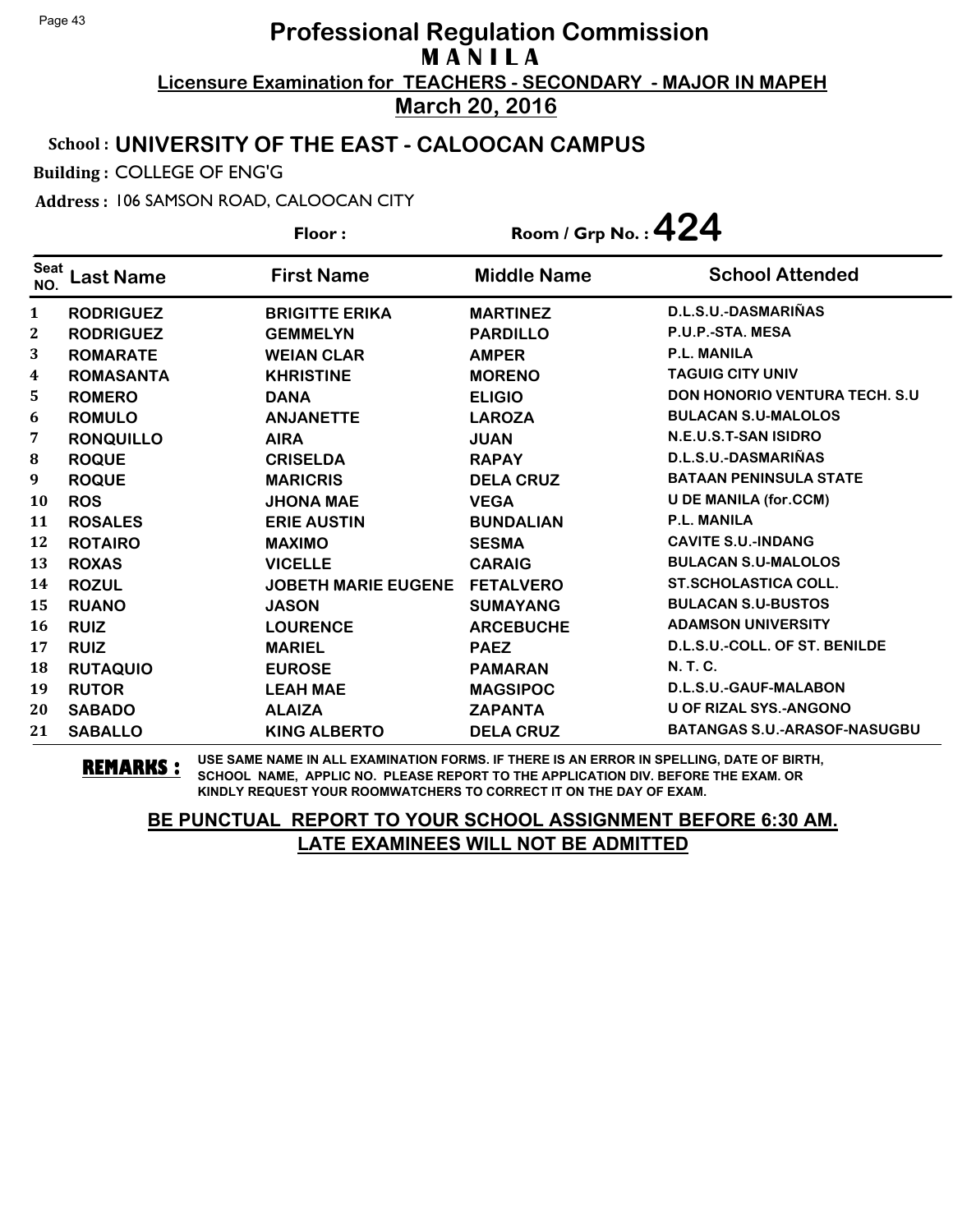### School : **UNIVERSITY OF THE EAST - CALOOCAN CAMPUS**

Building : COLLEGE OF ENG'G

Address : 106 SAMSON ROAD, CALOOCAN CITY

**Last Name First Name Middle Name** Floor : Room / Grp No. :  $425$ Seat <sup>seat</sup> Last Name First Name Middle Name School Attended **SABINAY CHARLIE DAGOY P.U.P.-STA. MESA SABUCO JOANA MARIE ABAINZA RIZAL TECH UNIV SADDUL EFREN SEMANIA UNIV.ST.LOUIS-TUGUEGARAO SADIASA ALDRIN ANIRAN U DE MANILA (for.CCM) SAGARANG GERRON PACARAT U.P.-DILIMAN SAGUN KENNEITH CABERO U DE MANILA (for.CCM) SAINZ MARIEL PABLO U DE MANILA (for.CCM) SALAC CHRISTINE BERNADETH REYES N.E.U.S.T-CABANATUAN CITY SALANGSANG CELINA GRACE ANNE PANTALUNAN U OF RIZAL SYS.-ANGONO SALAS CARISSA MARIE ALFONSO DON HONORIO VENTURA TECH. S.U SALAS EDWIN MACAPAGAL HOLY CROSS-PAMPANGA SALCEDO JOHNRAY CELESTE COLUMBAN COLL.-OLONGAPO CITY SALDO RODELYN CAPARAS BATAAN PENINSULA STATE U-MAIN SALENGA AL-JAY SINGIAN PAMPANGA STATE AGRICULTURAL SALES GAY BASILIDES NAVAL S.U.-NAVAL SALIBAY ZARAH DEL PARADO U DE MANILA (for.CCM) SALLO FREDO AREVALO UNIV.OF MAKATI SALVACION RACHELLE ANNE LOLONG MARINDUQUE S.C.-BOAC SALVADOR KATE-LYN SIBUG BATAAN PENINSULA STATE SALVADOR KRISTINA LYN CAFE U.E.-MANILA SALVADOR RAYMOND REYES BULACAN S.U-BUSTOS**

**REMARKS :** USE SAME NAME IN ALL EXAMINATION FORMS. IF THERE IS AN ERROR IN SPELLING, DATE OF BIRTH, SCHOOL NAME, APPLIC NO. PLEASE REPORT TO THE APPLICATION DIV. BEFORE THE EXAM. OR KINDLY REQUEST YOUR ROOMWATCHERS TO CORRECT IT ON THE DAY OF EXAM.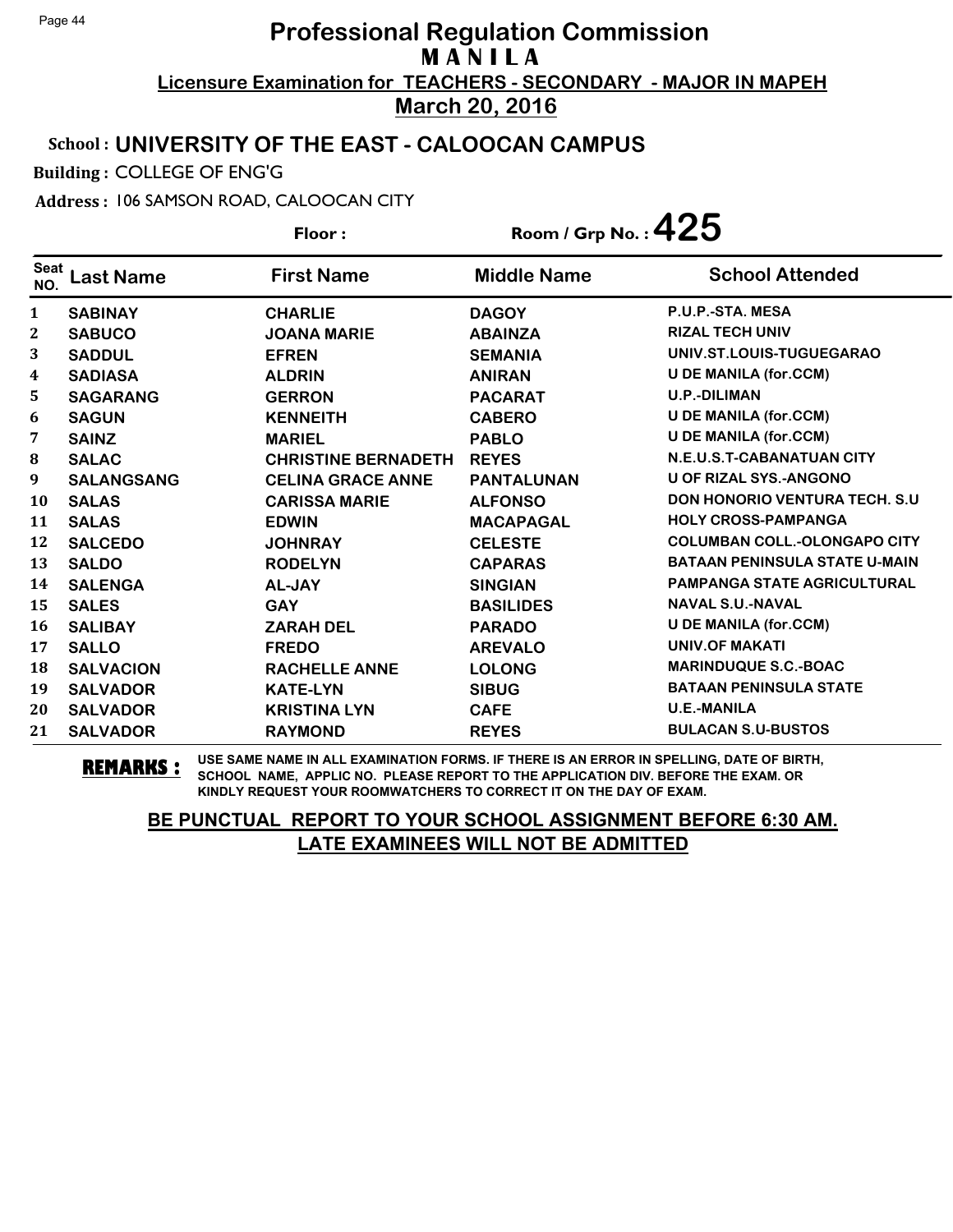### School : **UNIVERSITY OF THE EAST - CALOOCAN CAMPUS**

Building : COLLEGE OF ENG'G

Address : 106 SAMSON ROAD, CALOOCAN CITY

**Last Name First Name Middle Name** Floor : Room / Grp No. : 426 Seat <sup>seat</sup> Last Name First Name Middle Name School Attended **SALVADORA JANETTE AGNAS UNIV.OF ST.ANTHONY SALVATIERRA JEFFREY SARANDI U OF RIZAL SYS.-RODRIGUEZ SALVILLA REMELYN JEAN GONZAGA SO.CHRISTIAN COLL. SAMONTE MYRA ABUTIN CAVITE S.U.-INDANG SAN AGUSTIN ROSE ANN VERGARA U DE MANILA (for.CCM) SAN JOSE ANGELO CRUZ P.U.P.-STA. MESA SAN JUAN KENNET GUETA U OF RIZAL SYS.-ANGONO SAN JUAN PAMELA ALBAJESO D.L.S.U.-DASMARIÑAS SAN MIGUEL LOUIE ALFRED GUATNO P.U.P.-STA. MESA SANAYAN MANNYCHO SOMBILON HOLY CROSS-DAVAO SANCHEZ JOAN NENETTE TIGUE STA.ISABEL COLL. SANCHEZ LUISITO SANGALANG HOLY CROSS-PAMPANGA SANCHEZ MA. EUNICE LORELLE ABIAD RIZAL COLL.-TAAL SANGALANG MARITONI SANTOS PAMPANGA STATE AGRICULTURAL SANGGALANG JUDITH ANN MANANGUIT BULACAN S.U-MALOLOS SANTIAGO ARNEL JR LOPEZ U DE MANILA (for.CCM) SANTIAGO CHERRYLYN HIPOLITO BULACAN S.U-MALOLOS SANTIAGO CRIZSA SARTE BULACAN S.U-MALOLOS SANTIAGO EMERSON FERRER RIZAL TECH UNIV SANTIAGO ERIC CUDIA BULACAN S.U-MALOLOS SANTIAGO IMEE JOYCE ESTEBAT CAVITE S.U.-INDANG**

**REMARKS :** USE SAME NAME IN ALL EXAMINATION FORMS. IF THERE IS AN ERROR IN SPELLING, DATE OF BIRTH, SCHOOL NAME, APPLIC NO. PLEASE REPORT TO THE APPLICATION DIV. BEFORE THE EXAM. OR KINDLY REQUEST YOUR ROOMWATCHERS TO CORRECT IT ON THE DAY OF EXAM.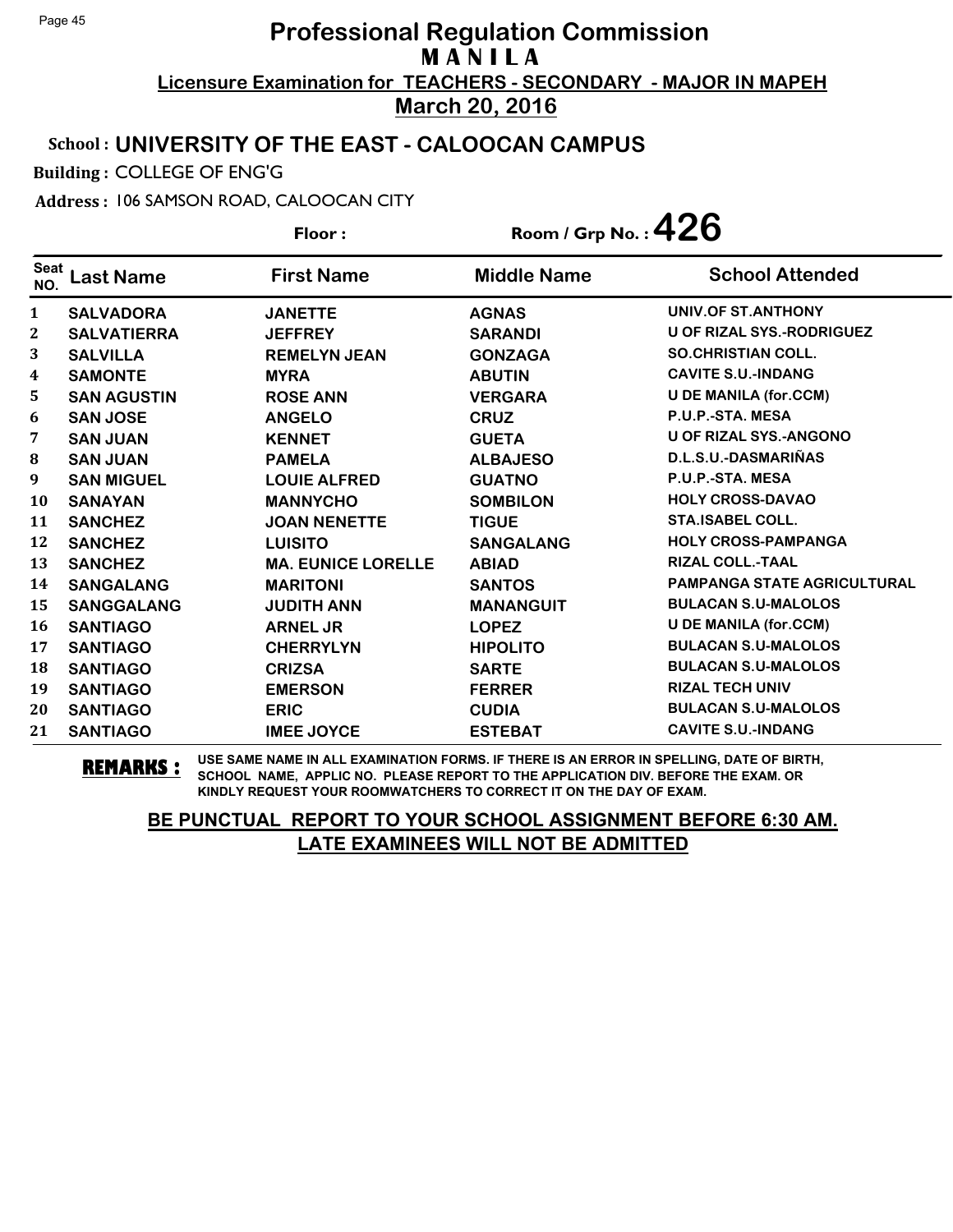### School : **UNIVERSITY OF THE EAST - CALOOCAN CAMPUS**

Building : COLLEGE OF ENG'G

Address : 106 SAMSON ROAD, CALOOCAN CITY

**Last Name First Name Middle Name** Floor : Room / Grp No. :**427** Seat <sup>seat</sup> Last Name First Name Middle Name School Attended **SANTIAGO RAYMOND NACPIL TARLAC STATE UNIV. SANTOS ALMA LUISA CALIWAG PAMPANGA STATE AGRICULTURAL SANTOS ALYSSA AIZA YUMANG BULACAN S.U-MALOLOS SANTOS BARBARA ELOISA GUILLERO P.U.P.-STA. MESA SANTOS CHERRY RIVERA N.E.U.S.T-CABANATUAN CITY SANTOS CINDY CAÑETE BULACAN S.U-MALOLOS SANTOS EMMANUEL PADILLA BALIUAG UNIVERSITY SANTOS EVANGELINE BORROMEO P. C. U.-MANILA SANTOS JAYROLD CRUZ OLIVAREZ COLLEGE SANTOS JEFFREY VENTURA P.U.P.-STA. MESA SANTOS JOEVEN ESTANISLAO P.U.P.-STA. MESA SANTOS MARICAR AVILLANOSA N.E.U.S.T-CABANATUAN CITY SANTOS MARY JANE JIMENEZ BULACAN S.U-MALOLOS SANTOS NERIZA MIRANDA BULACAN S.U-MALOLOS SANTOS NEVITA MARIE JIMENEZ BULACAN S.U-MALOLOS SANTOS SANNIE MAGTIRA BULACAN S.U-MALOLOS SANTOS SUNSHINE GRAJO PAMPANGA STATE AGRICULTURAL SANTOS VER-ANN VIRAY BATAAN PENINSULA STATE U-MAIN SAPICO MELISA DE LUNA CATANDUANES STATE UNIVERSITY - SAPUNGAN KRISTINE YABUT P.U.P.-STA. MESA SARMIENTO JARREN OLIVER ROQUE MABALACAT COLL.**

**REMARKS :** USE SAME NAME IN ALL EXAMINATION FORMS. IF THERE IS AN ERROR IN SPELLING, DATE OF BIRTH, SCHOOL NAME, APPLIC NO. PLEASE REPORT TO THE APPLICATION DIV. BEFORE THE EXAM. OR KINDLY REQUEST YOUR ROOMWATCHERS TO CORRECT IT ON THE DAY OF EXAM.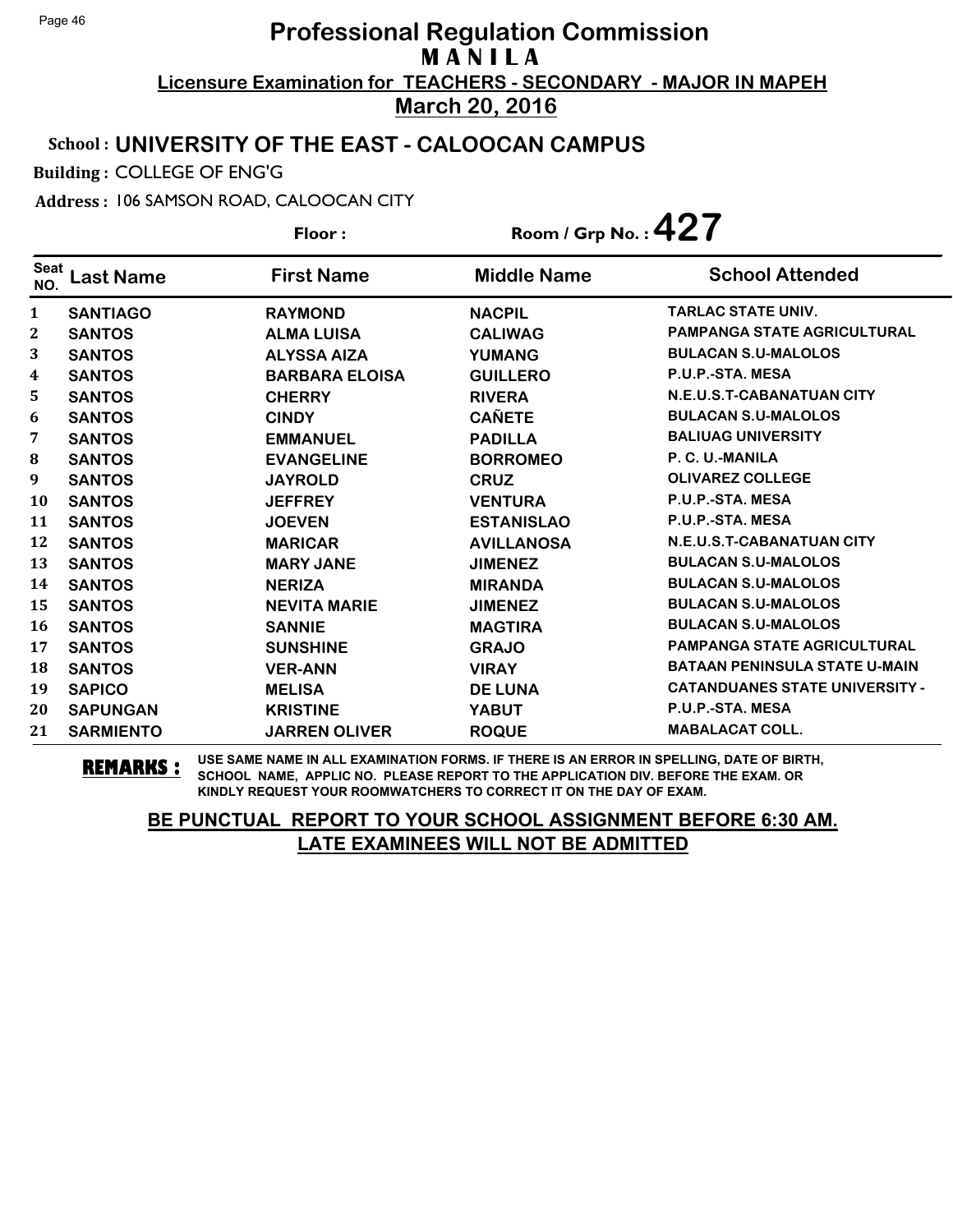#### School : **UNIVERSITY OF THE EAST - CALOOCAN CAMPUS**

Building : COLLEGE OF ENG'G

Address : 106 SAMSON ROAD, CALOOCAN CITY

**Last Name First Name Middle Name** Floor : Room / Grp No. : 428 Seat <sup>seat</sup> Last Name First Name Middle Name School Attended **SAWIT SHYRELL BELGICA RIZAL TECH UNIV SAYO MA. ELVIRA DELA CRUZ BULACAN S.U-BUSTOS SAYSON SIONY ECLAVIA RIZAL TECH UNIV SEBASTIAN ANNALIZA DELA CRUZ N.E.U.S.T-CABANATUAN CITY SEBASTIAN LIZEIL VERANCES BULACAN S.U-BUSTOS SEBASTIAN RIZANINA RIVERA N. T. C. SECILLANO JENALYN EDROSO POLANGUI COMM. COLL. SECONDES BEATRIZ LARAYA UNIV.OF STO. TOMAS SERENEO ALDREN MACASA ADAMSON UNIVERSITY SERRANO ATINA MAE ABAD P.N.U.-MANILA SERRANO MARK JOSEPH DUNGCA PAMPANGA STATE AGRICULTURAL SERRATO JAYMIELYN SY U DE MANILA (for.CCM) SEVILLA ABEGAIL LANDICHO BATANGAS S.U.-BATANGAS CITY SIABUNGCO JENNELYN MAGPAYO GUAGUA NAT'L COLLEGE SIERRA ROCHELLE VICENCIO N.E.U.S.T-CABANATUAN CITY SILVA RHEA ESCABEL LIPA CITY PUBLIC COLL. SILVERIO JESFER RODRIGUEZ U DE MANILA (for.CCM) SILVESTRE AMELITA MUTUC BULACAN S.U-MALOLOS SIMANGAN IRENE SIBAL CAGAYAN STATE SIMPELO IVY CRUZ CAVITE S.U.-INDANG SIOSON MARY JOAN CION P.N.U.-MANILA**

**REMARKS :** USE SAME NAME IN ALL EXAMINATION FORMS. IF THERE IS AN ERROR IN SPELLING, DATE OF BIRTH, SCHOOL NAME, APPLIC NO. PLEASE REPORT TO THE APPLICATION DIV. BEFORE THE EXAM. OR KINDLY REQUEST YOUR ROOMWATCHERS TO CORRECT IT ON THE DAY OF EXAM.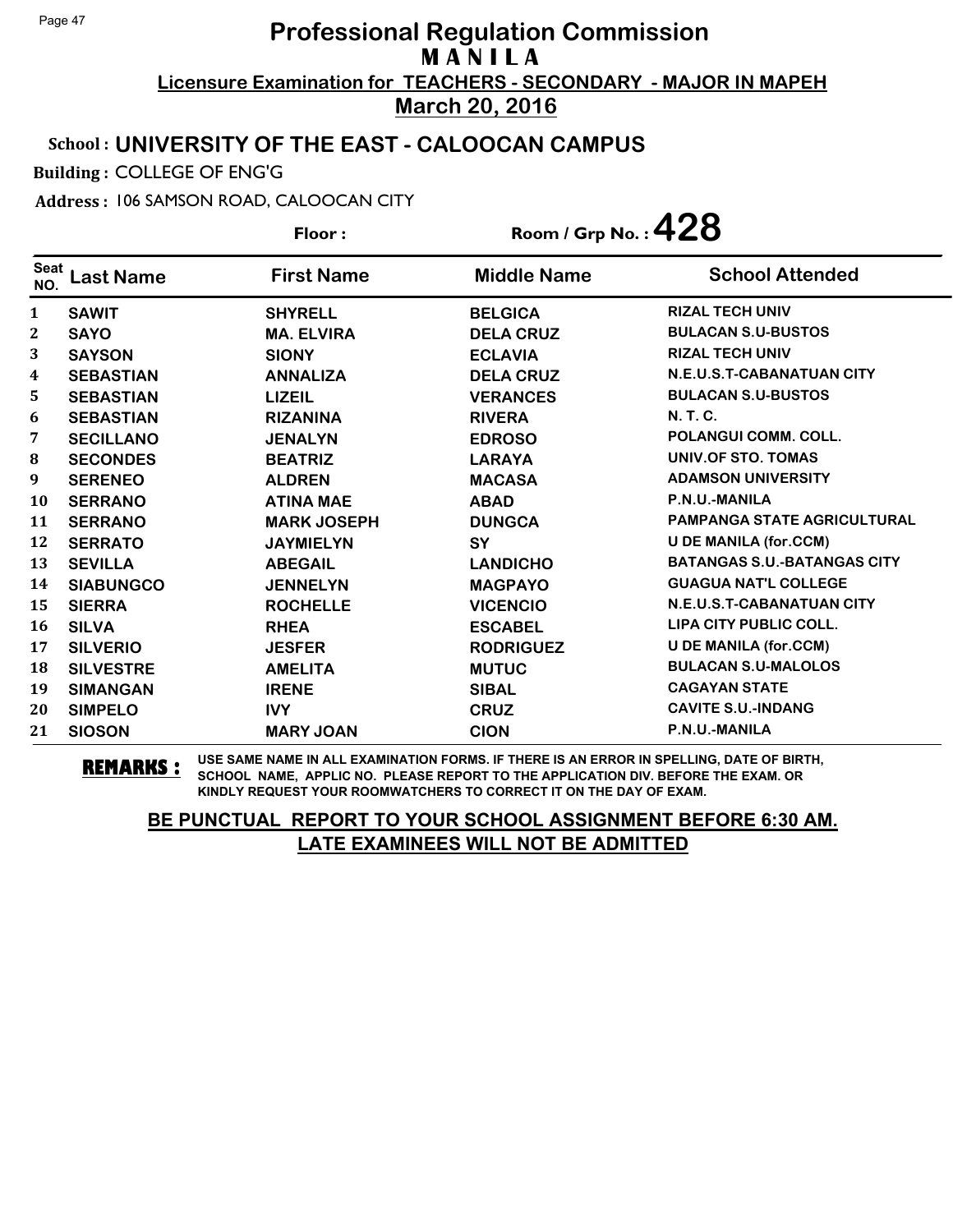### School : **UNIVERSITY OF THE EAST - CALOOCAN CAMPUS**

Building : COLLEGE OF ENG'G

Address : 106 SAMSON ROAD, CALOOCAN CITY

**Last Name First Name Middle Name** Floor : Room / Grp No. :**429** Seat <sup>seat</sup> Last Name First Name Middle Name School Attended **SISON JORDAN JAY JAVIER U OF RIZAL SYS.-ANGONO SITJAR JOHN REB CAOILE D.L.S.U.-DASMARIÑAS SOLAYAO CHARLA CALDA SAMAR STATE UNIV. SOLOMON NORBERTO DOMONDON PANGASINAN S.U.-BAYAMBANG SORIA JAN ROMELO NUEVA U DE MANILA (for.CCM) SORIANO CARLO IGNACIO BULACAN S.U-MALOLOS SORIANO EDRU LEANDRE ROXAS D.L.S.U.-DASMARIÑAS SORIANO JOHN WALTER MAGLUNOB BULACAN S.U-MALOLOS SORIANO MARICAR GARCIA DON HONORIO VENTURA TECH. S.U SORIANO MARK IVAN RAY HENARES P.W.U.-MANILA SORIANO MIRIAM VITAL HOLY ANGEL UNIV. SORIANO REGINE CHANTENGCO BULACAN S.U-MALOLOS SOSA JOSE JOVEN JR BERNARDINO P.U.P.-STA. MESA SOTO BERNARD JR CORPUZ COLUMBAN COLL.-OLONGAPO CITY STO. TOMAS MINETTE ANGELICA NOBLE ST.PAUL UNIV.-MANILA SULA MICHAEL JOHN OHOY RIZAL TECH UNIV SUMALINOG GLADYS QUIBIN TRINITY UNIV OF ASIA SUMANG JEFFREY MALONZO PAMPANGA STATE AGRICULTURAL SUNGA ARON MEJIDA UNIV.OF MAKATI SUNGA JACQUELINE KENNEDY MANANSALA BULACAN S.U-MALOLOS SUNGA JAN HENRY BELTRAN DON HONORIO VENTURA TECH. S.U**

**REMARKS :** USE SAME NAME IN ALL EXAMINATION FORMS. IF THERE IS AN ERROR IN SPELLING, DATE OF BIRTH, SCHOOL NAME, APPLIC NO. PLEASE REPORT TO THE APPLICATION DIV. BEFORE THE EXAM. OR KINDLY REQUEST YOUR ROOMWATCHERS TO CORRECT IT ON THE DAY OF EXAM.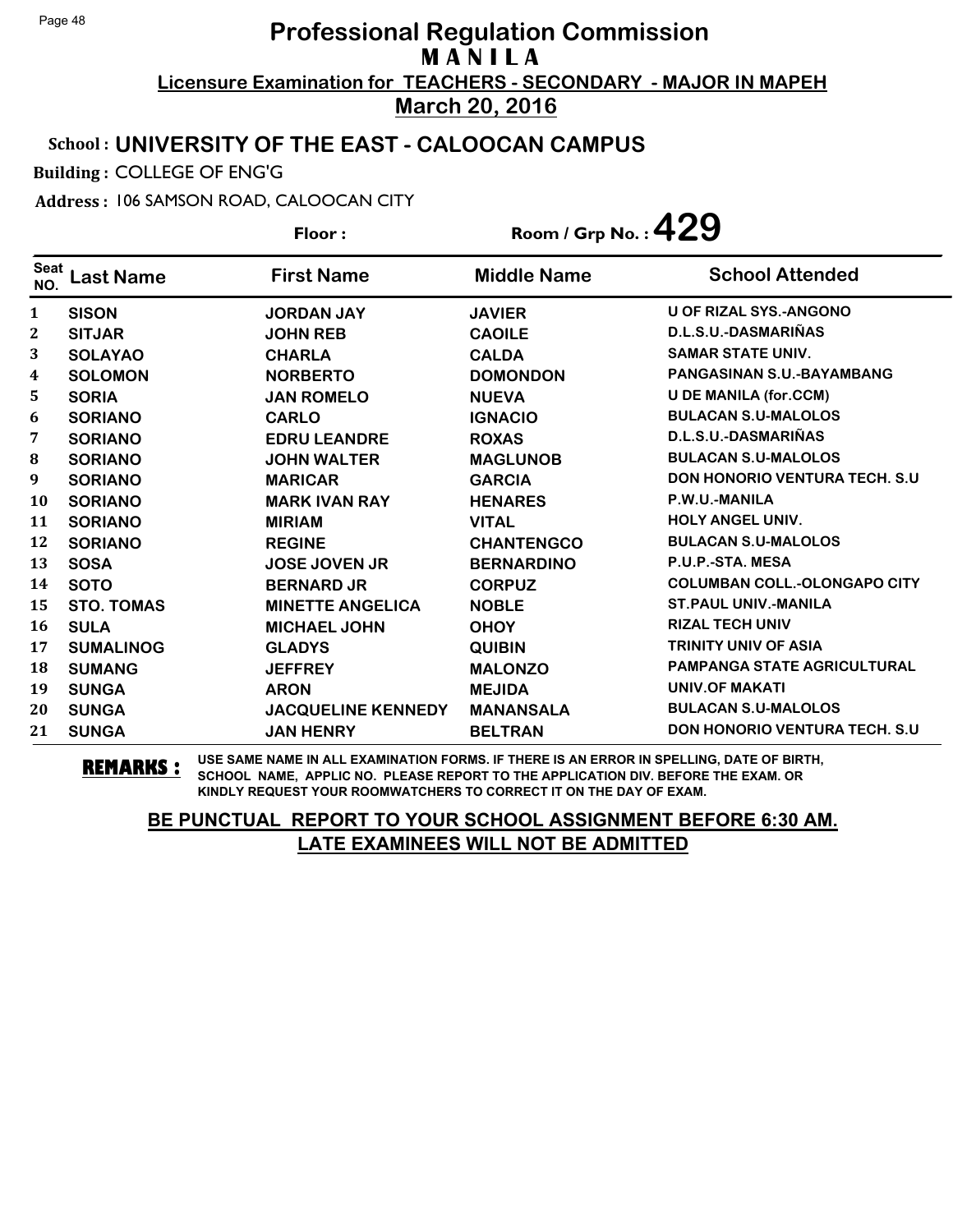### School : **UNIVERSITY OF THE EAST - CALOOCAN CAMPUS**

Building : COLLEGE OF ENG'G

Address : 106 SAMSON ROAD, CALOOCAN CITY

**Last Name First Name Middle Name** Floor : Room / Grp No. :**430** Seat <sup>seat</sup> Last Name First Name Middle Name School Attended **SUNGA JESSICA LACSON BULACAN S.U-MALOLOS SUNGA NICOLAS SANCHEZ BULACAN S.U-MALOLOS SUPAN PRINCESS DIANE GARCIA BATAAN PENINSULA STATE U-MAIN SUÑER REVI MAR SOLINAP W.V.S.U.-LA PAZ TADEO ANGELITA INGAL HOLY CROSS-PAMPANGA TAFALLA WELSON GULLA N. T. C. TAGBO NORMAN MONTALES SO.LUZON S.U.-LUCBAN TAGLAY RACHELLE FAJARDO U DE MANILA (for.CCM) TALLUD JAINE TAGAPAN RIZAL TECH UNIV TAMPICO RINALYN SANTOS DON HONORIO VENTURA TECH. S.U TANCIO MARCHLYN CHI BALNA P.U.P.-STA. MESA TANGHAL ZARINA CORNELIA LASALA C.E.U.-MANILA TANGLAO RENATO JR SANCHEZ CAVITE S.U.-INDANG TANGUILAN ALJON MALUPENG CAGAYAN STATE UNIV.-TUGUEGARAO TANHAJI MANSUL MIJAN ARELLANO UNIV-MANILA TANTUAN LOREN LOUISE FLANCO UNIV.OF SAN CARLOS TARUGO ROWENA SALVADOR RIZAL TECH UNIV TASICO BERNADETTE TAGLE LIPA CITY PUBLIC COLL. TAYAG RICHARD JENZEN VILLALUNA UNIV.OF MAKATI TEJADA CLAUDINE AMORES U OF RIZAL SYS.-PILILLA TEJERERO NANETTE BRAZOS U P H S DALTA-LPINAS**

**REMARKS :** USE SAME NAME IN ALL EXAMINATION FORMS. IF THERE IS AN ERROR IN SPELLING, DATE OF BIRTH, SCHOOL NAME, APPLIC NO. PLEASE REPORT TO THE APPLICATION DIV. BEFORE THE EXAM. OR KINDLY REQUEST YOUR ROOMWATCHERS TO CORRECT IT ON THE DAY OF EXAM.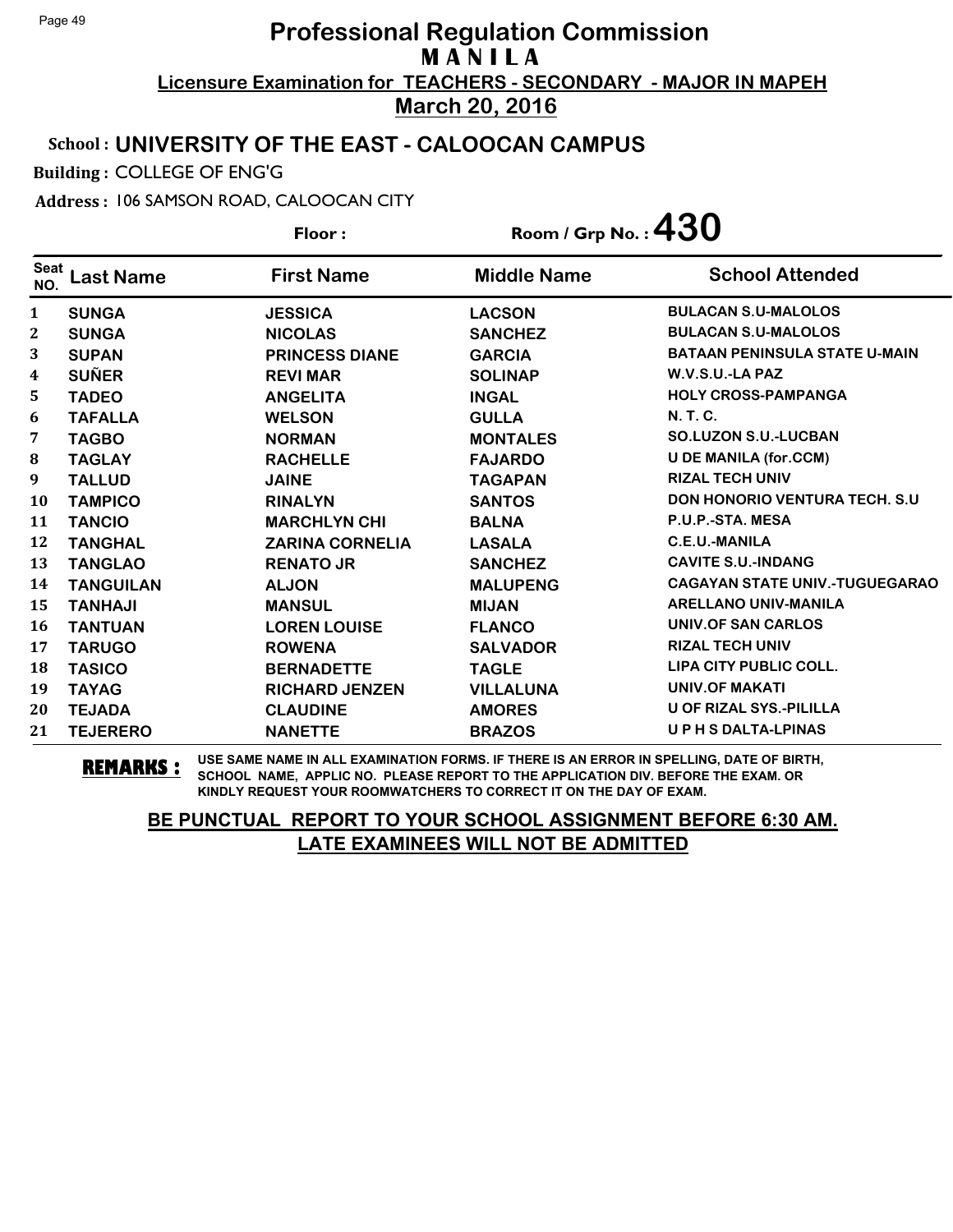### School : **UNIVERSITY OF THE EAST - CALOOCAN CAMPUS**

Building : COLLEGE OF ENG'G

Address : 106 SAMSON ROAD, CALOOCAN CITY

**Last Name First Name Middle Name** Floor : Room / Grp No. :**431** Seat <sup>Seat</sup> Last Name First Name Middle Name School Attended **TELAN JOEY CARAG CAGAYAN STATE UNIV.-CARITAN TELMO RICHARD CARRIAGA P.U.P.-STA. MESA TENEDERO LUIS TAFALLA RIZAL TECH UNIV TEODOSIO MERILY DELOS REYES RIZAL TECH UNIV TIGAS JUSFERR PAULO DE JESUS U OF RIZAL SYS.-ANGONO TILLES MA.JIEZALYN MORILLO SAMAR STATE UNIV. TIMARIO JHON REY BARDOS FEU-MANILA TIMONES MARIBEL TEVES RIZAL TECH UNIV TINGSON MARISOL JOY CORTEZ U.P.-DILIMAN TIONGSON ROSARUFINA SALVADOR DON HONORIO VENTURA TECH. S.U TOBEO JHONNA CAYA BATANGAS S.U.-BATANGAS CITY TOLENTINO BIANCA GUINTO BULACAN S.U-BUSTOS TOLENTINO DAHLLICA THEL ARCALES U DE MANILA (for.CCM) TOLENTINO NELIA SOLAYAO P.U.P.-STA. MESA TOLOP JORDAN CALMANTE POLANGUI COMM. COLL. TOMENIO HERMINIA PARAÑOS NAGA COLL. FNDTN. TORRES RIZIELYN HULGADO P.U.P.-STA. MESA TRINIDAD ROSALIE PENIANO BULACAN S.U-MALOLOS TUAZON MARIA CARMINA MANALILI MABALACAT COLL. TUMBAGA RHODA DE LA PEÑA LIPA CITY PUBLIC COLL. TURLA LOUISE ADRIEL CABANADA HOLY ANGEL UNIV.**

**REMARKS :** USE SAME NAME IN ALL EXAMINATION FORMS. IF THERE IS AN ERROR IN SPELLING, DATE OF BIRTH, SCHOOL NAME, APPLIC NO. PLEASE REPORT TO THE APPLICATION DIV. BEFORE THE EXAM. OR KINDLY REQUEST YOUR ROOMWATCHERS TO CORRECT IT ON THE DAY OF EXAM.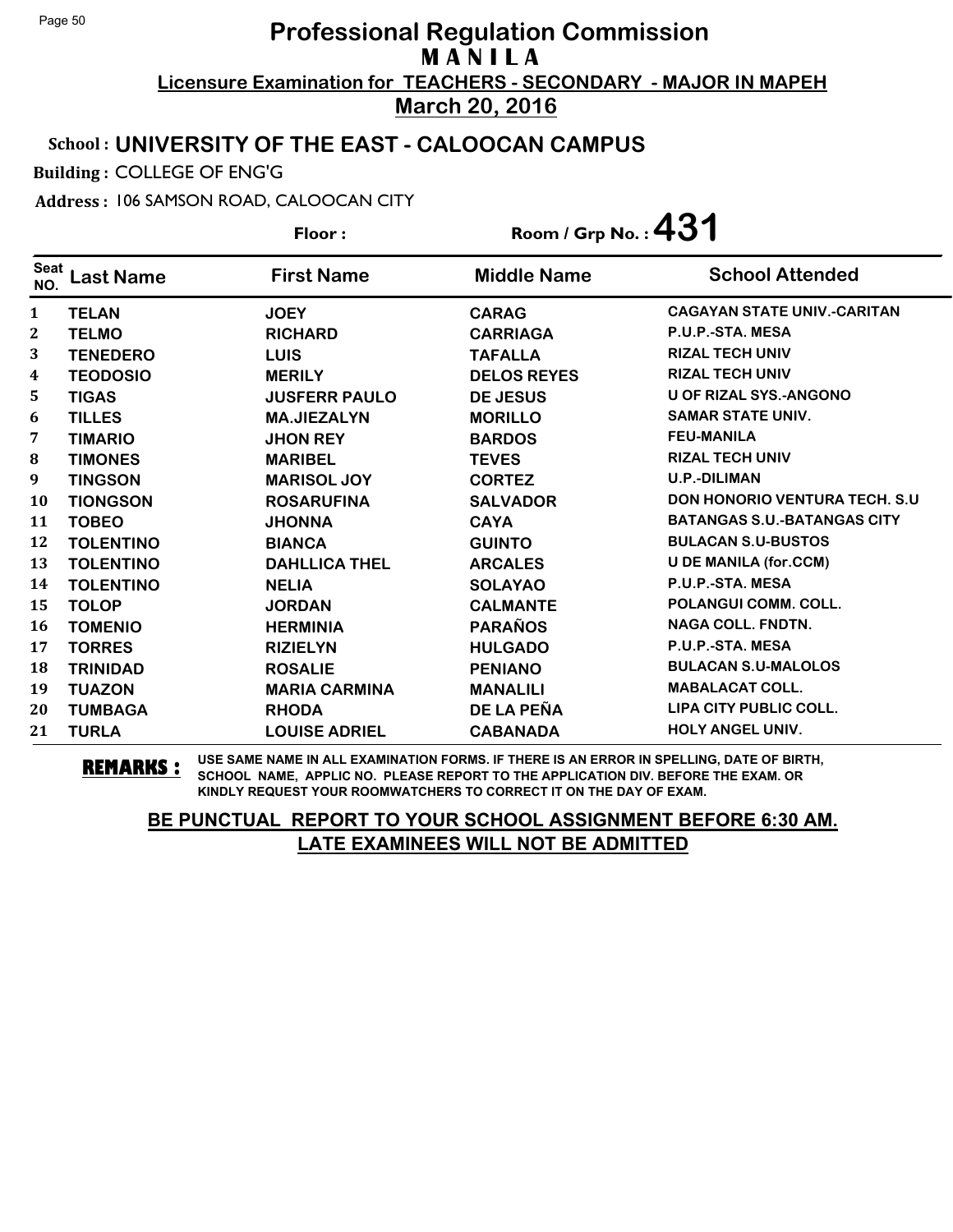#### School : **UNIVERSITY OF THE EAST - CALOOCAN CAMPUS**

Building : COLLEGE OF ENG'G

Address : 106 SAMSON ROAD, CALOOCAN CITY

**Last Name First Name Middle Name** Floor : Room / Grp No. :**432** Seat <sup>seat</sup> Last Name First Name Middle Name School Attended **UBA SUNNY BALINGAN P. C. U.-MANILA UCAG EDDIE BOY VELARDE BULACAN S.U-MALOLOS UDTOJAN ANGELICA TOLERO U OF RIZAL SYS.-PILILLA ULAT MICHELLE QUIBAR SO.LUZON S.U.-LUCBAN UNGRIANO ALLAN ROY MACAPAYAD C.E.U.-MANILA UNISA BANJO MEDINA P.L. MUNTINLUPA UNTALAN EDEN MARQUEZ BATANGAS EASTERN ACA. UNTALAN NANCY MARQUEZ BATANGAS S.U.-BATANGAS CITY UNTALAN SIENNA ROSE LEONCIO BULACAN S.U-MALOLOS URMINITA ROLAND VIVAS RIZAL TECH UNIV USON PEARL ANN CENTENO DON HONORIO VENTURA TECH. S.U VACUNAWA DONNA GRACE DECHAVEZ U OF RIZAL SYS.-ANGONO VALDEZ ALMIRA PEREZ BATAAN PENINSULA STATE VALDEZ ANA LIZA BERNAL P. C. U.-MANILA VALDEZ ARIEL CAFE EASTERN SAMAR S.U.-MAYDOLONG VALDEZ ARLENE MERCADO N.E.U.S.T-CABANATUAN CITY VALERIANO MARION LUCIANO BULACAN S.U-MALOLOS VALIAO ALEJANDRO LOGRONIO WEST NEGROS COLL. VALLENTE JOHN CIELPH GALANG BULACAN S.U-MALOLOS VASALLO ELLA MAE IGNACIO P.N.U.-MANILA VASQUEZ ROD PATRICK ANTIPALA V.S.U.-BAYBAY**

**REMARKS :** USE SAME NAME IN ALL EXAMINATION FORMS. IF THERE IS AN ERROR IN SPELLING, DATE OF BIRTH, SCHOOL NAME, APPLIC NO. PLEASE REPORT TO THE APPLICATION DIV. BEFORE THE EXAM. OR KINDLY REQUEST YOUR ROOMWATCHERS TO CORRECT IT ON THE DAY OF EXAM.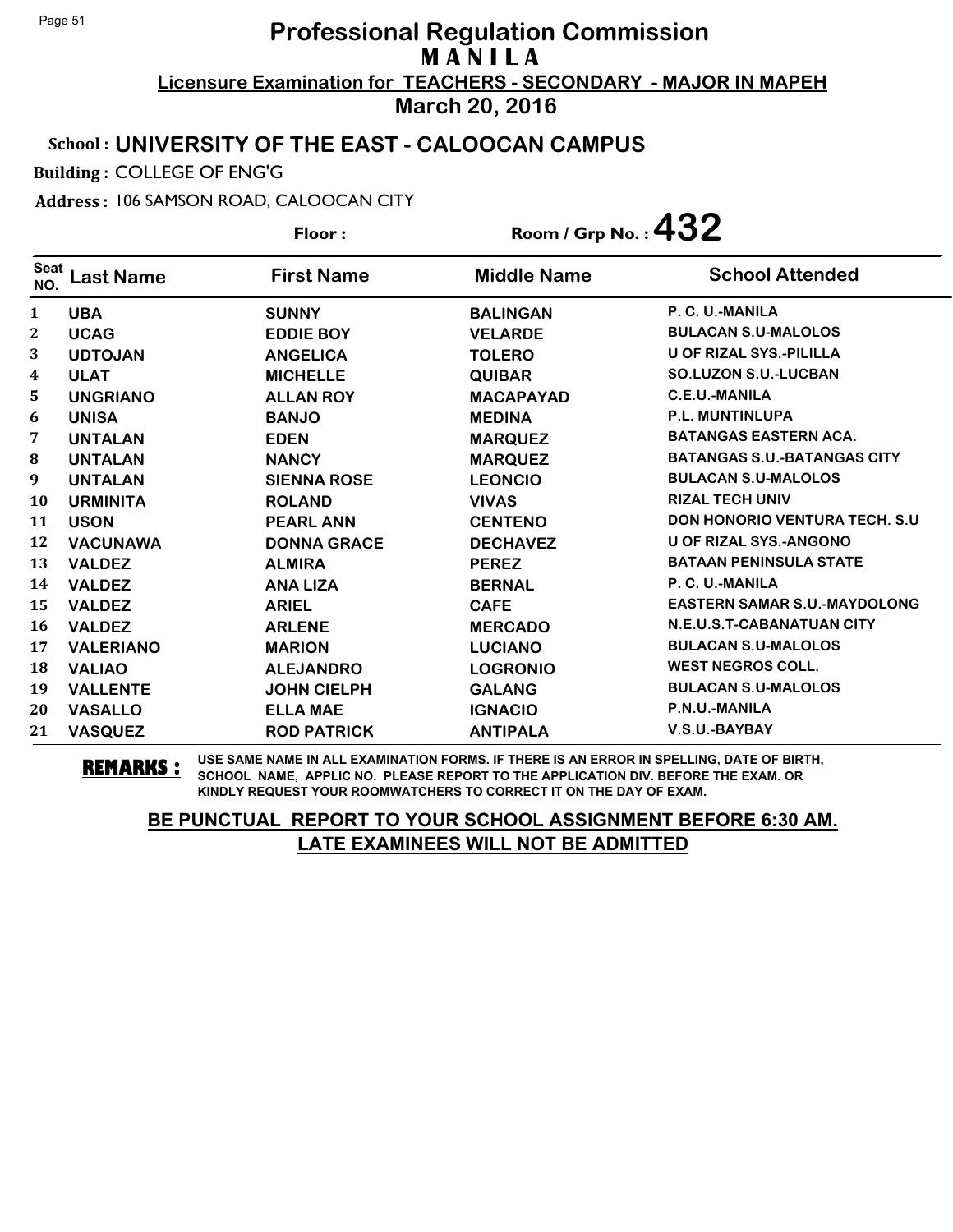### School : **UNIVERSITY OF THE EAST - CALOOCAN CAMPUS**

Building : COLLEGE OF ENG'G

Address : 106 SAMSON ROAD, CALOOCAN CITY

**Last Name First Name Middle Name** Floor : Room / Grp No. :**433** Seat <sup>seat</sup> Last Name First Name Middle Name School Attended **VEGA MADELYN CANABAL POLANGUI COMM. COLL. VELASCO RAINIER KEITH RAMOS P.U.P.-STA. MESA VELASQUEZ JOHN PAUL PINTO U DE MANILA (for.CCM) VELASQUEZ ROSEANN PEREZ DON HONORIO VENTURA TECH. S.U VENTURA DIANE MAE ROGAYAN R.MAGSAYSAY T.U-SAN MARCELINO VERCAZA CELEDONIA DELA CRUZ N.E.U.S.T-CABANATUAN CITY VERIAS REGINE VANESSA QUINDOY BATAAN PENINSULA STATE U-MAIN VERSALES MYCEL VERASES POLANGUI COMM. COLL. VERZO GENNI ROSE CUILAO U OF RIZAL SYS.-ANGONO VIBAR ELEAZAR GOMEZ N. T. C. VICHO MICHAEL DELOS REYES BULACAN S.U-BUSTOS VICLAR JULIUS GONZAGA U OF RIZAL SYS.-ANGONO VIDALLO VANESSA ELCARTE CAVITE S.U.-INDANG VIGONTE JAY CLESTHER LAGROSA PALAWAN STATE U-P. PRINCESA VILLAGARCIA ABEGAIL CASTRO DON HONORIO VENTURA TECH. S.U VILLALON TONI REY LADISLA N.E.U.S.T-CABANATUAN CITY VILLANUEVA FE BAGALACSA P.U.P.-STA. MESA VILLANUEVA JOJET NUQUE U.E.-MANILA VILLANUEVA JOPHET DE JOYA BULACAN S.U-MALOLOS VILLANUEVA LOVELY PEARL RANIESES N.E.U.S.T-CABANATUAN CITY VILLANUEVA ROWELL GRIPON RIZAL TECH UNIV**

**REMARKS :** USE SAME NAME IN ALL EXAMINATION FORMS. IF THERE IS AN ERROR IN SPELLING, DATE OF BIRTH, SCHOOL NAME, APPLIC NO. PLEASE REPORT TO THE APPLICATION DIV. BEFORE THE EXAM. OR KINDLY REQUEST YOUR ROOMWATCHERS TO CORRECT IT ON THE DAY OF EXAM.